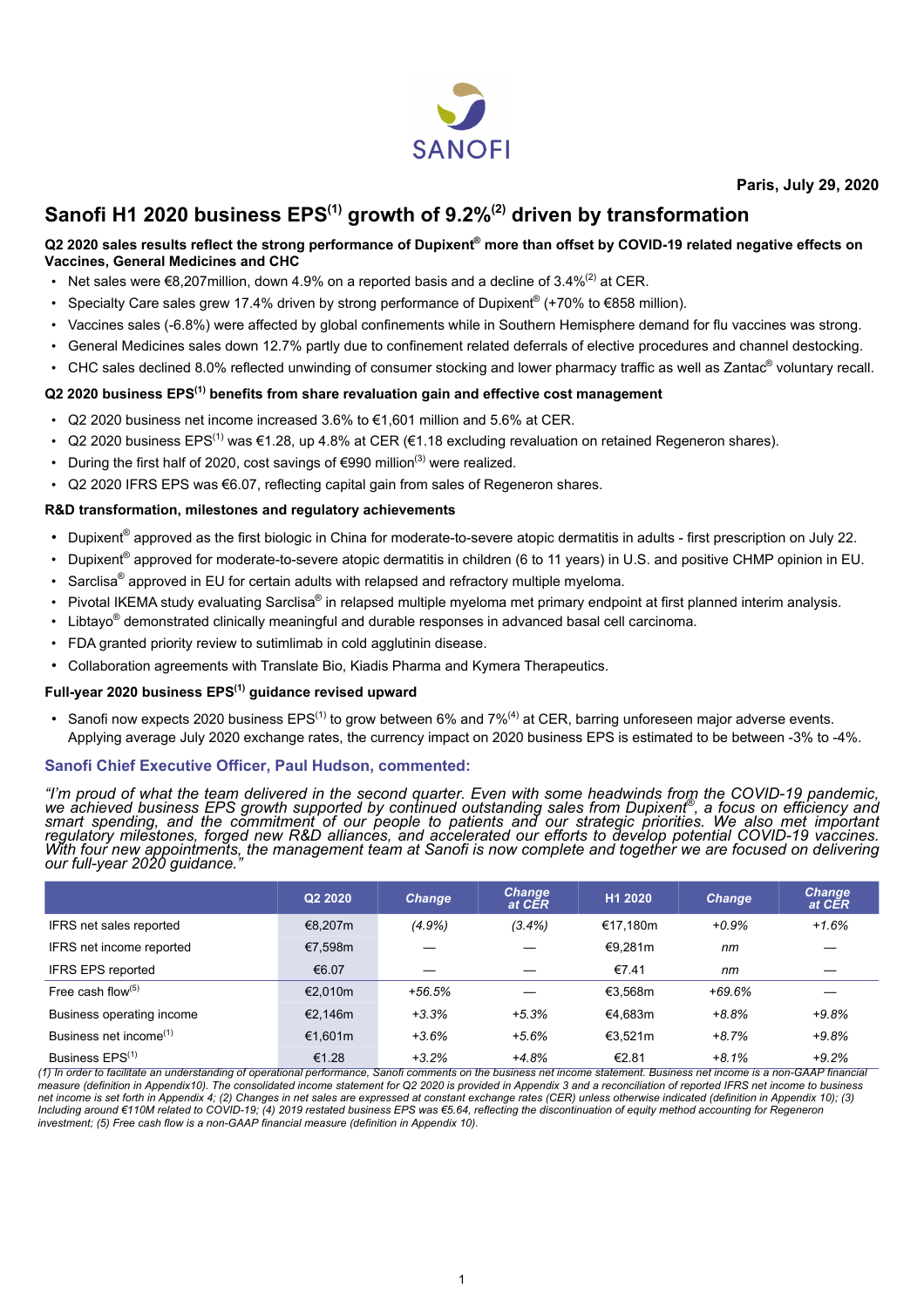# **2020 second-quarter and first-half Sanofi sales**

*Unless otherwise indicated, all percentage changes in sales in this press release are stated at CER(6) .*

In the second quarter of 2020, Company sales were €8,207 million, down 4.9% on a reported basis. Exchange rate movements had a negative effect of 1.5 percentage points, mainly driven by the decrease of the Brazilian real, Argentine peso and Mexican peso which offset the strength of the U.S. dollar and the Japanese yen. At CER, Company sales decreased 3.4%.

First-half Company sales reached €17,180 million, up 0.9% on a reported basis. Exchange rate movements had a negative effect of 0.7 percentage points. At CER, Company sales were up 1.6%.

# **Global Business Units**

The tables below present second-quarter and first-half 2020 sales by Global Business Unit, including Consumer Healthcare, and by reporting region.

| <b>Net sales by GBU</b><br>$(E \text{ million})$     | Q2 2020 | <b>Change</b><br>at CER | U.S.  | <b>Change</b><br>at CER | <b>Europe</b> | <b>Change</b><br>at CER | <b>Rest of the</b><br><b>World</b> | <b>Change</b><br>at CER |
|------------------------------------------------------|---------|-------------------------|-------|-------------------------|---------------|-------------------------|------------------------------------|-------------------------|
| <b>Specialty Care</b>                                | 2,707   | $+17.4%$                | 1,709 | $+21.1%$                | 526           | $+8.6%$                 | 472                                | $+15.5%$                |
| Dupixent                                             | 858     | $+70.0\%$               | 697   | $+69.5%$                | 84            | $+84.8%$                | 77                                 | $+59.6%$                |
| Multiple Sclerosis/<br>Neurology/Other I&I           | 608     | $+1.7%$                 | 428   | $+2.9%$                 | 135           | $-2.9%$                 | 45                                 | $+4.4%$                 |
| Rare Disease                                         | 738     | $-0.5%$                 | 283   | $-\%$                   | 232           | $-4.1%$                 | 223                                | $+2.5%$                 |
| Oncology                                             | 189     | $+18.2%$                | 90    | $+18.7%$                | 65            | $+20.4%$                | 34                                 | $+13.3%$                |
| Rare Blood Disorder                                  | 314     | $+6.2%$                 | 211   | $-6.4%$                 | 10            | $+150.0%$               | 93                                 | +38.8%                  |
| <b>General Medicines</b>                             | 3,549   | -12.7%                  | 716   | $-16.5%$                | 1,012         | $-16.4%$                | 1,821                              | $-9.1\%$                |
| <b>Diabetes</b>                                      | 1,194   | $-5.7\%$                | 391   | $-17.4%$                | 293           | $-5.7%$                 | 510                                | $+4.7%$                 |
| Cardiovascular and Established Rx<br><b>Products</b> | 2,355   | $-15.9%$                | 325   | $-15.5%$                | 719           | $-20.2%$                | 1,311                              | -13.5%                  |
| <b>Vaccines</b>                                      | 927     | $-6.8\%$                | 203   | -40.9%                  | 128           | $-22.4%$                | 596                                | +20.4%                  |
| <b>Consumer Healthcare</b>                           | 1,024   | $-8.0\%$                | 281   | $-5.2%$                 | 297           | $-13.0\%$               | 446                                | $-6.2%$                 |
| Total net sales                                      | 8,207   | $-3.4%$                 | 2,909 | —%                      | 1,963         | $-10.8%$                | 3,335                              | $-1.4%$                 |

| <b>Net sales by GBU</b><br>$(E \text{ million})$ | H1 2020 | <b>Change</b><br>at CER | <b>U.S.</b> | <b>Change</b><br>at CER | <b>Europe</b> | <b>Change</b><br>at CER | <b>Rest of the</b><br><b>World</b> | <b>Change</b><br>at CER |
|--------------------------------------------------|---------|-------------------------|-------------|-------------------------|---------------|-------------------------|------------------------------------|-------------------------|
| <b>Specialty Care</b>                            | 5,402   | $+23.9%$                | 3,348       | $+28.3%$                | 1,115         | $+14.9%$                | 939                                | $+21.0%$                |
| Dupixent                                         | 1,634   | $+93.8%$                | 1,310       | $+91.0%$                | 174           | $+109.6%$               | 150                                | $+101.4%$               |
| Multiple Sclerosis/<br>Neurology/Other I&I       | 1,253   | $+7.3%$                 | 874         | $+10.1%$                | 286           | $-\%$                   | 93                                 | $+6.8%$                 |
| Rare Disease                                     | 1,532   | $+5.2%$                 | 563         | $+3.0%$                 | 500           | $+2.9%$                 | 469                                | $+10.2%$                |
| Oncology                                         | 375     | $+23.2%$                | 173         | $+19.0%$                | 136           | $+28.3%$                | 66                                 | $+24.1%$                |
| Rare Blood Disorder                              | 608     | $+5.0%$                 | 428         | $-2.3%$                 | 19            | $+111.1%$               | 161                                | $+21.7%$                |
| <b>General Medicines</b>                         | 7,618   | $-8.2%$                 | 1,458       | $-13.7%$                | 2,232         | $-7.6\%$                | 3,928                              | $-6.5%$                 |
| <b>Diabetes</b>                                  | 2,476   | $-3.4%$                 | 766         | $-17.7%$                | 618           | $-0.5%$                 | 1,092                              | $+7.0%$                 |
| Cardiovascular and Established Rx<br>Products    | 5,142   | $-10.3%$                | 692         | $-8.8%$                 | 1,614         | $-10.0\%$               | 2,836                              | $-10.9%$                |
| <b>Vaccines</b>                                  | 1,836   | $-2.0%$                 | 491         | $-21.3%$                | 281           | $-11.4%$                | 1,064                              | $+13.3%$                |
| <b>Consumer Healthcare</b>                       | 2,324   | $-1.6%$                 | 583         | $-5.2%$                 | 717           | $-2.8%$                 | 1,024                              | $+1.2%$                 |
| <b>Total net sales</b>                           | 17,180  | $+1.6%$                 | 5,880       | $+6.2%$                 | 4,345         | $-2.1%$                 | 6,955                              | $+0.4%$                 |

*(6) See Appendix 11 for definitions of financial indicators.*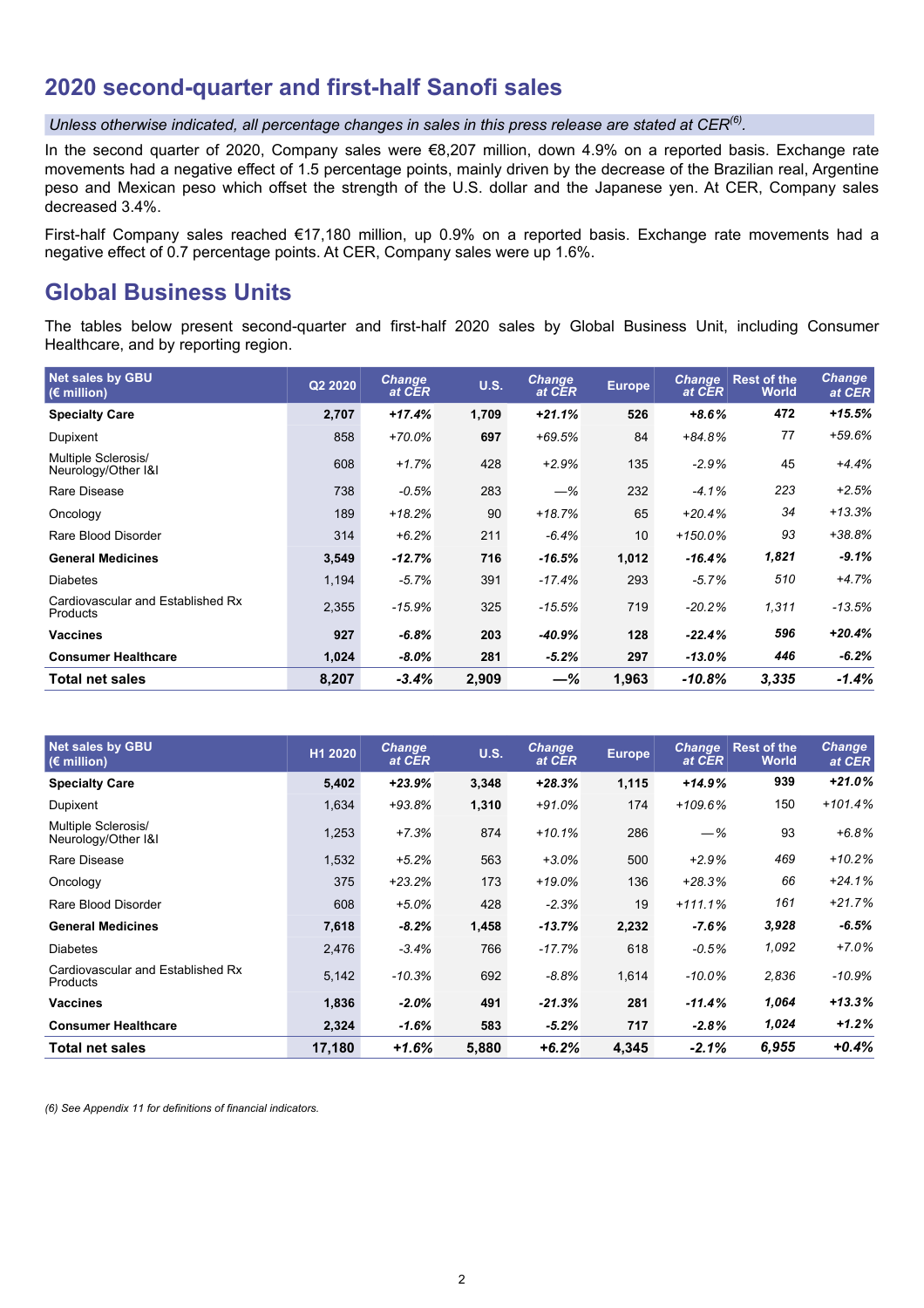# **Pharmaceuticals**

Second-quarter 2020 Pharmaceutical sales were down 2.0% to €6,256 million, with double-digit growth of the Specialty Care portfolio mainly driven by the strong performance of Dupixent® more than offset by lower sales in General Medicines affected by COVID-19 related destocking, confinements and the VBP (volume-based procurement) program in China while the glargine business remained broadly stable. First-half sales for Pharmaceuticals increased 2.7% to €13,020 million.

## **Specialty Care GBU**

### **Dupixent**

| Net sales ( $\epsilon$ million) | Q2 2020 | Change<br>at CER | H1 2020 | Change<br>at CER |
|---------------------------------|---------|------------------|---------|------------------|
| Total Dupixent <sup>®</sup>     | 858     | +70.0%           | .634،   | $+93.8\%$        |

**Dupixent**® (collaboration with Regeneron) generated sales of €858 million in the second quarter (up 70.0%). In the U.S., Dupixent® sales of €697 million (up 69.5%) were driven by continued growth in atopic dermatitis (AD) which benefited from increased penetration in adult and adolescent patients and the recent launch in children aged 6 to 11 years in the U.S. (approved in May 2020). Additional drivers were a rapid uptake in asthma and the launch in chronic rhinosinusitis with nasal polyposis (CRSwNP). Dupixent<sup>®</sup> total prescriptions (TRx) almost doubled (+92% *year-over-year*) while new-tobrand prescriptions (NBRx) grew 11% and continued to reflect a modest slowdown due to confinements. Second-quarter sales of Dupixent<sup>®</sup> in Europe rose to €84 million (up 84.8%) reflecting continued growth in AD in key markets and additional launches. In Japan, sales were €45 million (up 31.3%), where good volume growth was moderated by the governmental price decrease implemented in April 2020. Dupixent<sup>®</sup> was approved in China for the treatment of adults with moderate-to-severe AD in June and first patients were treated on July 22. Dupixent $^{\circledR}$  is now launched in 44 countries for adult atopic dermatitis; among these, Dupixent $^{\circledR}$  is launched in adolescent AD in 18 countries, in pediatric AD in one country, in asthma in 18 countries and in CRSwNP in six countries. Potentially more than 50 additional country launches are planned across these indications by year end. First-half Dupixent® sales almost doubled (+93.8%) to €1,634 million.

## **Multiple Sclerosis/Neurology/Other Inflammation & Immunology**

| Net sales $\overline{\epsilon}$ million)      | Q2 2020 | <b>Change</b><br>at CER | H1 2020 | <b>Change</b><br>at CER |
|-----------------------------------------------|---------|-------------------------|---------|-------------------------|
| Aubagio <sup>®</sup>                          | 527     | $+12.0%$                | 1.068   | $+16.5%$                |
| Lemtrada <sup>®</sup>                         | 19      | $-74.3%$                | 68      | -59.0%                  |
| Kevzara <sup>®</sup>                          | 62      | $+17.3%$                | 117     | $+40.2%$                |
| Total Multiple Sclerosis/ Neurology/Other I&I | 608     | $+1.7%$                 | 1.253   | $+7.3%$                 |

Second-quarter and first-half **Multiple Sclerosis/Neurology/Other I&I** sales increased 1.7% to €608 million and 7.3% to €1,253 million, respectively.

**Aubagio**® sales increased 12.0% in the second quarter to €527 million, driven both by the U.S. (up 11.9% to €384 million) and Europe (up 6.6% to €113 million) driven by price, demand and stocking at patient level. First-half Aubagio® sales increased 16.5% to €1,068 million.

In the second quarter, Lemtrada<sup>®</sup> sales decreased 74.3% to €19 million due to lower sales in the U.S. (-71.4%) and Europe (-78.3%), due to competition and likely further accelerated by the COVID-19 pandemic (route of administration, mode of action). First-half Lemtrada<sup>®</sup> sales were €68 million (-59.0%).

**Kevzara**® (collaboration with Regeneron) sales were €62 million (up 17.3%) in the second quarter, of which €32 million were generated in the U.S. (up 6.7%) and €17 million in Europe (up 70.0%). First-half Kevzara® sales increased 40.2% to €117 million. On July 2, 2020 Sanofi and Regeneron announced that the U.S. Phase 3 trial of Kevzara® 400 mg in COVID-19 patients requiring mechanical ventilation did not meet its primary and key secondary endpoints when Kevzara® was added to best supportive care compared to best supportive care alone. Based on the results, the U.S. based trial was stopped. A separate Sanofi-led trial outside of the U.S. in hospitalized patients with severe and critical COVID-19 using a different dosing regimen is ongoing. The same Independent Data Monitoring Committee that is overseeing both the Regeneron-led U.S. trial and the Sanofi-led trial outside of U.S., has recommended that the trial outside the U.S. continues. Results from the ex-U.S. trial are expected in Q3 2020.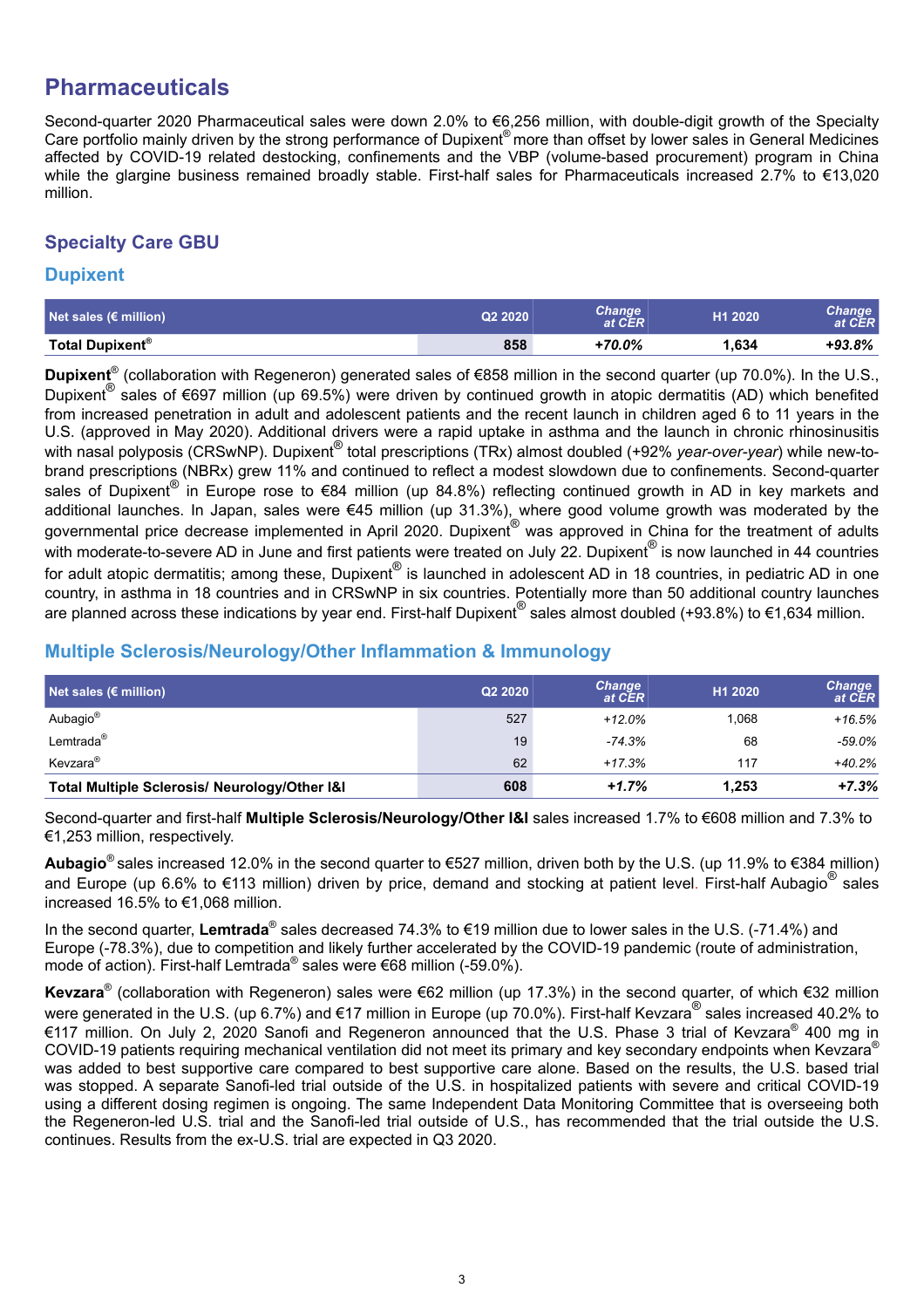## **Rare Disease**

| Net sales ( $\epsilon$ million) | Q2 2020 | <b>Change</b><br>at CER | H1 2020 | <b>Change</b><br>at CER |
|---------------------------------|---------|-------------------------|---------|-------------------------|
| Myozyme®/ Lumizyme®             | 226     | $-2.6%$                 | 472     | $+4.4%$                 |
| Fabrazyme®                      | 199     | $-5.7%$                 | 413     | $+3.8%$                 |
| Cerezyme®                       | 179     | $+2.1%$                 | 368     | $+5.8%$                 |
| Aldurazyme <sup>®</sup>         | 55      | $+3.7%$                 | 122     | $+1.7%$                 |
| Cerdelga <sup>®</sup>           | 57      | $+12.0%$                | 115     | $+16.3%$                |
| <b>Others Rare Disease</b>      | 22      | $+10.0%$                | 42      | $+5.1%$                 |
| <b>Total Rare Disease</b>       | 738     | $-0.5%$                 | 1.532   | $+5.2%$                 |

In the second quarter, **Rare Disease** sales slightly decreased 0.5% to €738 million reflecting the impact of the COVID-19 pandemic. Stable U.S. sales and a moderate growth in Rest of the World region were offset by lower sales in Europe. First-half Rare Disease sales increased 5.2% to €1,532 million.

Second-quarter Cerezyme<sup>®</sup> sales increased 2.1% to €179 million, driven by the Rest of the World region (up 13.8% to €77 million), reflecting favorable phasing in Brazil. Due to the COVID-19 pandemic, Cerezyme® sales were down both in Europe (-6.5% to €58 million) and U.S. (-6.7% to €44 million).

Second-quarter **Cerdelga**<sup>®</sup> sales increased 12.0% to €57 million, with sales up 16.7% in Europe (to €21 million) and 6.9% in the U.S. (to €32 million) driven by new patient accruals.

Second-quarter Myozyme<sup>®</sup>/Lumizyme<sup>®</sup> sales decreased 2.6% to €226 million due to lower sales in Europe (down 10.0% to €89 million) reflecting the COVID-19 pandemic. In the U.S., sales increased 7.2% to €91 million driven by new patient starts. In the Rest of the World, Myozyme®/Lumizyme® sales were down 3.9% to €46 million and reflected a high base for comparison. First-half Myozyme<sup>®</sup>/Lumizyme<sup>®</sup> sales increased 4.4% to €472 million.

Second-quarter **Fabrazyme**® sales decreased 5.7% to €199 million. In the U.S., second-quarter Fabrazyme<sup>®</sup> sales were down 4.8% to €102 million impacted by the COVID-19 pandemic. In the Rest of the World, second-quarter Fabrazyme<sup>®</sup> sales decreased 14.8% to €51 million, reflecting the high base for comparison and price reduction in Japan. In Europe, second-quarter Fabrazyme<sup>®</sup> sales increased 4.4% (to €46 million) as new patient starts more than offset COVID-19 impact. First-half Fabrazyme® sales were up 3.8% to €413 million.

### **Oncology**

| Net sales $\overline{\epsilon}$ million) | Q2 2020 | <b>Change</b><br>at CER | H1 2020 | <b>Change</b><br>at $\tilde{\mathsf{CER}}$ |
|------------------------------------------|---------|-------------------------|---------|--------------------------------------------|
| Jevtana <sup>®</sup>                     | 133     | $+4.8%$                 | 271     | $+13.1%$                                   |
| Fasturtec <sup>®</sup>                   | 37      | $+9.1%$                 | 72      | $+9.2%$                                    |
| Libtayo®                                 | 15      |                         | 27      |                                            |
| Sarclisa <sup>®</sup>                    | 4       |                         | 5       |                                            |
| <b>Total Oncology</b>                    | 189     | $+18.2%$                | 375     | $+23.2%$                                   |

Second-quarter and first-half **Oncology** sales increased 18.2% (to €189 million) and 23.2% (to €375 million), respectively, mainly reflecting Libtayo<sup>®</sup> launches outside the U.S. and growth from legacy franchises.

Second-quarter Jevtana<sup>®</sup> sales increased 4.8% to €133 million driven by the U.S. (up 14.8% to €63 million). Sales performance benefited from increased demand in metastatic castration-resistant prostate cancer following publication of the results of the CARD study in this disease setting at ESMO (European Society for Medical Oncology) and in the NEJM (New England Journal of Medicine) in September 2019. First-half Jevtana® sales increased 13.1% to €271 million

**Libtayo**® (collaboration with Regeneron) approved for the treatment of patients with metastatic cutaneous squamous cell carcinoma (CSCC) or locally advanced CSCC who are not candidates for curative surgery or curative radiation had ex-U.S. sales of €15 million in the second quarter and €27 million in the first half of 2020. To date, Libtayo® has been launched in 16 countries outside the U.S. and up to 8 additional country launches are planned by the end of 2020. U.S. Libtayo<sup>®</sup> sales are reported by Regeneron.

The launch of **Sarclisa**® in the U.S. (approved in March in combination with pomalidomide and dexamethasone for the treatment of adults with relapsed refractory multiple myeloma, RRMM, who have received at least two prior therapies including lenalidomide and a proteasome inhibitor) was impacted by the COVID-19 environment. In June, the European Commission also approved Sarclisa® in certain adults with RRMM. In May 2020, the Phase 3 IKEMA trial evaluating Sarclisa® in combination with carfilzomib and dexamethasone in patients with relapsed multiple myeloma met the primary endpoint at its first planned interim analysis. These results will form the basis of regulatory submissions planned for later this year.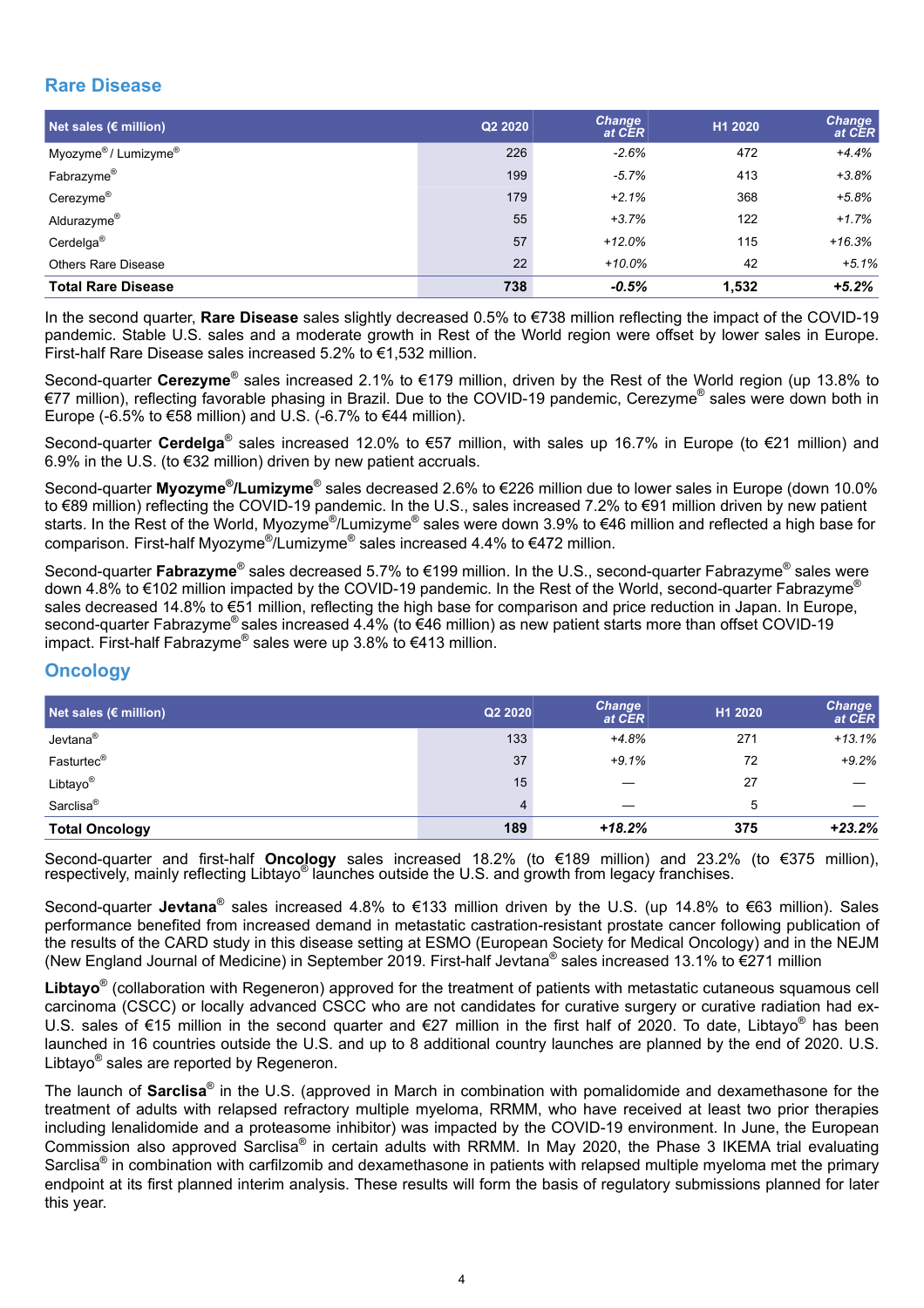## **Rare Blood Disorder**

| Net sales $\overline{\epsilon}$ million) | Q2 2020 | <b>Change</b><br>at CER | H1 2020 | <b>Change</b><br>at CER |
|------------------------------------------|---------|-------------------------|---------|-------------------------|
| Eloctate <sup>®</sup>                    | 169     | $-2.9%$                 | 330     | $-7.0\%$                |
| Alprolix <sup>®</sup>                    | 117     | $+9.5%$                 | 226     | $+10.5%$                |
| Cablivi®                                 | 28      | $+86.7%$                | 52      | $+155.0%$               |
| <b>Total Rare Blood Disorder</b>         | 314     | $+6.2%$                 | 608     | $+5.0%$                 |

In the second quarter, **Rare Blood Disorder** franchise sales were €314 million, up 6.2% driven by ex-U.S. sales and partly offset by a decline in the U.S. First-half sales of the Rare Blood Disorder franchise were €608 million, up 5.0%.

**Eloctate**® sales were €169 million in the second quarter, down 2.9% due to lower U.S. sales (-16.3% to €115 million) as a result of ongoing competitive pressure. In the Rest of the World, Eloctate® sales increased 47.2% to €54 million reflecting increased sales to SOBI. First-half Eloctate® sales were €330 million (-7.0%).

**Alprolix**® sales were €117 million in the second quarter, up 9.5%, driven mainly by sales in the Rest of the World (+25.8% to €39 million) reflecting increased sales to SOBI. In the U.S., Alprolix® sales increased 2.7% to €78 million. First-half Alprolix<sup>®</sup> sales were €226 million, up 10.5%.

**Cablivi**® for the treatment of adults with acquired thrombotic thrombocytopenic purpura (aTTP) generated second-quarter and first-half sales of €28 million and €52 million, respectively. In Europe, the product is commercially available in several countries and has a temporary license to be sold in France.

### **General Medicines GBU**

### **Diabetes**

| Net sales ( $\varepsilon$ million) | Q2 2020 | <b>Change</b><br>at CER | H1 2020 | <b>Change</b><br>at CER |
|------------------------------------|---------|-------------------------|---------|-------------------------|
| Lantus <sup>®</sup>                | 693     | $-7.0%$                 | 1,417   | $-6.8%$                 |
| Toujeo <sup>®</sup>                | 239     | $+10.0%$                | 496     | $+15.3%$                |
| <b>Total glargine</b>              | 932     | $-3.2%$                 | 1,913   | $-1.9%$                 |
| Apidra <sup>®</sup>                | 84      | $+4.8%$                 | 173     | $+2.9%$                 |
| Admelog®                           | 44      | $-42.9%$                | 94      | -35.7%                  |
| Soliqua <sup>®</sup>               | 38      | $+35.7%$                | 75      | +50.0%                  |
| Other diabetes                     | 96      | $-19.5%$                | 221     | $-11.8%$                |
| <b>Total Diabetes</b>              | 1,194   | $-5.7%$                 | 2,476   | $-3.4%$                 |

In the second quarter, global **Diabetes** sales decreased 5.7% to €1,194 million, due to a continued decline in average U.S. glargine price (Lantus<sup>®</sup> and Toujeo<sup>®</sup>), lower Admelog<sup>®</sup> sales in the U.S., lower Amaryl<sup>®</sup> sales in China as well as some destocking at the patient level in Europe. First-half global Diabetes sales decreased 3.4% to €2,476 million.

**Lantus**® sales were €693 million in the second quarter, down 7.0%. Strong performance in China led to a sales increase of 3.4% to €317 million in the Rest of the World. This was more than offset by the U.S., where Lantus® sales decreased 15.8% to €244 million, mainly reflecting a lower average net price, and Europe (-12.6% to €132 million) mainly due to biosimilar glargine competition and patients switching to Toujeo®. In the first half Lantus®, sales decreased 6.8% to €1,417 million.

Second-quarter **Toujeo**® sales increased 10.0% to €239 million, driven by strong performance in the Rest of the World (up 23.1% to €76 million) and Europe (+4.7% to €88 million), where switches from Lantus® were partially offset by the unwinding of COVID-19 related pantry stocking. In the U.S., second-quarter Toujeo<sup>®</sup> sales increased 4.3% to €75 million. First-half Toujeo® sales increased 15.3% to €496 million.

As a result of the strong Toujeo<sup>®</sup> performance, overall glargine franchise sales declined only modestly in the second quarter and first half, down 3.2% and 1.9%, respectively.

Second-quarter Apidra<sup>®</sup> sales increased 4.8% to €84 million. Strong growth in Rest of the World (+34.2% to €45 million) was partly offset by Europe (-5.9% to €33 million). First-half Apidra® sales increased 2.9% to €173 million.

Amaryl<sup>®</sup> sales decreased 30.9% in the second-quarter to €55 million, due to lower sales in China (down 69.7% to €9 million) reflecting the second wave of the VBP program which includes glimepiride (compound name of Amaryl®). As previously disclosed, Sanofi opted not to participate in the bidding for Amaryl® and expects sales in China for the brand to decline significantly in 2020. First-half Amaryl® sales decreased 19.3% to €137 million.

Admelog<sup>®</sup> (insulin lispro injection) sales decreased 42.9% to €44 million in the second quarter reflecting lower sales in the U.S. (€40 million, down 46.6%) due to the WAC price adjustment of -44% which took effect on July 1, 2019. Sanofi expects lower Admelog® sales in 2020 due to the full-year impact of the U.S. WAC price adjustment. First-half Admelog® sales decreased 35.7% to €94 million.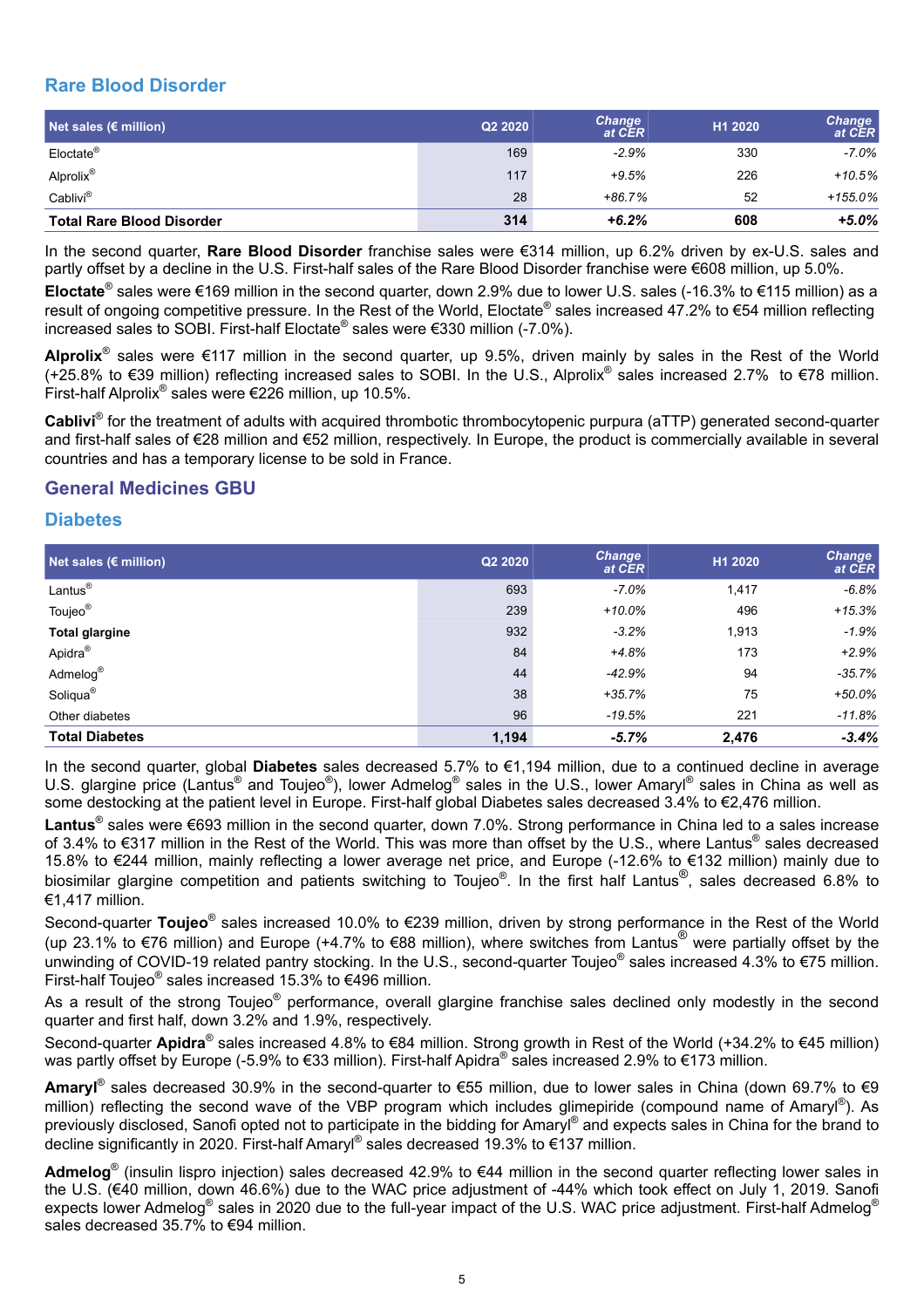Second-quarter **Soliqua<sup>®</sup>/Suliqua<sup>®</sup> sales increased 35.7% (to €38 million) of which €25 million (up 20.0%) was** generated in the U.S. Soliqua<sup>®</sup> was launched in Japan in June. First-half Soliqua<sup>®</sup> sales increased 50.0% to €75 million.

### **Cardiovascular and Established Rx Products**

| Net sales ( $\varepsilon$ million)                      | Q2 2020 | <b>Change</b><br>at CER | H1 2020 | <b>Change</b><br>at CER |
|---------------------------------------------------------|---------|-------------------------|---------|-------------------------|
| Lovenox®                                                | 301     | $-9.2%$                 | 630     | $-6.1%$                 |
| Plavix®                                                 | 236     | $-34.5%$                | 509     | $-33.6\%$               |
| Aprovel <sup>®</sup> /Avapro <sup>®</sup>               | 132     | $-22.0\%$               | 306     | $-17.4%$                |
| Thymoglobulin <sup>®</sup>                              | 64      | $-30.9%$                | 149     | $-14.9%$                |
| Multaq <sup>®</sup>                                     | 73      | $-12.2%$                | 154     | $-6.2%$                 |
| Praluent <sup>®</sup>                                   | 73      | $+9.1%$                 | 146     | $+18.0%$                |
| Renvela <sup>®</sup> /Renagel <sup>®</sup>              | 60      | $-9.1%$                 | 131     | $-10.3%$                |
| Synvisc <sup>®</sup> /Synvisc-One®                      | 38      | $-55.2%$                | 96      | $-38.1%$                |
| Mozobil®                                                | 45      | $-8.2%$                 | 99      | $+5.4%$                 |
| Eloxatin <sup>®</sup>                                   | 47      | $-12.7%$                | 94      | $-11.9%$                |
| Taxotere <sup>®</sup>                                   | 39      | $-7.1%$                 | 78      | $-12.4%$                |
| Generics                                                | 224     | $-3.1%$                 | 494     | $-1.7%$                 |
| Other                                                   | 1,023   | $-12.7%$                | 2,256   | -5.1%                   |
| <b>Total Cardiovascular and Established Rx Products</b> | 2,355   | $-15.9%$                | 5,142   | $-10.3%$                |

In the second quarter, **Cardiovascular and Established Rx Products** sales decreased 15.9% to €2,355 million, primarily driven by the decline in Plavix® and Aprovel® family sales in China, and impact from the COVID-19 pandemic. First-half global Cardiovascular and Established Rx Products sales decreased 10.3% to €5,142 million.

Second-quarter **Lovenox**® sales decreased 9.2% to €301 million, reflecting lower European sales (down 31.9% to €127 million) due to biosimilar competition in several countries in Europe and deferred elective procedures due to COVID-19. In the Rest of the World, Lovenox® sales grew 20.0% to €167 million driven by strong demand especially in Russia. Firsthalf Lovenox<sup>®</sup> sales were down 6.1% to €630 million.

**Plavix**® sales were down 34.5% in the second quarter to €236 million, primarily reflecting the decrease in China (sales down 58.2% to €87 million) due to net price adjustments following implementation of the VBP program partially offset by volume gains. In Japan, Plavix® sales decreased 13.9% to €32 million due to a price reduction in October 2019. First-half Plavix<sup>®</sup> sales decreased 33.6% to €509 million.

Second-quarter Aprovel<sup>®</sup>/Avapro<sup>®</sup> sales were down 22.0% to €132 million, primarily reflecting the decrease in China (sales down 44.0% to €41 million) due to lower net price following implementation of the VBP program partially offset by volume gains. First-half Aprovel® /Avapro® sales decreased 17.4% to €306 million.

As previously announced, Sanofi expects sales of Plavix® and the Aprovel® family in China to decline by around 50% in 2020 due to implementation of the VBP program. In the second quarter 2020, volume growth of Plavix® and CoAprovel® increased more than 60% in China in line with Sanofi's full-year expectations.

Second-quarter Praluent<sup>®</sup> sales increased 9.1% to €73 million, due to sales of product to Regeneron in the U.S. (up 45.8% to €36 million). In the Rest of the World, Praluent® sales increased 22.2% to €11 million which includes the sales from the launch in China in April. In Europe, Praluent® sales decreased 21.2% to €26 million reflecting the suspension of sales in Germany in August 2019 following the Regional Court of Dusseldorf ruling in the ongoing patent litigation. In April 2020, the Supreme Court in Japan denied Sanofi's appeal in the invalidation action and the infringement proceeding. The injunction issued by the Tokyo District Court became enforceable and Sanofi complied. Praluent® is no longer commercialized in Japan. On April 6, Sanofi announced that it had finalized the planned restructuring related to Praluent® with Regeneron. Effective April 1, 2020, Sanofi has sole responsibility for Praluent® outside the U.S. while Regeneron has sole responsibility for Praluent® in the U.S. The restructuring simplifies the antibody collaboration, increases efficiency and streamlines operations for Praluent®. First-half Praluent® sales increased 18.0% to €146 million.

**Renvela<sup>®</sup>/Renagel<sup>®</sup> (sevelamer) sales decreased 9.1% in the second-quarter to €60 million, due to generic competition** in the U.S. (down 18.2% to €19 million), despite growth in China. First-half Renvela**®** /Renagel® sales decreased 10.3% to €131 million.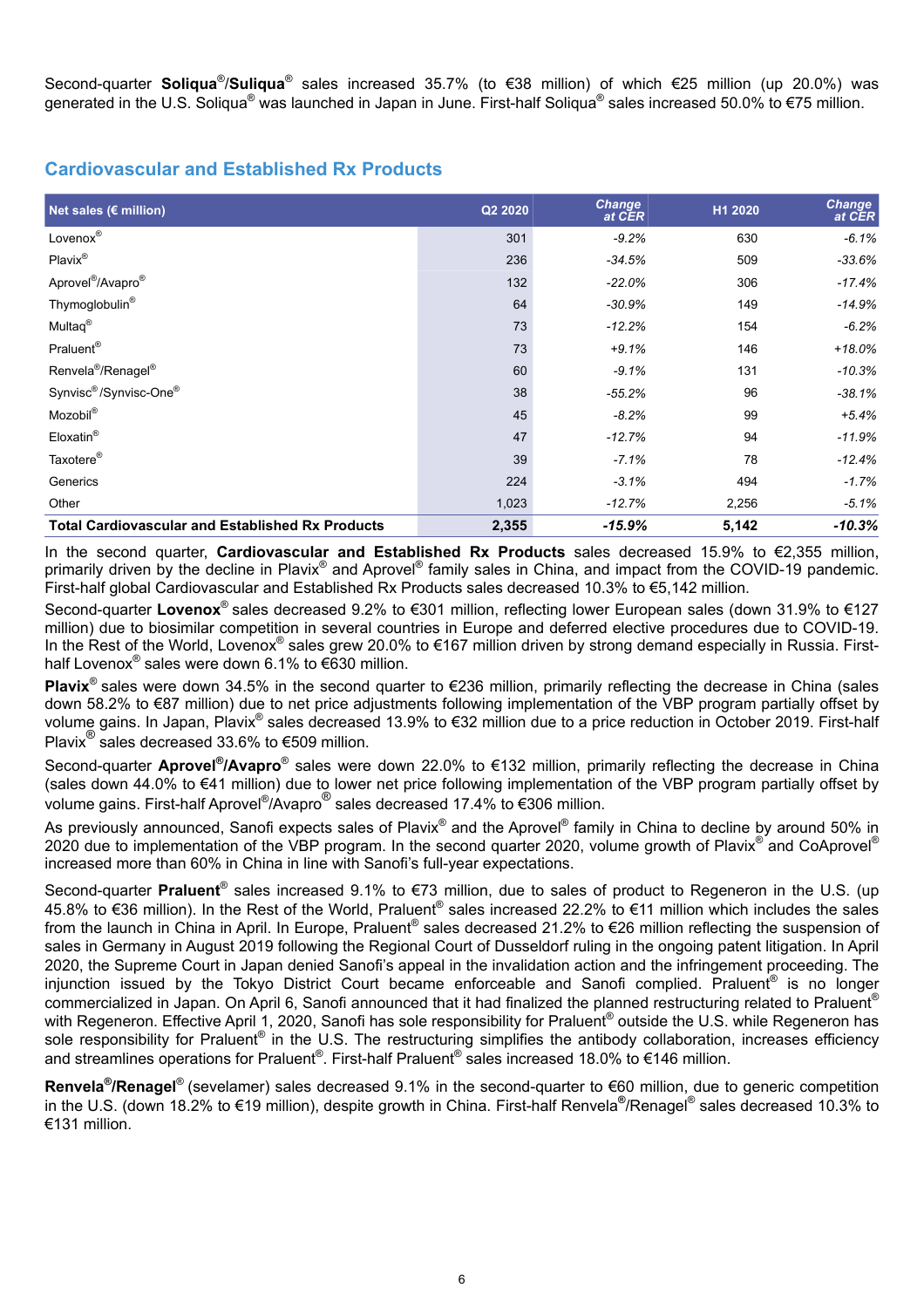# **Vaccines GBU**

| Net sales ( $\epsilon$ million)                                                                                              | Q2 2020 | <b>Change</b><br>at CER | H1 2020 | <b>Change</b><br>at CER |
|------------------------------------------------------------------------------------------------------------------------------|---------|-------------------------|---------|-------------------------|
| Polio/Pertussis/Hib vaccines<br>(incl. Hexaxim® / Hexyon®, Pentacel®, Pentaxim® and Imovax®)                                 | 575     | $+18.1%$                | 1.059   | $+8.8%$                 |
| Meningitis/Pneumo vaccines<br>(incl. Menactra <sup>®</sup> )                                                                 | 89      | $-34.6%$                | 220     | $-11.7%$                |
| Adult Booster vaccines (incl. Adacel <sup>®</sup> )                                                                          | 78      | $-42.5%$                | 193     | $-18.4%$                |
| Travel and other endemic vaccines                                                                                            | 55      | $-60.1%$                | 154     | -40.5%                  |
| Influenza vaccines<br>(incl. Vaxigrip <sup>®</sup> , Fluzone HD <sup>®</sup> , Fluzone <sup>®</sup> & Flublok <sup>®</sup> ) | 116     | $+44.7%$                | 179     | $+59.8%$                |
| Other vaccines                                                                                                               | 14      | $-42.3%$                | 31      | -36.0%                  |
| <b>Total Vaccines</b>                                                                                                        | 927     | $-6.8%$                 | 1.836   | $-2.0\%$                |

Second-quarter **Vaccines** sales decreased 6.8% to €927 million. Growth in Rest of the World (up 20.4% to €596 million) was mainly due to Pentaxim<sup>®</sup> in China as well as influenza vaccines in the Southern hemisphere, which was more than offset by lower sales of travel vaccines, Menactra**®** and Booster vaccines due to the COVID-19 pandemic. First-half Vaccines sales were down 2.0% to €1,836 million.

In the second quarter, **Polio/Pertussis/Hib** (PPH) vaccines sales increased 18.1% to €575 million driven by Rest of the World (up 33.0% to €408 million) reflecting strong growth of Pentaxim® in China which largely offset the adverse COVID-19 impact on immunizations in the U.S. (down 22.0% to €79 million). In Europe, PPH vaccines sales were up 8.6% to €88 million. First-half PPH vaccines sales were up 8.8% to €1,059 million.

**Influenza vaccines** sales increased strongly in the second quarter, 44.7% to €116 million, reflecting increased demand in the Southern hemisphere. First-half influenza vaccines sales were up up 59.8% to €179 million. The first influenza shipment in the U.S. occurred on July 22, and shipments will continue through the beginning of November. Sanofi expects to deliver a total of up to 80 million doses to the U.S. market in 2020 based on pre-order demand.

Second-quarter Menactra<sup>®</sup> sales decreased 34.6% to €89 million, reflecting the COVID-19 impact on U.S sales (down 52.5% to €48 million) which was partially offset by increased sales in the Middle East. First-half Menactra<sup>®</sup> sales decreased 11.7% to €220 million.

**Adult Booster** vaccines sales were down 42.5% in the second quarter to €78 million, mainly reflecting the COVID-19 impact on Adacel<sup>®</sup> in the U.S. and Repevax<sup>®</sup> in Europe. First-half Adult Booster vaccines sales decreased 18.4% to €193 million.

Second-quarter and first half **Travel and other endemic vaccines** sales decreased 60.1% (to €55 million) and 40.5% (to €154 million) respectively, due to extensive travel restrictions.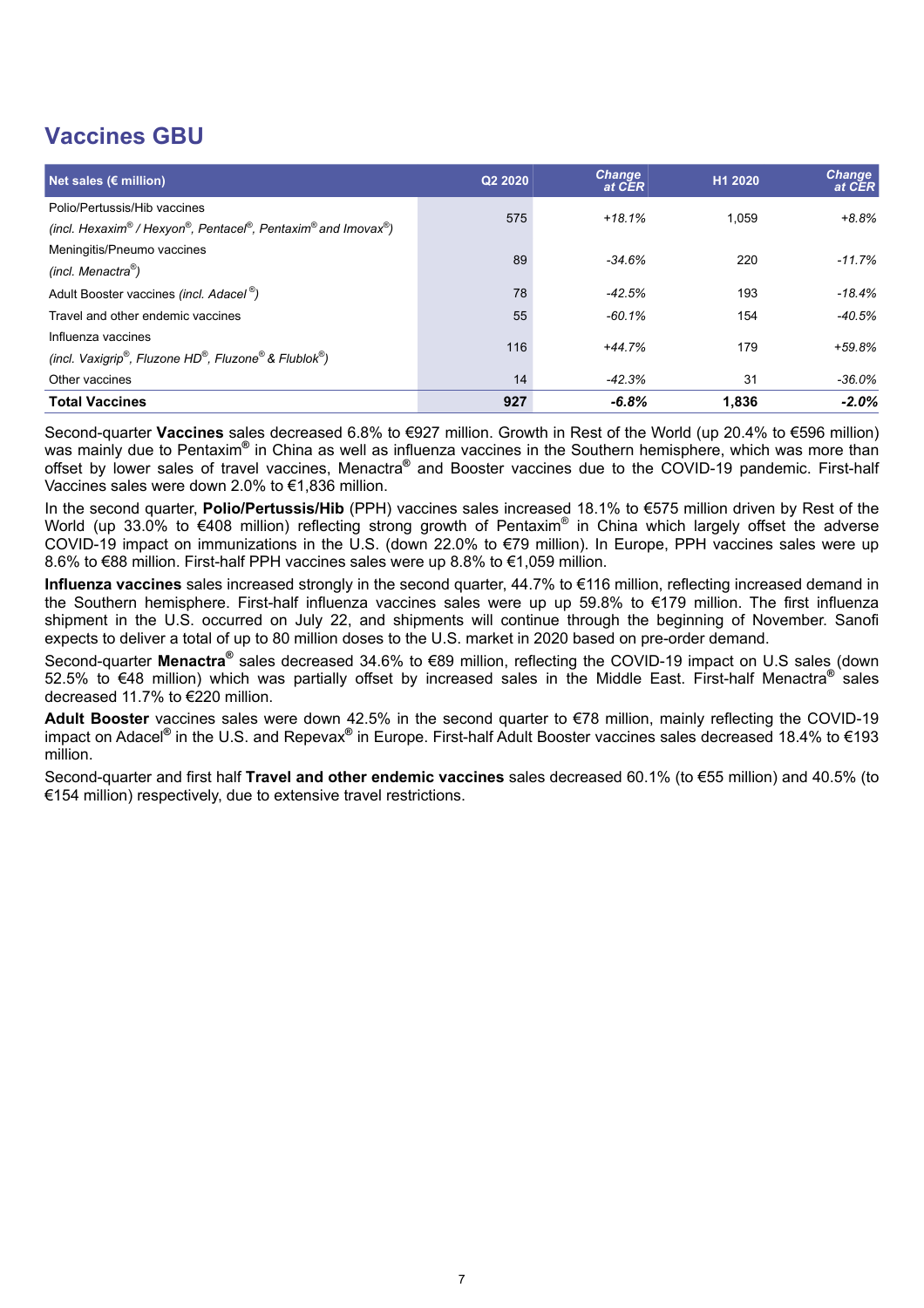# **Consumer Healthcare**

CHC sales by geography and category are provided in Appendix 1.

| Net sales ( $\varepsilon$ million)  | Q2 2020 | <b>Change</b><br>at CER | H1 2020 | <b>Change</b><br>at CER |
|-------------------------------------|---------|-------------------------|---------|-------------------------|
| <b>Allergy Cough &amp; Cold</b>     | 242     | $-3.2%$                 | 640     | $+3.7%$                 |
| of which Allegra <sup>®</sup>       | 103     | $-1.0%$                 | 250     | $+4.2%$                 |
| of which Mucosolvan <sup>®</sup>    | 18      | $+20.0%$                | 52      | $+20.9%$                |
| of which Xyzal <sup>®</sup>         | 23      | $+76.9%$                | 40      | $+44.4%$                |
| Pain                                | 277     | $-7.0%$                 | 635     | $+3.3%$                 |
| of which Doliprane®                 | 69      | $-10.4%$                | 164     | $+5.1%$                 |
| of which Buscopan®                  | 39      | $-8.2%$                 | 89      | $+4.2%$                 |
| <b>Digestive</b>                    | 194     | $-26.2%$                | 426     | $-19.5%$                |
| of which Dulcolax®                  | 57      | $-1.7%$                 | 114     | $+0.9%$                 |
| of which Enterogermina <sup>®</sup> | 39      | $-18.0%$                | 101     | $-3.7%$                 |
| of which Essentiale <sup>®</sup>    | 45      | $-6.0%$                 | 89      | $-8.1%$                 |
| of which Zantac®                    | (7)     | ns                      | (7)     | ns                      |
| <b>Nutritionals</b>                 | 154     | $+4.5%$                 | 308     | $+6.3%$                 |
| Other                               | 157     | $+1.3%$                 | 315     | $+1.0%$                 |
| of which Gold Bond®                 | 51      | $+6.3%$                 | 107     | $+5.0\%$                |
| <b>Total Consumer Healthcare</b>    | 1,024   | $-8.0\%$                | 2,324   | -1.6%                   |

In the second quarter, **Consumer Healthcare** (CHC) sales decreased 8.0% to €1,024 million reflecting pantry unloading and lower in-person pharmacy traffic due to the COVID-19 pandemic. Sales were also impacted by the voluntary recall of Zantac<sup>®</sup> in October 2019, divestments of non-core products and product suspensions due to changing regulatory requirements. In the first half, CHC sales decreased 1.6% to €2,324 million. Excluding the Zantac<sup>®</sup> recall, first-half sales increased 1.6%.

In September 2019, the U.S. Food and Drug Administration (FDA) and Health Canada issued public statements alerting that some ranitidine medicines, including Zantac® OTC, could contain NDMA at low levels and asked manufacturers to conduct testing. Due to inconsistencies in preliminary test results of the active ingredient used in the U.S. and Canadian products, Sanofi decided to conduct the voluntary recall in the U.S. and Canada in October 2019. Evaluations are ongoing on both drug substance (active ingredient) and finished drug product. On April 1, 2020, the FDA requested the immediate removal of all ranitidine medicines from the U.S. market.

In **Europe**, second-quarter CHC sales decreased 13.0% to €297 million, reflecting consumer destocking as well as lower in-person pharmacy traffic. First-half CHC sales in Europe were down 2.8% to €717 million.

In the U.S., second-quarter CHC sales decreased 5.2% to €281 million, due to the impact of the Zantac<sup>®</sup> recall (-€40 million) which was partially offset by growth in the Allergy category as a result of a strong spring Allergy season, which benefited sales of Xyzal®. In the U.S., first-half CHC sales decreased 5.2% to €583 million.

In the **Rest of the World**, second-quarter CHC sales decreased 6.2% to €446 million, as sales of Allergy, Cough & Cold (down 18.0% to €78 million) and Digestive (down 15.9% to €105 million) products were impacted by consumer destocking and lower in-person pharmacy traffic. Second-quarter sales of Nutritional and Pain categories increased 7.0% (to €115 million) and 1.5% (to €118 million), respectively. In the first half, the Rest of the World CHC sales increased 1.2% to €1,024 million.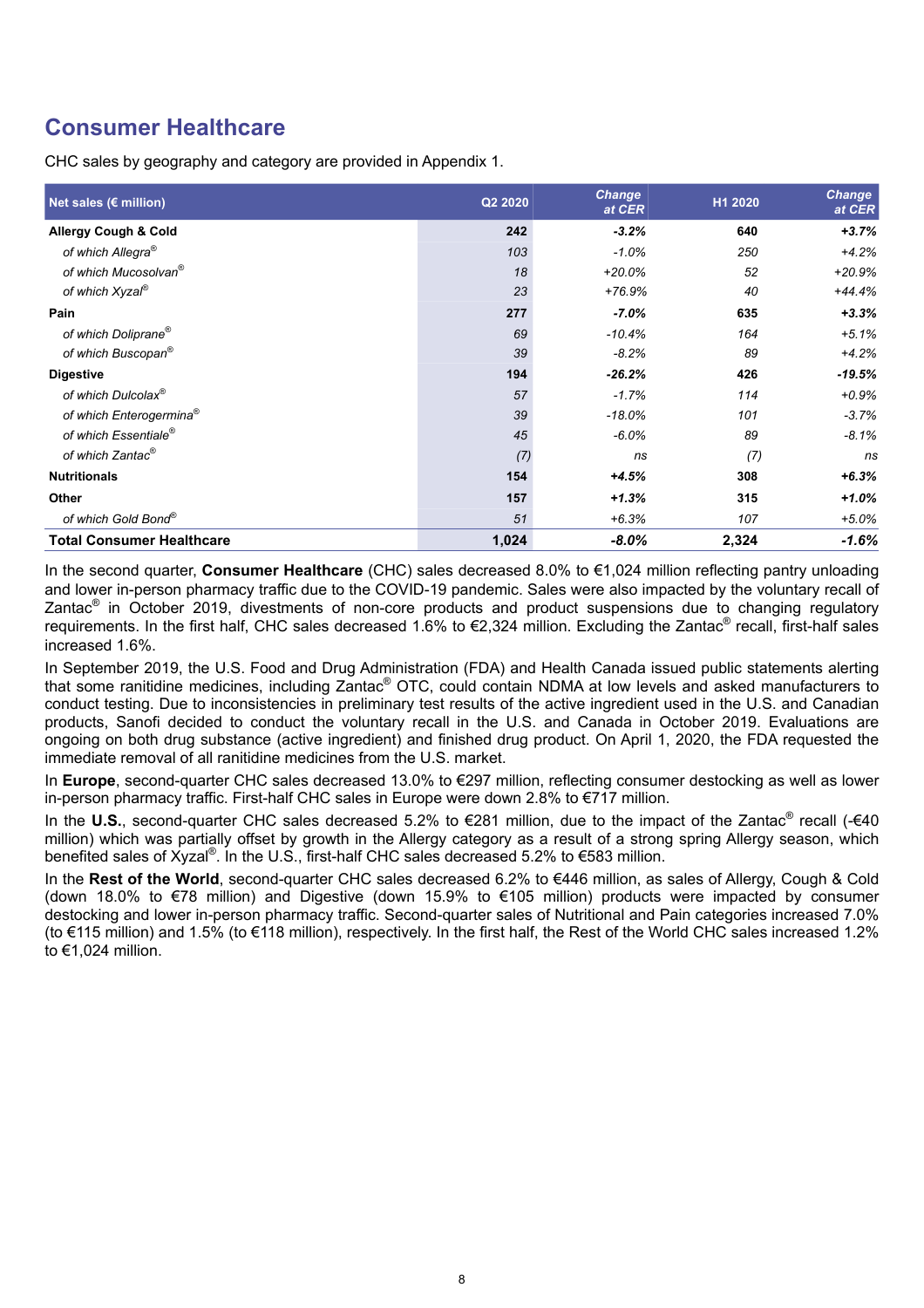# **Company sales by geographic region**

| Sanofi sales (€ million)  | Q2 2020 | <b>Change</b><br>at CER | H1 2020 | <b>Change</b><br>at CER |
|---------------------------|---------|-------------------------|---------|-------------------------|
| <b>United States</b>      | 2,909   | $-\%$                   | 5,880   | $+6.2%$                 |
| <b>Europe</b>             | 1,963   | $-10.8%$                | 4,345   | $-2.1%$                 |
| <b>Rest of the World</b>  | 3,335   | $-1.4%$                 | 6,955   | $+0.4%$                 |
| of which China            | 627     | $-10.2%$                | 1,307   | $-12.4%$                |
| of which Japan            | 421     | $-13.3%$                | 926     | $-10.8%$                |
| of which Brazil           | 190     | $+6.0%$                 | 460     | $+10.5%$                |
| of which Russia           | 170     | $+6.9%$                 | 364     | $+11.2%$                |
| <b>Total Sanofi sales</b> | 8,207   | $-3.4%$                 | 17,180  | $+1.6%$                 |

Second-quarter sales in the **U.S.** were stable at €2,909 million. The strong sales performance of Dupixent® and Aubagio® was offset by lower sales of Diabetes, Established Rx Products, Vaccines and CHC, primarily reflecting the COVID-19 environment. First-half sales increased 6.2% to €5,880 million.

In **Europe** sales were down 10.8% in the second-quarter to €1,963 million, reflecting pantry destocking, lower Lovenox sales due to deferral of elective procedures and a decline in Vaccines sales, all as a consequence of the COVID-19 pandemic. Dupixent® and the oncology franchise continued to deliver strong growth. First-half sales decreased 2.1% to €4,345 million.

In the **Rest of the World**, sales decreased 1.4% to €3,335 million in the second quarter reflecting the adverse impacts of the VBP program in China partially offset by strong growth of Vaccines and Dupixent®, and growth in Rare Diseases and Diabetes. Sales in **China** decreased 10.2% to €627 million, despite strong growth of Lantus® and Vaccines, as a result of lower sales of Plavix®, the Aprovel<sup>®</sup> family and Amaryl<sup>®</sup> due to the VBP program. In **Japan,** second-quarter sales decreased 13.3% to €421 million due to lower sales of Established Rx Products and CHC. In **Brazil,** second-quarter sales were up 6.0% to €190 million driven by flu vaccines, CHC, Cerezyme<sup>®</sup> and Lovenox<sup>®</sup>. In the Rest of the World, firsthalf sales increased 0.4% to €6,955 million.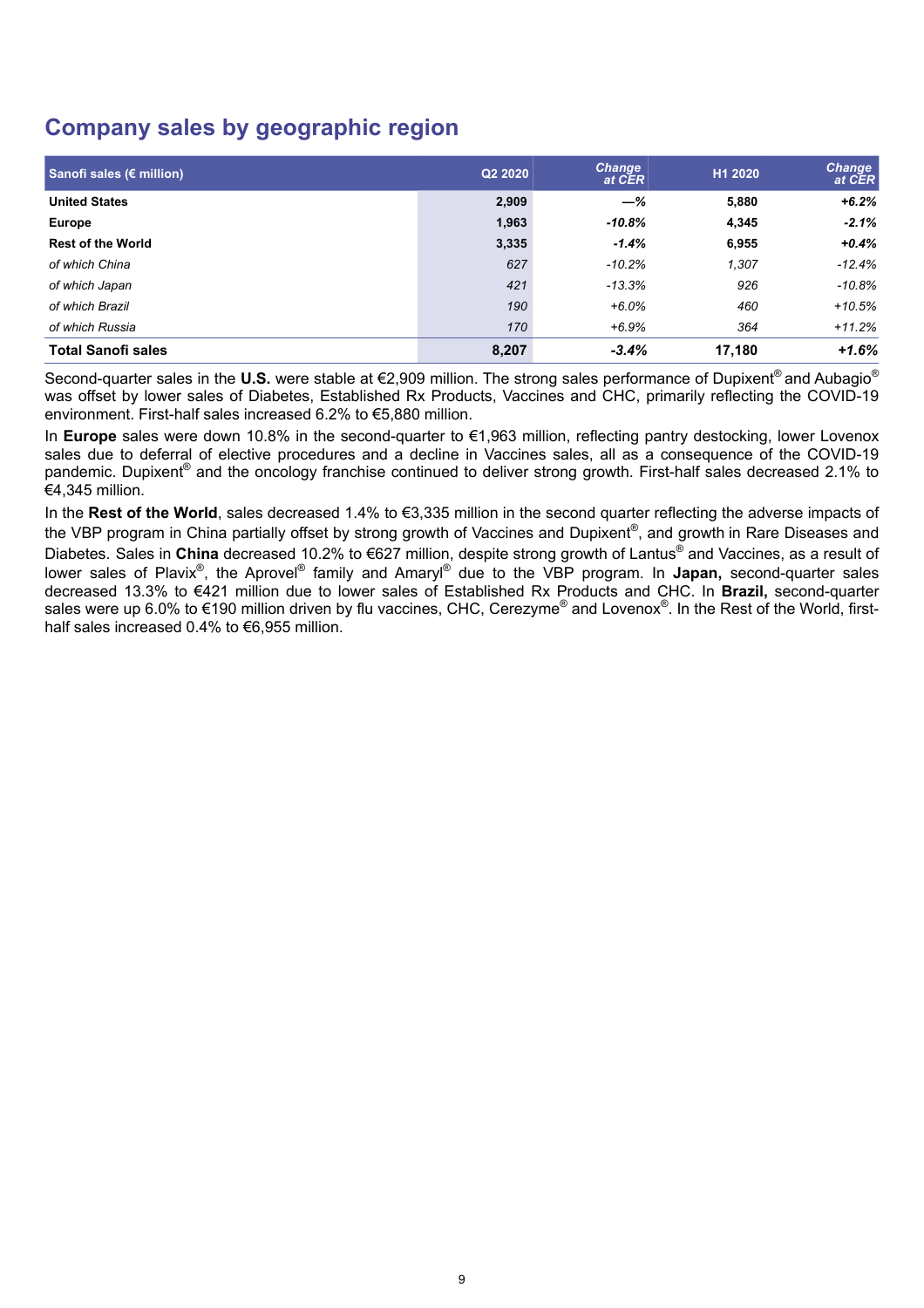### *Consult Appendix 7 for full overview of Sanofi's R&D pipeline*

### **Regulatory update**

Regulatory updates since April 24, 2020 include the following:

- In June, the National Medical Products Administration (NMPA) in China approved **Dupixent**® (dupilumab) for the treatment of moderate-to-severe atopic dermatitis in adults whose disease is not adequately controlled with topical prescription therapies or when those therapies are not advisable. The NMPA identified Dupixent® as an overseas medicine considered urgently needed in clinical practice, leading to an expedited review and approval process. Launch in China took place on July 22.
- In June, the European Commission (EC) approved **Sarclisa**® (isatuximab) in combination with pomalidomide and dexamethasone (pom-dex) for the treatment of adult patients with relapsed and refractory multiple myeloma who have received at least two prior therapies including lenalidomide and a proteasome inhibitor and have demonstrated disease progression on the last therapy.
- The pediatric hexavalent vaccine, **Shan 6**, was submitted in India in June.
- In May, the U.S. Food and Drug Administration (FDA) approved **Dupixent**® for children aged 6 to 11 years with moderate-to-severe atopic dermatitis whose disease is not adequately controlled with topical prescription therapies or when those therapies are not advisable. Dupixent® is the only biologic medicine approved for this patient population.
- In May, the FDA granted priority review of the Biologics License Application (BLA) for **sutimlimab** for the treatment of hemolysis in adult patients with cold agglutinin disease (CAD).

At the end of July 2020, the R&D pipeline contained 83 projects, including 33 new molecular entities in clinical development (or that have been submitted to the regulatory authorities). 34 projects are in phase 3 or have been submitted to the regulatory authorities for approval.

### **Portfolio update**

Phase 3:

- Results from the phase 3 trial evaluating the investigational enzyme replacement therapy, **avalglucosidase alfa**, were presented in June at a Sanofi-hosted scientific session. Avalglucosidase alfa met the primary endpoint demonstrating non-inferiority in improving respiratory function compared to avalglucosidase alfa (standard of care) in patients with late-onset Pompe disease (LOPD). These data will form the basis for global regulatory submissions anticipated in the second half of this year. The FDA has granted Breakthrough Therapy and Fast Track designations to avalglucosidase alfa for the treatment of patients with Pompe disease.
- Part A of the pivotal phase 3 trial evaluating **Dupixent**® in patients 12 years and older with eosinophilic esophagitis (EoE) met both of its co-primary endpoints, as well as all key secondary endpoints. An ongoing Part B portion of the Phase 3 trial evaluates an additional Dupixent® dosing regimen.
- Topline data for a pivotal, single-arm, open-label trial evaluating **Libtayo**® (cemiplimab-rwlc), a PD-1 inhibitor, in patients with advanced basal cell carcinoma who had progressed on or were intolerant to prior hedgehog pathway inhibitor therapy were announced in May. Objective responses were seen in 29% of patients with locally advanced basal cell carcinoma (BCC) and in a preliminary analysis, objective responses were seen in 21% of patients with metastatic BCC. Approximately 85% of patients who responded to Libtayo® maintained their response for at least one year. Sanofi and Regeneron plan regulatory submissions in 2020.
- The Phase 3 IKEMA trial evaluating **Sarclisa**® (isatuximab) added to carfilzomib and dexamethasone met the primary endpoint at its first planned interim analysis. These results were presented as late-breaking at the EHA25 Virtual Congress in June 2020. Sarclisa® added to carfilzomib and dexamethasone reduced the risk of disease progression or death by 47% compared to standard of care carfilzomib and dexamethasone in patients with relapsed multiple myeloma. These interim results will form the basis for global regulatory submissions later this year.
- A Phase 3 trial comparing **Libtayo**® in monotherapy for first-line locally advanced or metastatic non-small cell lung cancer was stopped early due to highly significant improvement in overall survival. Libtayo decreased the risk of death by 32.4%, compared to platinum doublet chemotherapy, in patients that tested positive for PD-L1 in ≥50% of tumor cells. The data will form the basis of regulatory submissions in the U.S. and EU in 2020.
- The brain penetrant **BTK inhibitor**, SAR442168, (collaboration with Principia) entered into phase 3 in multiple sclerosis.
- Enrollment of the phase 3 evaluating **sarilumab** (Kevzara® ) in giant cell arteritis and polymyalgia rheumatica have been terminated.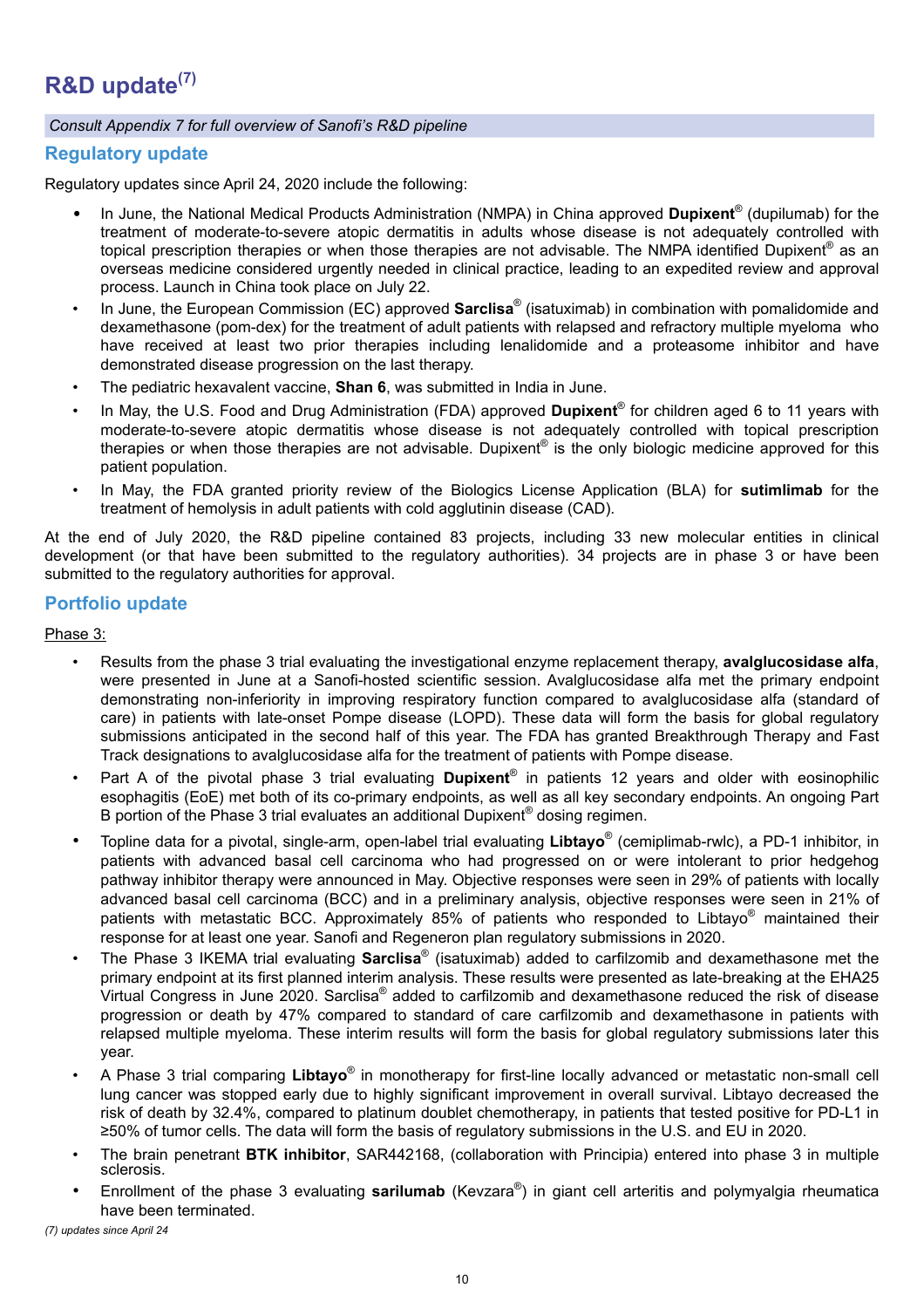• It has been decided not to pursue the collaboration with Daiichi Sankyo on a pediatric pentavalent vaccine in Japan.

### Phase 2

- New, longer-term data for **Libtayo**® (PD-1 inhibitor) from a pivotal phase 2 trial in advanced cutaneous squamous cell carcinoma (CSCC), the deadliest non-melanoma skin cancer, were presented during the virtual 2020 American Society of Clinical Oncology (ASCO) Annual Meeting. These results showed durable responses that deepen over time. Across all groups combined, complete responses (CR) are now 16%; in the metastatic group with the longest follow-up CRs are 20%.
- Long term interim data from the phase 2 open label extension study exploring the efficacy and safety of **fitusiran**, an investigational once-monthly, subcutaneously administered RNA interference (RNAi) therapy for the treatment of hemophilia A and B, with or without inhibitors, were shared in June in a late-breaking presentation at the World Federation of Hemophilia Virtual Summit. These data reinforce fitusiran's potential to restore hemostatic balance and to lower annualized bleed rates (ABRs) over a period up to 57 months.
- A phase 2 trial in non-small cell lung cancer with anti-CEACAM5 (**SAR408701)** and ramucirumab started.
- A next generation **pneumococcal conjugate vaccine** (collaboration with SK) entered into phase 2.
- **Fluzone**® HD pediatric entered into phase 2.
- It has been decided not to pursue the combination of isatixumab and cemiplimab in relapsed refractory multiple myeloma due to insufficient additional efficacy over isatuximab monotherapy.

### Phase 1

- The anti-CD38xCD28xCD3 trispecific monoclonal antibody, **SAR442257,** entered into phase 1 in multiple myeloma and Non-Hodgkin lymphoma
- **BIVV001,** a potential new class of factor VIII therapy for patient with hemophilia A, demonstrated positive Phase 1 repeat dose study results as reported at the World Federation of Hemophilia Virtual Summit earlier this month. The Phase 3 study in previously treated hemophilia A patients started last year.
- **SAR442720** (a SHP2 inhibitor, collaboration with Revolution Medicines) in combination with pembrolizumab entered into phase 1 for solid tumors.
- **SAR443122**, a RIPK1 inhibitor (collaboration with Denali) dosed its first patient in a Phase 1b trial to evaluate the safety and pharmacodynamic effects of SAR443122 in patients with severe COVID-19.
- Sanofi has discontinued further development of **SAR443060**, a RIPK1 inhibitor (collaboration with Denali) in amyotrophic lateral sclerosis and multiple sclerosis and alternatively will advance development of SAR443820<sup>(8)</sup>.

### **Collaboration**

- On July 9, **Kymera Therapeutics Inc.** entered into a multi-program strategic collaboration with Sanofi to develop and commercialize first-in-class protein degrader therapies targeting IRAK4 in patients with immune-inflammatory diseases.
- On July 8, the exclusive license of **Kiadis**' previously undisclosed K-NK004 program to Sanofi was announced. The agreement covers Kiadis' proprietary CD38 knock out (CD38KO) K-NK therapeutic for combination with anti-CD38 monoclonal antibodies, including Sarclisa®. Additionally, Sanofi has obtained exclusive rights to use Kiadis' K-NK platform for two undisclosed pre-clinical programs.
- On June 23, Sanofi Pasteur and **Translate Bio**, a clinical-stage messenger RNA (mRNA) therapeutics company, agreed to expand their existing 2018 collaboration and license agreement to develop mRNA vaccines for infectious diseases.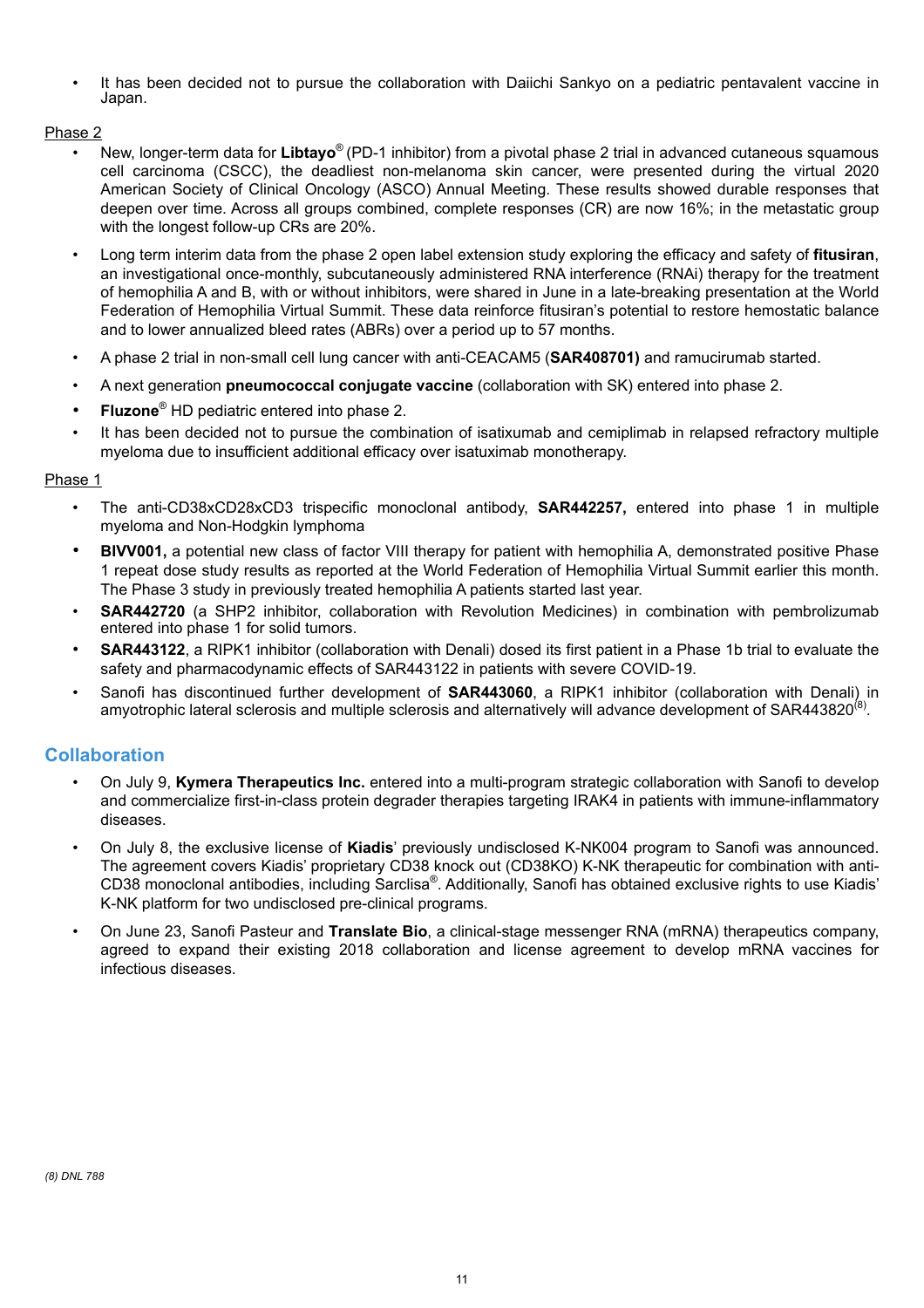# **2020 second-quarter and first-half financial results(9)**

## **Business Net Income(9)**

In the second quarter of 2020, Sanofi generated **net sales** of €8,207 million, a decrease of 4.9% and 3.4% at CER. Firsthalf Sanofi sales were €17,180 million, an increase of 0.9% and 1.6% at CER.

Second-quarter **other revenues** decreased 34.4% (down 35.5% at CER) to €231 million, reflecting lower VaxServe sales of non-Sanofi products (€185 million, down 39.4% at CER). First-half **other revenues** decreased 14.8% (down 16.9% at CER) to €574 million, including lower VaxServe sales of non-Sanofi products (€471 million, down 15.3% at CER).

Second-quarter **Gross Profit** decreased 7.0% to €5,778 million (down 6.0% at CER). The gross margin ratio decreased 1.6 percentage points to 70.4% (70.0% at CER) versus the prior year. The negative impact from net price adjustments of Plavix<sup>®</sup> and the Aprovel<sup>®</sup> family in China, U.S. Diabetes net price evolution and Vaccines more than offset the favorable effect from Specialty Care growth and industrial productivity. In the first half, the gross margin ratio decreased 1.0 percentage point to 71.3% (71.0% at CER) versus the prior year.

**Research and Development** (R&D) expenses decreased 14.8% to €1,352 million in the second quarter. At CER, R&D expenses decreased 15.1% reflecting a decline in Diabetes R&D expenses. In the second quarter, the ratio of R&D to sales decreased 1.9 percentage points to 16.5% compared to the prior year. First-half R&D expenses decreased 9.4% to €2,692 million (down 10.1% at CER). In the first half, the ratio of R&D to sales decreased 1.8 percentage points to 15.7% compared to the prior year.

Second-quarter **selling general and administrative expenses** (SG&A) decreased 7.9% to €2,265 million. At CER, SG&A expenses were down 7.1%, reflecting smart spending initiatives and the impact of the COVID-19 pandemic. In the second quarter, the ratio of SG&A to sales decreased 0.9 percentage point to 27.6% compared to the prior year. First-half SG&A expenses decreased 4.7% to €4,607 million (down 4.6% at CER). In the first half of 2020, the ratio of SG&A to sales was 1.6 percentage points lower at 26.8% compared to the prior year.

Second-quarter **operating expenses** were €3,617 million, a decrease of 10.6% and 10.2% at CER. First-half operating expenses were €7,299 million, a decrease of 6.5% and 6.7% at CER.

Second-quarter **other current operating income net of expenses** was -€8 million versus -€91 million in the prior year. In 2020, this line included an expense of €239 million (versus a €159 million expense in the second quarter of 2019) corresponding to the share of profit to Regeneron of the monoclonal antibodies Alliance, reimbursement of development costs by Regeneron and the reimbursement of commercialization-related expenses incurred by Regeneron. Other current operating income net of expenses included a gain of €157 million related to a revaluation of retained Regeneron shares in support of the ongoing collaboration with Regeneron. First-half other current operating income net of expenses was - €255 million versus -€193 million in the first half of 2019.

The **share of profit from associates** was €2 million in the second quarter versus €7 million in the second quarter of 2019. Following the sale of its Regeneron stake at the end of May 2020, Sanofi restated its previously reported non-GAAP indicator (Business Net Income) and excluded the effect of equity method of accounting for Regeneron investment in 2019 and Q1 2020. The Q2 2020 business P&L does not include any effect of the equity method of accounting for Regeneron investment in this line. In the first half, the share of profits from associates was €11 million versus €10 million for the same period of 2019.

In the second quarter and the first half of 2020, **non-controlling interests** were -€9 million and -€21 million versus -€5 million and -€15 million for the same period of 2019, respectively.

Second-quarter **business operating income** (BOI) increased 3.3% to €2,146 million. At CER, BOI increased 5.3%. The ratio of BOI to net sales increased 2 percentage points to 26.1% versus the second quarter of 2019. Over the period, the BOI ratio of segments were 37.4% for Pharmaceuticals (up 6.4 percentage points), 19.0% for Vaccines (down 7.6 percentage points) and 29.8% for CHC (down 10.6 percentage points). First-half business operating income was €4,683 million, up 8.8% (up 9.8% at CER) and included €990 million of saving initiatives (including around €110 million of savings related to COVID-19). In the first half, operational excellence and deprioritized businesses generated savings of €320 million and €300 million, respectively while smart spending initiatives realized €370 million. In the first half of 2020, the ratio of business operating income to net sales increased 2 percentage points to 27.3%.

**Net financial expenses** were -€92 million in the second quarter versus -€96 million in the same period of 2019. First-half net financial expenses were -€167 million versus -€150 million in the first half of 2019.

Second-quarter and first-half **effective tax rate** was stable at 22.0% versus the prior period. Sanofi continues to expect its effective tax rate to be around 22% in 2020.

Second-quarter **business net income**(9) increased 3.6% to €1,601 million and increased 5.6% at CER. The ratio of business net income to net sales increased 1.6 percentage points to 19.5% versus the second quarter of 2019. First-half 2020 business net income(9) increased 8.7% to €3,521 million and increased 9.8% at CER. The ratio of business net income to net sales increased 1.5 percentage points to 20.5% versus the first half of 2019.

*(9) See Appendix 3 for 2020 second-quarter consolidated income statement; see Appendix 10 for definitions of financial indicators, and Appendix 4 for reconciliation of IFRS net income reported to business net income.*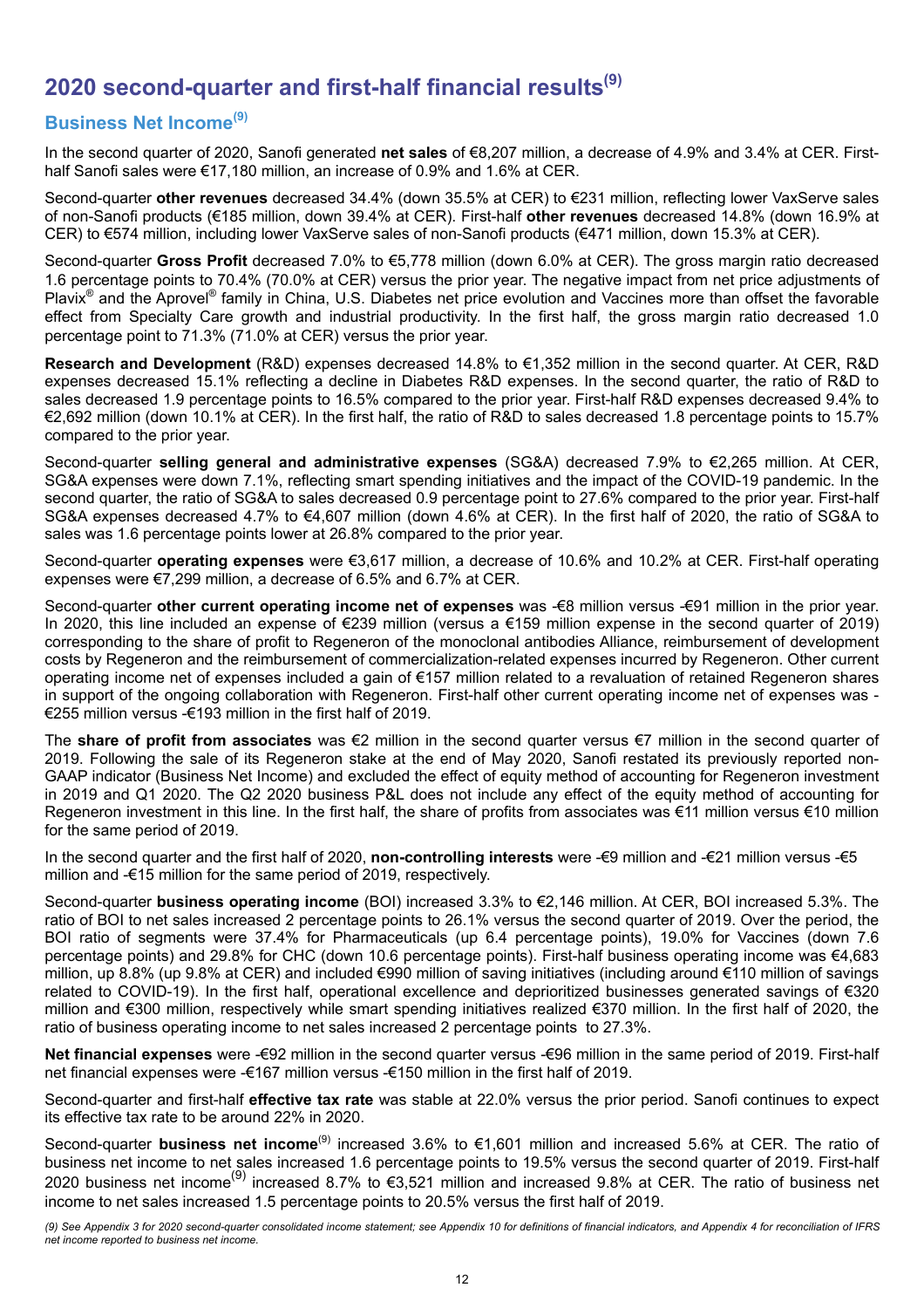In the second quarter of 2020, **business earnings per share**(9) (EPS) increased 3.2% to €1.28 on a reported basis and 4.8% at CER. Excluding the gain on the revaluation of the retained Regeneron shares, business EPS was €1.18, down 2.4% at CER. The average number of shares outstanding was 1,252.2 million versus 1,248.5 million in the second quarter of 2019.

In the first half of 2020, business earnings per share<sup>(9)</sup> was €2.81, up 8.1% on a reported basis and up 9.2% at CER. The average number of shares outstanding was 1,251.7 million in the first half of 2020 versus 1,247.2 million in the first half 2019.

### **Reconciliation of IFRS net income reported to business net income (see Appendix 4)**

In the first half of 2020, the IFRS net income was €9,281 million. The main items excluded from the business net income were:

- An amortization charge of €883 million related to fair value remeasurement on intangible assets of acquired companies (primarily Genzyme: €295 million, Bioverativ: €170 million, Boehringer Ingelheim CHC business: €101 million, Aventis: €68 million) and to acquired intangible assets (licenses/products: €44 million). These items have no cash impact on the Company.
- An impairment of intangible assets of €323 million related to several projects including Diabetes.
- Restructuring costs and similar items of €758 million related to streamlining initiatives in Europe.
- A pre-tax gain of €129 million arising from the divestment of Seprafilm to Baxter.
- A gain of €7,225 million related to the sales of the majority of Sanofi's Regeneron shares completed on May 29.
- A €1 million tax effect arising from the items listed above, mainly comprising €302 million of deferred taxes generated by amortization and impairments of intangible assets and €232 million associated with restructuring costs and similar items and -€475 million of tax related to the sale of Regeneron shares. (see Appendix 4).
- €313 million corresponding to the share of income related to equity accounting from Regeneron until May 29, 2020. Sanofi non-GAAP indicator (Business net income) does not include the share of income related to equity accounting since it ceased to be an associate on May 29, 2020.
- An income of €30 million net of tax related to restructuring costs of associates and joint ventures and expenses arising from the impact of acquisitions on associates and joint ventures.

# **Capital Allocation**

In the first half of 2020, free cash flow<sup>(10)</sup> increased by 69.6% to €3,568 million, after net changes in working capital (-€306 million), capital expenditures (-€534 million) and other asset acquisitions<sup>1</sup> (-€334 million), disposal proceeds<sup>1</sup> (€682 million), and payments related to restructuring and similar items (-€458 million). Over the period, acquisitions<sup>2</sup> were €2,245 million (related to Synthorx) and proceeds from disposals<sup>2</sup> net of tax were €10,512 million (related to sales of Regeneron shares). As a consequence, net debt decreased from €15,107 million at December 31, 2019, to €7,680 million at June 30, 2020 (amount net of €15,969 million cash and cash equivalents).

*<sup>1</sup>Not exceeding €500 million per transaction.*

*<sup>2</sup>Amount of the transaction above €500 million per transaction.* 

*(10) non-GAAP financial measure (definition in Appendix 10).*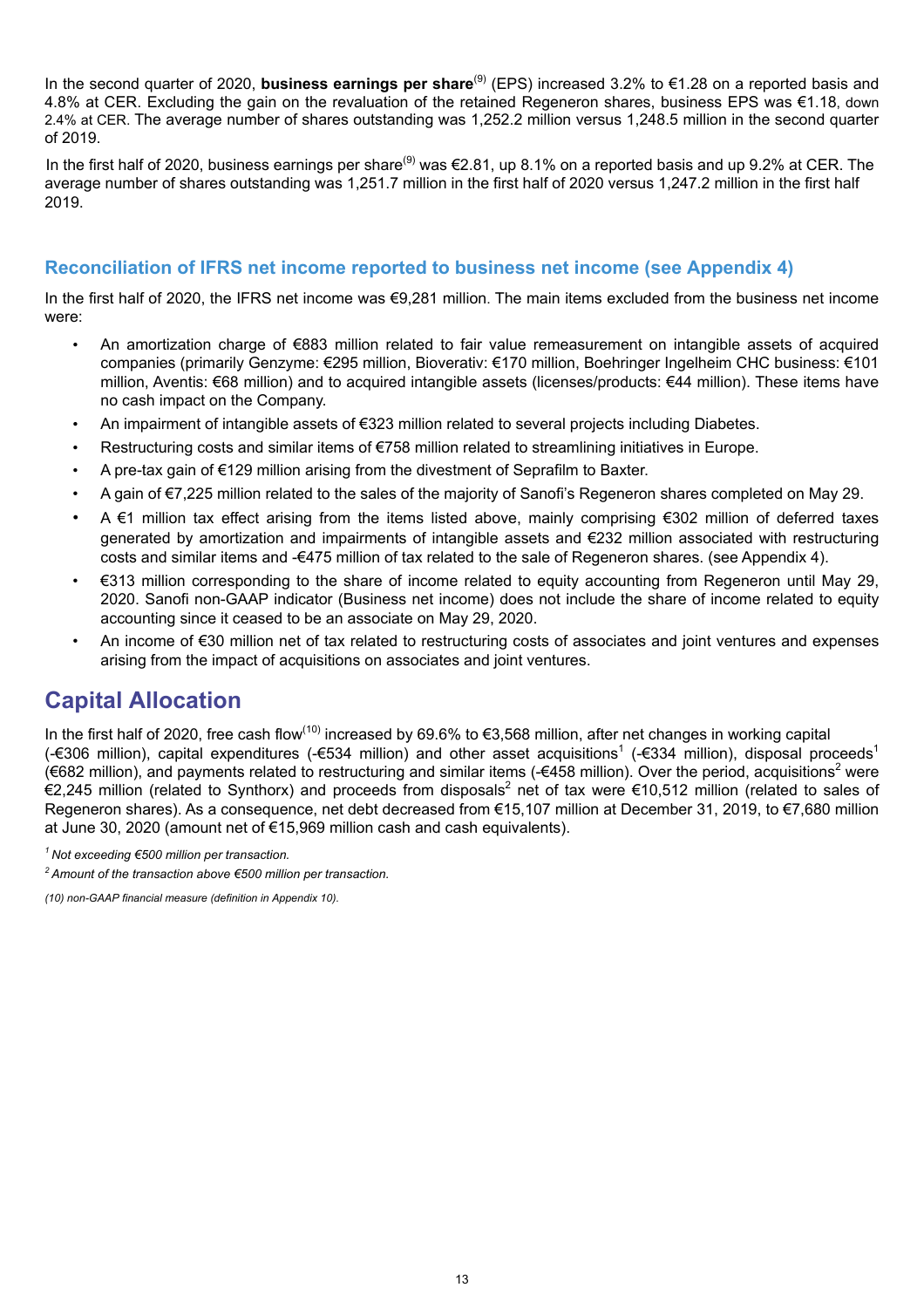# **Forward-Looking Statements**

This press release contains forward-looking statements as defined in the Private Securities Litigation Reform Act of 1995, as amended. Forward-looking *statements are statements that are not historical facts. These statements include projections and estimates and their underlying assumptions, statements regarding plans, objectives, intentions and expectations with respect to future financial results, events, operations, services, product development and potential, and statements regarding future performance. Forward-looking statements are generally identified by the words "expects", "anticipates", "believes", "intends", "estimates", "plans" and similar expressions. Although Sanofi's management believes that the expectations reflected in such forward-looking statements are reasonable, investors are cautioned that forward-looking information and statements are subject to various risks and uncertainties, many of which are difficult to predict and generally beyond the control of Sanofi, that could cause actual results and developments to differ materially from those expressed in, or implied or projected by, the forward-looking information and statements. These risks and uncertainties include among other things, the uncertainties inherent in research and development, future clinical data and analysis, including post marketing,*  decisions by regulatory authorities, such as the FDA or the EMA, regarding whether and when to approve any drug, device or biological application that *may be filed for any such product candidates as well as their decisions regarding labelling and other matters that could affect the availability or*  commercial potential of such product candidates, the fact that product candidates if approved may not be commercially successful, the future approval *and commercial success of therapeutic alternatives, Sanofi's ability to benefit from external growth opportunities, to complete related transactions and/ or obtain regulatory clearances, risks associated with intellectual property and any related pending or future litigation and the ultimate outcome of such*  litigation, trends in exchange rates and prevailing interest rates, volatile economic and market conditions, cost containment initiatives and subsequent *changes thereto, and the impact that COVID-19 will have on us, our customers, suppliers, vendors, and other business partners, and the financial*  condition of any one of them, as well as on our employees and on the global economy as a whole. Any material effect of COVID-19 on any of the foregoing could also adversely impact us. This situation is changing rapidly and additional impacts may arise of which we are not currently aware and *may exacerbate other previously identified risks. The risks and uncertainties also include the uncertainties discussed or identified in the public filings with the SEC and the AMF made by Sanofi, including those listed under "Risk Factors" and "Cautionary Statement Regarding Forward-Looking Statements" in Sanofi's annual report on Form 20-F for the year ended December 31, 2019. Other than as required by applicable law, Sanofi does not undertake any obligation to update or revise any forward-looking information or statements.*

# **Appendices**

### **List of appendices**

- [Appendix 1:](#page-14-0) [2020 second-quarter and first-half net sales by GBU, franchise, geographic region and product](#page-14-0)
- [Appendix 2:](#page-16-0) [2020 second-quarter](#page-16-0) [and first-half](#page-14-0) [business net income statement](#page-16-0)
- [Appendix 3:](#page-18-0) [2020 second-quarter](#page-18-0) [and first-half](#page-14-0) [consolidated income statement](#page-18-0)
- [Appendix 4:](#page-19-0) [Reconciliation of IFRS net income reported to business net income](#page-19-0)
- [Appendix 5:](#page-21-0) [Change in net debt](#page-21-0)
- Appendix 6: Simplified consolidated balance sheet
- Appendix 7: Currency sensitivity
- Appendix 8: R&D pipeline
- [Appendix 9:](#page-28-0) [Expected R&D milestones](#page-28-0)
- [Appendix 10](#page-29-0) [Definitions of non-GAAP financial indicators](#page-29-0)

**Investor Relations: (+) 33 1 53 77 45 45 - E-mail: IR@sanofi.com - Media Relations: (+) 33 1 53 77 46 46 - E-mail: MR@sanofi.com Website: www.sanofi.com**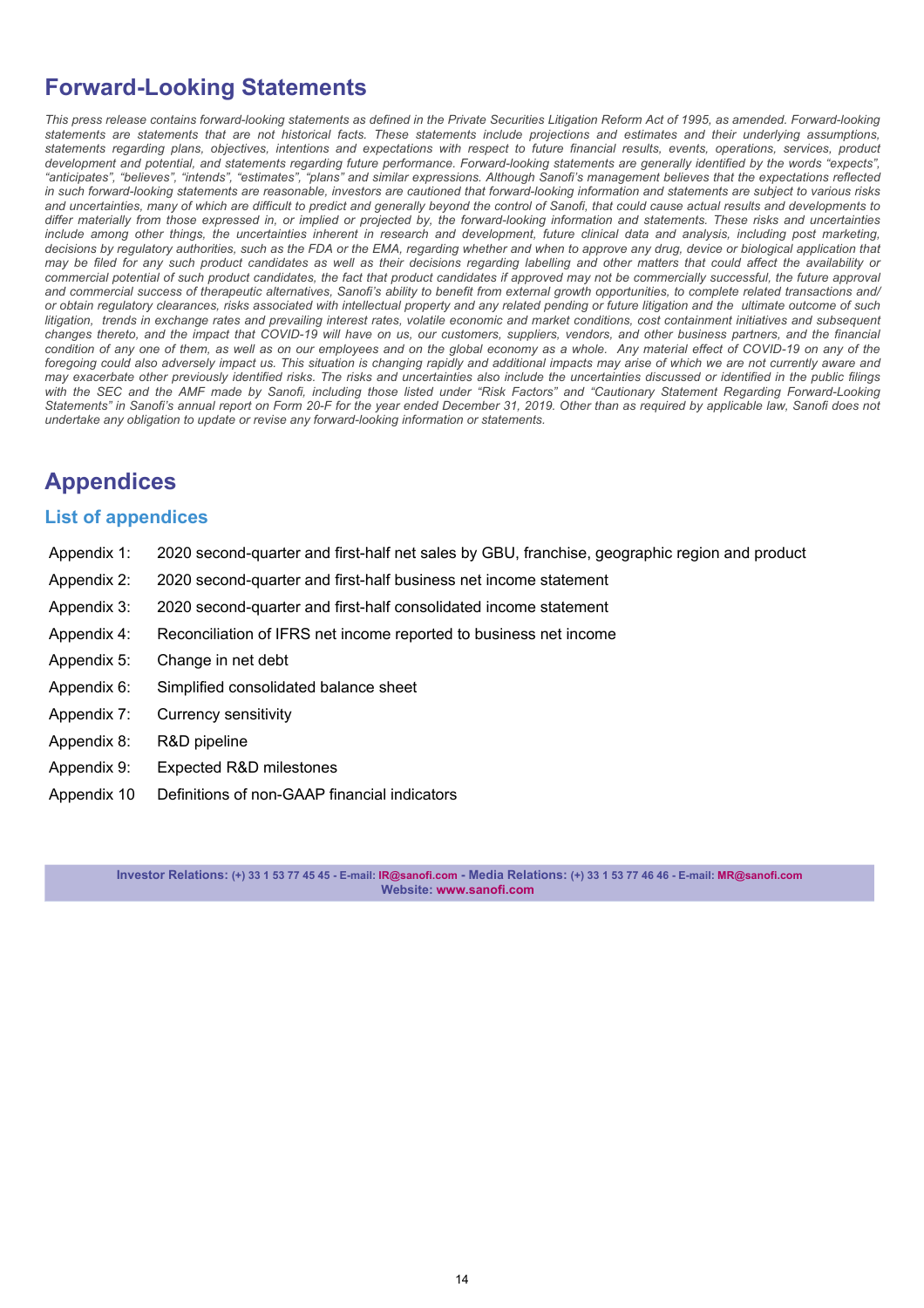# <span id="page-14-0"></span>**Appendix 1: 2020 second-quarter net sales by GBU, franchise, geographic region and product**

| Q2 2020 (€ million)                                           | <b>Total Sales</b> | % CER    | % reported               | <b>United</b><br><b>States</b> | % CER                    | <b>Europe</b>  | % CER     | <b>Rest of the</b><br>world | % CER    |
|---------------------------------------------------------------|--------------------|----------|--------------------------|--------------------------------|--------------------------|----------------|-----------|-----------------------------|----------|
| <b>Dupixent</b>                                               | 858                | 70.0%    | 73.0%                    | 697                            | 69.5%                    | 84             | 84.8%     | 77                          | 59.6%    |
| Aubagio                                                       | 527                | 12.0%    | 13.1%                    | 384                            | 11.9%                    | 113            | 6.6%      | 30                          | 37.5%    |
| Lemtrada                                                      | 19                 | $-74.3%$ | $-74.3%$                 | 12                             | $-71.4%$                 | 5              | $-78.3%$  | $\overline{2}$              | $-77.8%$ |
| Kevzara                                                       | 62                 | 17.3%    | 19.2%                    | 32                             | 6.7%                     | 17             | 70.0%     | 13                          | 0.0%     |
| MS/Neurology/Other I&I                                        | 608                | 1.7%     | 2.7%                     | 428                            | 2.9%                     | 135            | $-2.9%$   | 45                          | 4.4%     |
| Cerezyme                                                      | 179                | 2.1%     | $-4.3%$                  | 44                             | $-6.7%$                  | 58             | $-6.5%$   | 77                          | 13.8%    |
| Cerdelga                                                      | 57                 | 12.0%    | 14.0%                    | 32                             | 6.9%                     | 21             | 16.7%     | 4                           | 33.3%    |
| Myozyme                                                       | 226                | $-2.6%$  | $-3.4%$                  | 91                             | 7.2%                     | 89             | $-10.0%$  | 46                          | $-3.9%$  |
| Fabrazyme                                                     | 199                | $-5.7%$  | $-5.7%$                  | 102                            | $-4.8%$                  | 46             | 4.4%      | 51                          | $-14.8%$ |
| Aldurazyme                                                    | 55                 | 3.7%     | 1.9%                     | 14                             | 0.0%                     | 18             | $-5.3%$   | 23                          | 14.3%    |
| <b>Rare Disease</b>                                           | 738                | -0.5%    | $-2.4%$                  | 283                            | 0.0%                     | 232            | $-4.1%$   | 223                         | 2.5%     |
| Jevtana                                                       | 133                | 4.8%     | 5.6%                     | 63                             | 14.8%                    | 41             | $-6.8%$   | 29                          | 3.6%     |
| Fasturtec                                                     | 37                 | 9.1%     | 12.1%                    | 23                             | 9.5%                     | 10             | 0.0%      | 4                           | 50.0%    |
| Libtayo                                                       | 15                 |          |                          | 0                              | —                        | 14             |           | $\mathbf{1}$                | -        |
| Sarclisa                                                      | 4                  |          | $\overline{\phantom{0}}$ | 4                              | $\overline{\phantom{0}}$ | 0              |           | 0                           |          |
| Oncology                                                      | 189                | 18.2%    | 18.9%                    | 90                             | 18.7%                    | 65             | 20.4%     | 34                          | 13.3%    |
| Alprolix                                                      | 117                | 9.5%     | 11.4%                    | 78                             | 2.7%                     | 0              |           | 39                          | 25.8%    |
| Eloctate                                                      | 169                | $-2.9%$  | $-1.2%$                  | 115                            | $-16.3%$                 | 0              |           | 54                          | 47.2%    |
| Cablivi                                                       | 28                 | 86.7%    | 86.7%                    | 18                             | 54.5%                    | 10             | 150.0%    | 0                           |          |
| <b>Rare Blood Disorder</b>                                    | 314                | 6.2%     | 7.9%                     | 211                            | $-6.4%$                  | 10             | 150.0%    | 93                          | 38.8%    |
| <b>Specialty Care</b>                                         | 2,707              | 17.4%    | 18.0%                    | 1,709                          | 21.1%                    | 526            | 8.6%      | 472                         | 15.5%    |
| Lantus                                                        | 693                | $-7.0%$  | $-8.6%$                  | 244                            | $-15.8%$                 | 132            | $-12.6%$  | 317                         | 3.4%     |
| Toujeo                                                        | 239                | 10.0%    | 8.6%                     | 75                             | 4.3%                     | 88             | 4.7%      | 76                          | 23.1%    |
| Apidra                                                        | 84                 | 4.8%     | 0.0%                     | 6                              | $-58.3%$                 | 33             | $-5.9%$   | 45                          | 34.2%    |
| Soliqua/iGlarLixi                                             | 38                 | 35.7%    | 35.7%                    | 25                             | 20.0%                    | 5              | 20.0%     | 8                           | 166.7%   |
| <b>Diabetes</b>                                               | 1,194              | $-5.7%$  | $-7.4%$                  | 391                            | $-17.4%$                 | 293            | $-5.7%$   | 510                         | 4.7%     |
| Plavix                                                        | 236                | $-34.5%$ | $-34.8%$                 | 5                              | $\qquad \qquad -$        | 29             | $-17.1%$  | 202                         | $-37.6%$ |
| Lovenox                                                       | 301                | $-9.2%$  | $-13.3%$                 | $\overline{7}$                 | $-22.2%$                 | 127            | $-31.9%$  | 167                         | 20.0%    |
| Renagel / Renvela                                             | 60                 | $-9.1%$  | $-9.1%$                  | 19                             | $-18.2%$                 | 12             | $-14.3%$  | 29                          | 0.0%     |
| Aprovel                                                       | 132                | $-22.0%$ | $-23.7%$                 | $\overline{7}$                 | 0.0%                     | 23             | $-14.8%$  | 102                         | $-24.5%$ |
| Synvisc / Synvysc one                                         | 38                 | $-55.2%$ | $-56.3%$                 | 26                             | $-57.6%$                 | 3              | $-57.1%$  | 9                           | $-47.6%$ |
| Mozobil                                                       | 45                 | $-8.2%$  | $-8.2%$                  | 26                             | $-10.7%$                 | 12             | $-7.7%$   | $\overline{7}$              | 0.0%     |
| Thymoglobulin                                                 | 64                 | $-30.9%$ | $-31.9%$                 | 37                             | $-29.4%$                 | 4              | $-55.6%$  | 23                          | $-26.5%$ |
| Taxotere                                                      | 39                 | $-7.1%$  | $-7.1%$                  | 0                              | $-100.0%$                | -              | $-100.0%$ | 39                          | $-7.1%$  |
| Eloxatine                                                     | 47                 | $-12.7%$ | $-14.5%$                 | $\mathbf{1}$                   | $-125.0%$                | $\mathbf{1}$   | 0.0%      | 45                          | $-22.0%$ |
| Praluent                                                      | 73                 | 9.1%     | 10.6%                    | 36                             | 45.8%                    | 26             | $-21.2%$  | 11                          | 22.2%    |
| Multaq                                                        | 73                 | $-12.2%$ | $-11.0%$                 | 64                             | $-8.7%$                  | 6              | $-40.0%$  | 3                           | 0.0%     |
| Generics                                                      | 224                | $-3.1%$  | $-12.2%$                 | 38                             | $-11.9%$                 | 26             | $-18.2%$  | 160                         | 1.7%     |
| Others                                                        | 1,023              | $-12.7%$ | $-14.5%$                 | 59                             | $-14.7%$                 | 450            | $-15.6%$  | 514                         | $-9.8%$  |
| <b>Cardiovascular &amp; Established Rx</b><br><b>Products</b> | 2,355              | $-15.9%$ | $-18.1%$                 | 325                            | $-15.5%$                 | 719            | $-20.2%$  | 1,311                       | $-13.5%$ |
| <b>General Medicines</b>                                      | 3,549              | $-12.7%$ | $-14.8%$                 | 716                            | $-16.5%$                 | 1,012          | $-16.4%$  | 1,821                       | $-9.1%$  |
| <b>Pharmaceuticals</b>                                        | 6,256              | $-2.0%$  | $-3.1%$                  | 2,425                          | 6.9%                     | 1,538          | $-9.3%$   | 2,293                       | $-4.9%$  |
| Polio / Pertussis / Hib                                       | 575                | 18.1%    | 14.5%                    | 79                             | $-22.0%$                 | 88             | 8.6%      | 408                         | 33.0%    |
| <b>Adult Booster Vaccines</b>                                 | 78                 | $-42.5%$ | $-41.8%$                 | 42                             | $-43.8%$                 | 28             | $-42.9%$  | 8                           | $-33.3%$ |
| Meningitis / Pneumonia                                        | 89                 | $-34.6%$ | $-34.6%$                 | 48                             | $-52.5%$                 | $\mathbf{1}$   | 0.0%      | 40                          | 17.1%    |
| Influenza Vaccines                                            | 116                | 44.7%    | 36.5%                    | $\overline{\phantom{0}}$       | $-100.0%$                | 3              | 200.0%    | 113                         | 46.3%    |
| Travel and Other Endemic Vaccines                             | 55                 | $-60.1%$ | $-60.1%$                 | 19                             | $-56.1%$                 | $\overline{7}$ | $-79.4%$  | 29                          | $-52.4%$ |
| <b>Vaccines</b>                                               | 927                | $-6.8%$  | $-9.2%$                  | 203                            | $-40.9%$                 | 128            | $-22.4%$  | 596                         | 20.4%    |
| Allergy, Cough and Cold                                       | 242                | $-3.2%$  | $-4.3%$                  | 102                            | 25.0%                    | 62             | $-13.7%$  | 78                          | $-18.0%$ |
| Pain                                                          | 277                | $-7.0%$  | $-11.8%$                 | 47                             | $-2.1%$                  | 112            | $-16.9%$  | 118                         | 1.5%     |
| Digestive                                                     | 194                | $-26.2%$ | $-28.4%$                 | 15                             | $-74.1%$                 | 74             | $-11.8%$  | 105                         | $-15.9%$ |
| Nutritional                                                   | 154                | 4.5%     | $-0.6%$                  | 12                             | 44.4%                    | 27             | $-15.6%$  | 115                         | 7.0%     |
| <b>Consumer Healthcare</b>                                    | 1,024              | $-8.0\%$ | $-10.8%$                 | 281                            | $-5.2%$                  | 297            | $-13.0%$  | 446                         | $-6.2%$  |
| Company                                                       | 8,207              | $-3.4%$  | $-4.9%$                  | 2,909                          | 0.0%                     | 1,963          | $-10.8%$  | 3,335                       | $-1.4%$  |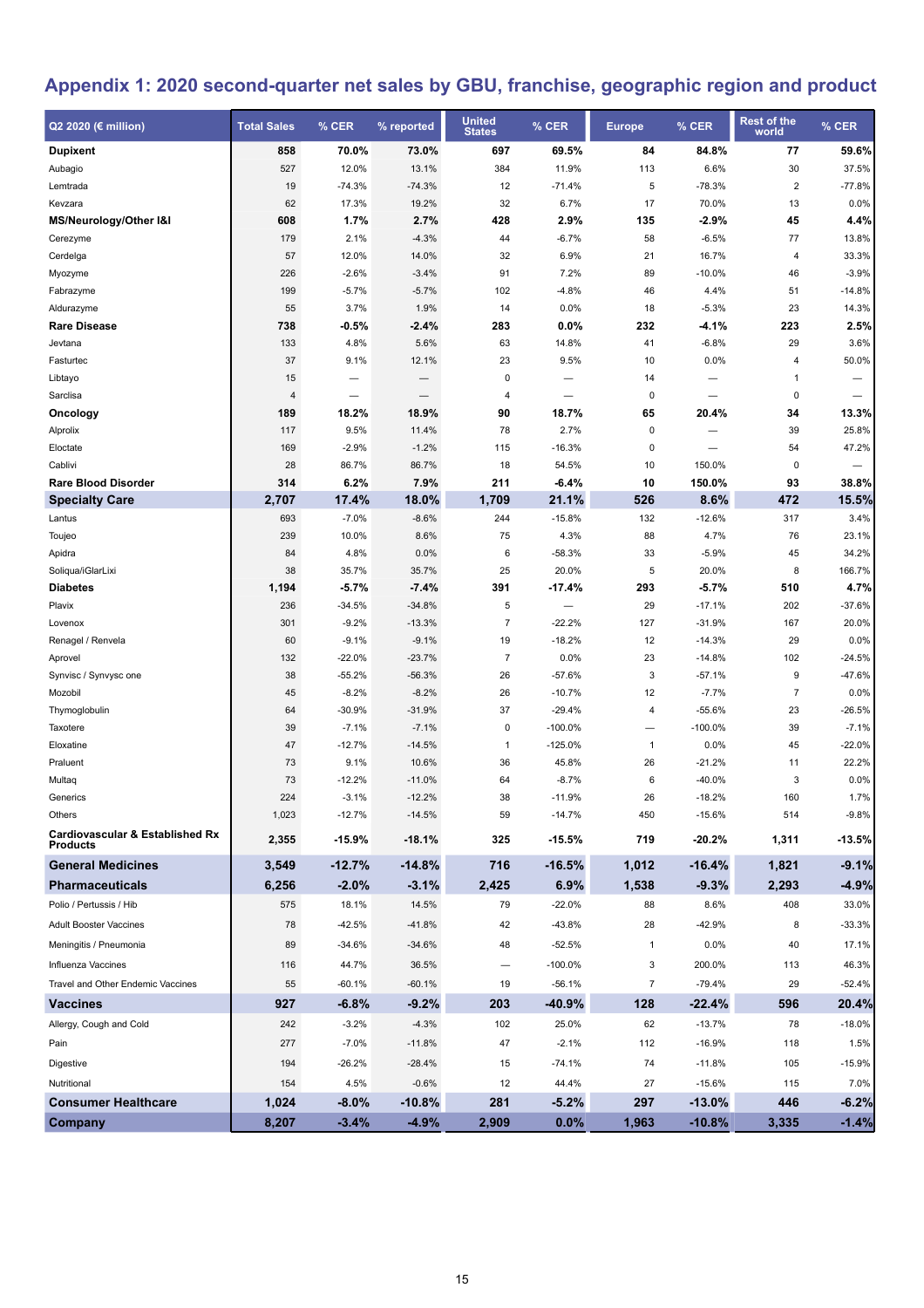# **2020 first-half net sales by GBU, franchise, geographic region and product**

| H1 2020 (€ million)                                           | <b>Total Sales</b> | $%$ CER  | % reported | <b>United</b><br><b>States</b> | % CER                    | <b>Europe</b> | % CER     | <b>Rest of the</b><br>world | % CER    |
|---------------------------------------------------------------|--------------------|----------|------------|--------------------------------|--------------------------|---------------|-----------|-----------------------------|----------|
| <b>Dupixent</b>                                               | 1,634              | 93.8%    | 98.1%      | 1,310                          | 91.0%                    | 174           | 109.6%    | 150                         | 101.4%   |
| Aubagio                                                       | 1,068              | 16.5%    | 18.3%      | 775                            | 17.2%                    | 231           | 13.7%     | 62                          | 18.5%    |
| Lemtrada                                                      | 68                 | $-59.0%$ | $-59.0%$   | 35                             | $-57.8%$                 | 18            | $-72.3%$  | 15                          | $-16.7%$ |
| Kevzara                                                       | 117                | 40.2%    | 42.7%      | 64                             | 31.3%                    | 37            | 105.6%    | 16                          | $-6.3%$  |
| MS/Neurology/Other I&I                                        | 1,253              | 7.3%     | 8.9%       | 874                            | 10.1%                    | 286           | 0.0%      | 93                          | 6.8%     |
| Cerezyme                                                      | 368                | 5.8%     | 1.4%       | 90                             | $-1.1%$                  | 125           | $-2.3%$   | 153                         | 17.0%    |
| Cerdelga                                                      | 115                | 16.3%    | 17.3%      | 63                             | 7.0%                     | 45            | 28.6%     | $\overline{7}$              | 33.3%    |
| Myozyme                                                       | 472                | 4.4%     | 4.0%       | 178                            | 6.8%                     | 193           | $-1.0%$   | 101                         | 11.3%    |
| Fabrazyme                                                     | 413                | 3.8%     | 4.3%       | 206                            | 1.0%                     | 98            | 10.0%     | 109                         | 3.7%     |
| Aldurazyme                                                    | 122                | 1.7%     | 0.8%       | 26                             | 0.0%                     | 39            | 0.0%      | 57                          | 3.6%     |
| <b>Rare Disease</b>                                           | 1,532              | 5.2%     | 4.1%       | 563                            | 3.0%                     | 500           | 2.9%      | 469                         | 10.2%    |
| Jevtana                                                       | 271                | 13.1%    | 14.3%      | 123                            | 18.8%                    | 92            | 5.7%      | 56                          | 14.3%    |
| Fasturtec                                                     | 72                 | 9.2%     | 10.8%      | 45                             | 7.3%                     | 20            | 5.3%      | $\overline{7}$              | 40.0%    |
| Libtayo                                                       | 27                 |          |            | 0                              |                          | 24            |           | 3                           | -        |
| Sarclisa                                                      | 5                  |          |            | 5                              |                          | 0             |           | $\mathbf 0$                 |          |
| Oncology                                                      | 375                | 23.2%    | 24.2%      | 173                            | 19.0%                    | 136           | 28.3%     | 66                          | 24.1%    |
| Alprolix                                                      | 226                | 10.5%    | 13.0%      | 161                            | 9.0%                     | 0             |           | 65                          | 14.3%    |
| Eloctate                                                      | 330                | $-7.0%$  | $-4.3%$    | 234                            | $-16.2%$                 | 0             |           | 96                          | 27.4%    |
| Cablivi                                                       | 52                 | 155.0%   | 160.0%     | 33                             | 190.9%                   | 19            | 111.1%    | 0                           |          |
| <b>Rare Blood Disorder</b>                                    | 608                | 5.0%     | 7.6%       | 428                            | $-2.3%$                  | 19            | 111.1%    | 161                         | 21.7%    |
| <b>Specialty Care</b>                                         | 5,402              | 23.9%    | 25.2%      | 3,348                          | 28.3%                    | 1,115         | 14.9%     | 939                         | 21.0%    |
| Lantus                                                        | 1,417              | $-6.8%$  | $-7.5%$    | 474                            | $-18.7%$                 | 281           | $-8.2%$   | 662                         | 4.1%     |
| Toujeo                                                        | 496                | 15.3%    | 15.1%      | 143                            | 0.0%                     | 188           | 13.2%     | 165                         | 35.2%    |
| Apidra                                                        | 173                | 2.9%     | 0.0%       | 15                             | $-44.0%$                 | 67            | $-1.5%$   | 91                          | 21.3%    |
| Soliqua/iGlarLixi                                             | 75                 | 50.0%    | 50.0%      | 47                             | 27.8%                    | 11            | 50.0%     | 17                          | 183.3%   |
| <b>Diabetes</b>                                               | 2,476              | $-3.4%$  | $-4.2%$    | 766                            | $-17.7%$                 | 618           | $-0.5%$   | 1,092                       | 7.0%     |
| Plavix                                                        | 509                | $-33.6%$ | $-33.6%$   | 5                              | $\overline{\phantom{0}}$ | 67            | $-4.3%$   | 437                         | $-37.1%$ |
| Lovenox                                                       | 630                | $-6.1%$  | $-8.7%$    | 15                             | $-16.7%$                 | 298           | $-22.3%$  | 317                         | 16.4%    |
| Renagel / Renvela                                             | 131                | $-10.3%$ | $-9.7%$    | 45                             | $-25.4%$                 | 24            | $-11.1%$  | 62                          | 5.1%     |
| Aprovel                                                       | 306                | $-17.4%$ | $-18.2%$   | 12                             | $-14.3%$                 | 53            | $-1.9%$   | 241                         | $-20.3%$ |
| Synvisc / Synvysc one                                         | 96                 | $-38.1%$ | $-38.1%$   | 63                             | -40.8%                   | 9             | $-35.7%$  | 24                          | $-31.6%$ |
| Mozobil                                                       | 99                 | 5.4%     | 6.5%       | 58                             | 3.7%                     | 26            | 4.0%      | 15                          | 14.3%    |
| Thymoglobulin                                                 | 149                | $-14.9%$ | $-14.9%$   | 88                             | $-9.5%$                  | 13            | $-27.8%$  | 48                          | $-19.4%$ |
| Taxotere                                                      | 78                 | $-12.4%$ | $-12.4%$   | 0                              | $-100.0%$                | $\mathbf{1}$  | $-50.0%$  | 77                          | $-12.5%$ |
| Eloxatine                                                     | 94                 | $-11.9%$ | $-13.8%$   | $\mathbf{1}$                   | $-125.0%$                | $\mathbf{1}$  | 0.0%      | 92                          | $-16.1%$ |
| Praluent                                                      | 146                | 18.0%    | 19.7%      | 68                             | 50.0%                    | 56            | $-11.1%$  | 22                          | 46.7%    |
| Multaq                                                        | 154                | $-6.2%$  | $-4.3%$    | 135                            | $-2.2%$                  | 12            | $-40.0%$  | $\overline{7}$              | 16.7%    |
| Generics                                                      | 494                | $-1.7%$  | $-7.8%$    | 75                             | $-7.6%$                  | 57            | $-13.6%$  | 362                         | 1.5%     |
| Others                                                        | 2,256              | $-5.1%$  | $-6.2%$    | 127                            | $-13.1%$                 | 997           | $-5.0%$   | 1,132                       | -4.1%    |
| <b>Cardiovascular &amp; Established Rx</b><br><b>Products</b> | 5,142              | $-10.3%$ | -11.6%     | 692                            | $-8.8%$                  | 1,614         | $-10.0%$  | 2,836                       | $-10.9%$ |
| <b>General Medicines</b>                                      | 7,618              | $-8.2%$  | $-9.4%$    | 1,458                          | $-13.7%$                 | 2,232         | $-7.6%$   | 3,928                       | $-6.5%$  |
| <b>Pharmaceuticals</b>                                        | 13,020             | 2.7%     | 2.4%       | 4,806                          | 11.8%                    | 3,347         | $-1.1%$   | 4,867                       | $-2.3%$  |
| Polio / Pertussis / Hib                                       | 1,059              | 8.8%     | 7.2%       | 183                            | $-6.8%$                  | 162           | 3.2%      | 714                         | 14.9%    |
| <b>Adult Booster Vaccines</b>                                 | 193                | $-18.4%$ | $-17.5%$   | 96                             | $-24.2%$                 | 74            | $-14.0%$  | 23                          | $-4.2%$  |
| Meningitis / Pneumonia                                        | 220                | $-11.7%$ | $-11.3%$   | 128                            | $-28.0%$                 | $\mathbf{1}$  | $-100.0%$ | 91                          | 29.2%    |
| Influenza Vaccines                                            | 179                | 59.8%    | 53.0%      | 13                             | 200.0%                   | 5             | 150.0%    | 161                         | 53.2%    |
|                                                               |                    |          |            |                                |                          |               |           |                             |          |
| Travel and Other Endemic Vaccines                             | 154                | $-40.5%$ | $-40.1%$   | 43                             | $-44.6%$                 | 38            | $-44.9%$  | 73                          | $-35.1%$ |
| <b>Vaccines</b>                                               | 1,836              | $-2.0%$  | $-3.1%$    | 491                            | $-21.3%$                 | 281           | $-11.4%$  | 1,064                       | 13.3%    |
| Allergy, Cough and Cold                                       | 640                | 3.7%     | 3.7%       | 214                            | 11.8%                    | 177           | $-3.3%$   | 249                         | 2.8%     |
| Pain                                                          | 635                | 3.3%     | $-0.9%$    | 98                             | 3.2%                     | 271           | $-1.1%$   | 266                         | 7.7%     |
| Digestive                                                     | 426                | $-19.5%$ | $-20.8%$   | 38                             | $-65.0%$                 | 167           | $-4.0%$   | 221                         | $-11.9%$ |
| Nutritional                                                   | 308                | 6.3%     | 2.7%       | 23                             | 21.1%                    | 62            | $-7.5%$   | 223                         | 9.3%     |
| <b>Consumer Healthcare</b>                                    | 2,324              | $-1.6%$  | $-3.4%$    | 583                            | $-5.2%$                  | 717           | $-2.8%$   | 1,024                       | 1.2%     |
| <b>Company</b>                                                | 17,180             | 1.6%     | 0.9%       | 5,880                          | 6.2%                     | 4,345         | $-2.1%$   | 6,955                       | 0.4%     |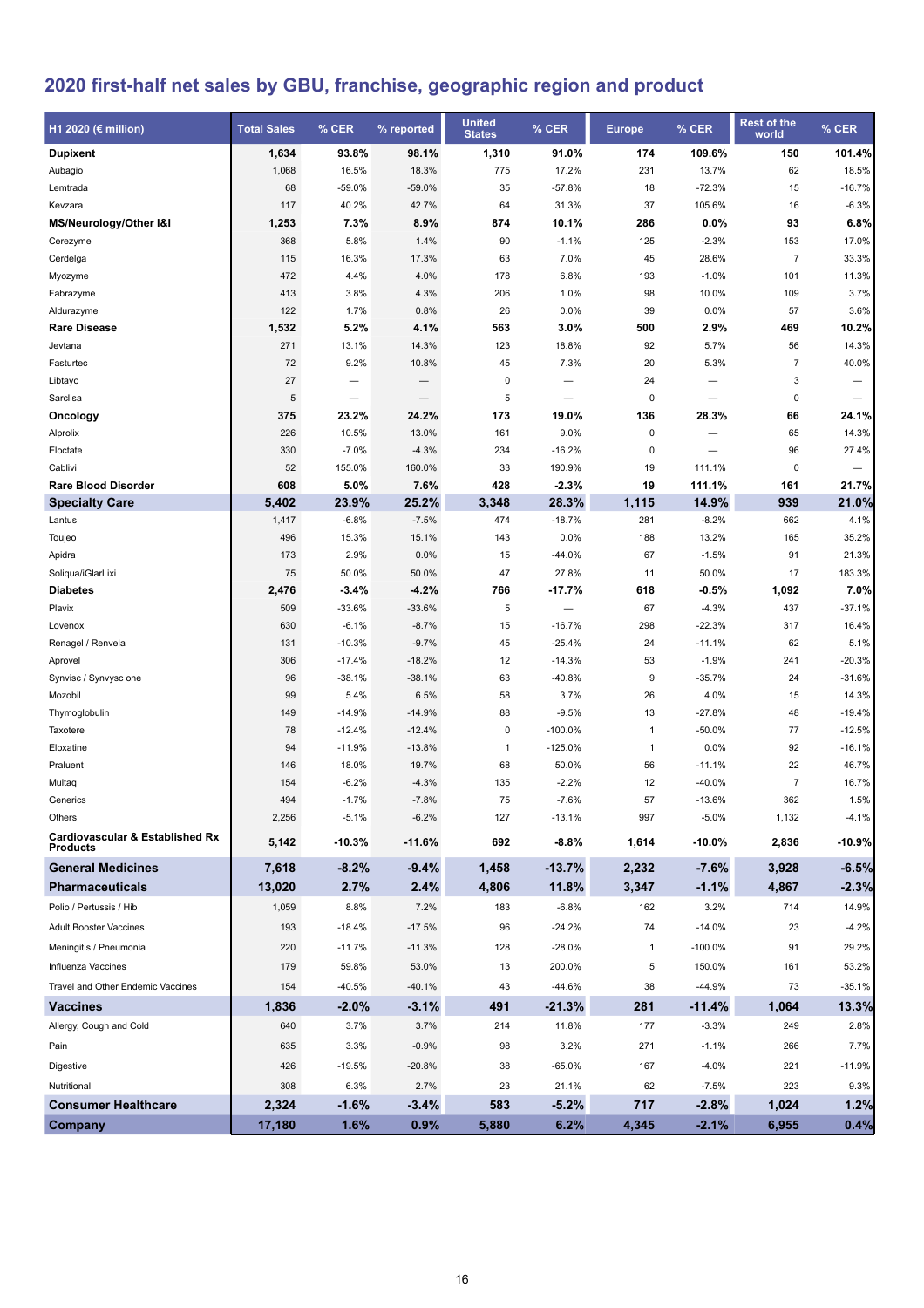### <span id="page-16-0"></span>**Appendix 2: Business net income statement**

| <b>Second Quarter</b><br>2020                                               |            | <b>Pharmaceuticals</b>         |            |                                 | <b>Consumer Healthcare</b>     |            |              | <b>Vaccines</b>                |            |            | Others $^{(2)}$    |            |            | <b>Total Group</b> |            |
|-----------------------------------------------------------------------------|------------|--------------------------------|------------|---------------------------------|--------------------------------|------------|--------------|--------------------------------|------------|------------|--------------------|------------|------------|--------------------|------------|
| $\epsilon$ million                                                          | Q2<br>2020 | Q <sub>2</sub><br>$2019^{(1)}$ | Change     | Q2<br>2020                      | Q <sub>2</sub><br>$2019^{(1)}$ | Change     | Q2<br>2020   | Q <sub>2</sub><br>$2019^{(1)}$ | Change     | Q2<br>2020 | Q2<br>$2019^{(1)}$ | Change     | Q2<br>2020 | Q2<br>$2019^{(1)}$ | Change     |
| <b>Net sales</b>                                                            | 6.256      | 6.459                          | $(3.1)\%$  | 1,024                           | 1,148                          | $(10.8)\%$ | 927          | 1,021                          | $(9.2)\%$  | -          |                    |            | 8,207      | 8.628              | $(4.9)\%$  |
| Other revenues                                                              | 30         | 36                             | $(16.7)\%$ | 15                              | 14                             | 7.1%       | 186          | 302                            | $(38.4)\%$ |            | -                  |            | 231        | 352                | $(34.4)\%$ |
| Cost of Sales                                                               | (1,682)    | (1,661)                        | 1.3%       | (338)                           | (382)                          | $(11.5)\%$ | (574)        | (684)                          | $(16.1)\%$ | (66)       | (40)               | 65.0%      | (2,660)    | (2,767)            | (3.9)%     |
| As % of net sales                                                           | $(26.9)\%$ | $(25.7)\%$                     |            | $(33.0)\%$                      | $(33.3)\%$                     |            | $(61.9)\%$   | $(67.0)\%$                     |            |            |                    |            | $(32.4)\%$ | $(32.1)\%$         |            |
| <b>Gross Profit</b>                                                         | 4.604      | 4.834                          | $(4.8)\%$  | 701                             | 780                            | $(10.1)\%$ | 539          | 639                            | $(15.6)\%$ | (66)       | (40)               | 65.0%      | 5,778      | 6,213              | $(7.0)\%$  |
| As % of net sales                                                           | 73.6%      | 74.8%                          |            | 68.5%                           | 67.9%                          |            | 58.1%        | 62.6%                          |            |            |                    |            | 70.4%      | 72.0%              |            |
| Research and<br>development expenses                                        | (1,074)    | (1, 293)                       | $(16.9)\%$ | (32)                            | (36)                           | $(11.1)\%$ | (166)        | (165)                          | 0.6%       | (80)       | (93)               | $(14.0)\%$ | (1, 352)   | (1, 587)           | $(14.8)\%$ |
| As % of net sales                                                           | $(17.2)\%$ | $(20.0)\%$                     |            | $(3.1)\%$                       | $(3.1)\%$                      |            | $(17.9)\%$   | $(16.2)\%$                     |            |            |                    |            | $(16.5)\%$ | $(18.4)\%$         |            |
| Selling and general<br>expenses                                             | (1, 219)   | (1, 395)                       | $(12.6)\%$ | (368)                           | (375)                          | (1.9)%     | (197)        | (194)                          | 1.5%       | (481)      | (495)              | $(2.8)\%$  | (2, 265)   | (2, 459)           | (7.9)%     |
| As % of net sales                                                           | $(19.5)\%$ | $(21.6)\%$                     |            | $(35.9)\%$                      | $(32.7)\%$                     |            | $(21.3)\%$   | $(19.0)\%$                     |            |            |                    |            | $(27.6)\%$ | $(28.5)\%$         |            |
| Other current operating<br>income/expenses                                  | 41         | (142)                          |            | (3)                             | 94                             |            | $\mathbf{1}$ | (8)                            |            | (47)       | (35)               |            | (8)        | (91)               |            |
| Share of profit/loss of<br>associates* and joint<br>ventures <sup>(3)</sup> | (4)        | 5                              |            | $\overline{7}$                  | $\overline{2}$                 |            | (1)          |                                |            |            |                    |            | 2          | $\overline{7}$     |            |
| Net income attributable<br>to non controlling<br>interests                  | (9)        | (4)                            |            | $\hspace{0.1mm}-\hspace{0.1mm}$ | (1)                            |            |              |                                |            |            |                    |            | (9)        | (5)                |            |
| <b>Business operating</b><br>income                                         | 2,339      | 2,005                          | 16.7%      | 305                             | 464                            | $(34.3)\%$ | 176          | 272                            | $(35.3)\%$ | (674)      | (663)              | 1.7%       | 2,146      | 2,078              | 3.3%       |
| As % of net sales                                                           | 37.4%      | 31.0%                          |            | 29.8%                           | 40.4%                          |            | 19.0%        | 26.6%                          |            |            |                    |            | 26.1%      | 24.1%              |            |

| Financial income and expenses | (92)  | (96)  |      |
|-------------------------------|-------|-------|------|
| Income tax expenses           | (453) | (436) |      |
| Tax rate**                    | 22.0% | 22.0% |      |
| <b>Business net income</b>    | 1.601 | 1.546 | 3.6% |
| As % of net sales             | 19.5% | 17.9% |      |

| Business earnings / share(in euros)*** | 1.28 | 1.24 | 3.2% |
|----------------------------------------|------|------|------|
|----------------------------------------|------|------|------|

*\* Net of tax.*

*\*\* Determined based on Business income before tax, associates, and non-controlling interests.*

*\*\*\* Based on an average number of shares outstanding of 1,252.2 million in the second quarter of 2020 and 1,248.5 million in the second quarter of 2019.*

*(1) In 2019, change of presentation according to the Company new management reporting basis for 2020 and including the Impact of lease standard IFRS 16, effective January 1, 2019, in order to be reported under IFRS 16 and its related interpretations for comparison purposes.*

*(2) Other includes the cost of global support functions (Finance, Human Resources, Information Solution & Technologies, Sanofi Business Services, etc.…).*

*(3) The line "Share of profits/loss of associates and joint-ventures " has been restated in 2019 to exclude any effect of equity method accounting for Regeneron investment as a consequence of the sale of the entire equity investment in Regeneron (with the exception of 400,000 shares retained by Sanofi) on May 29th 2020.*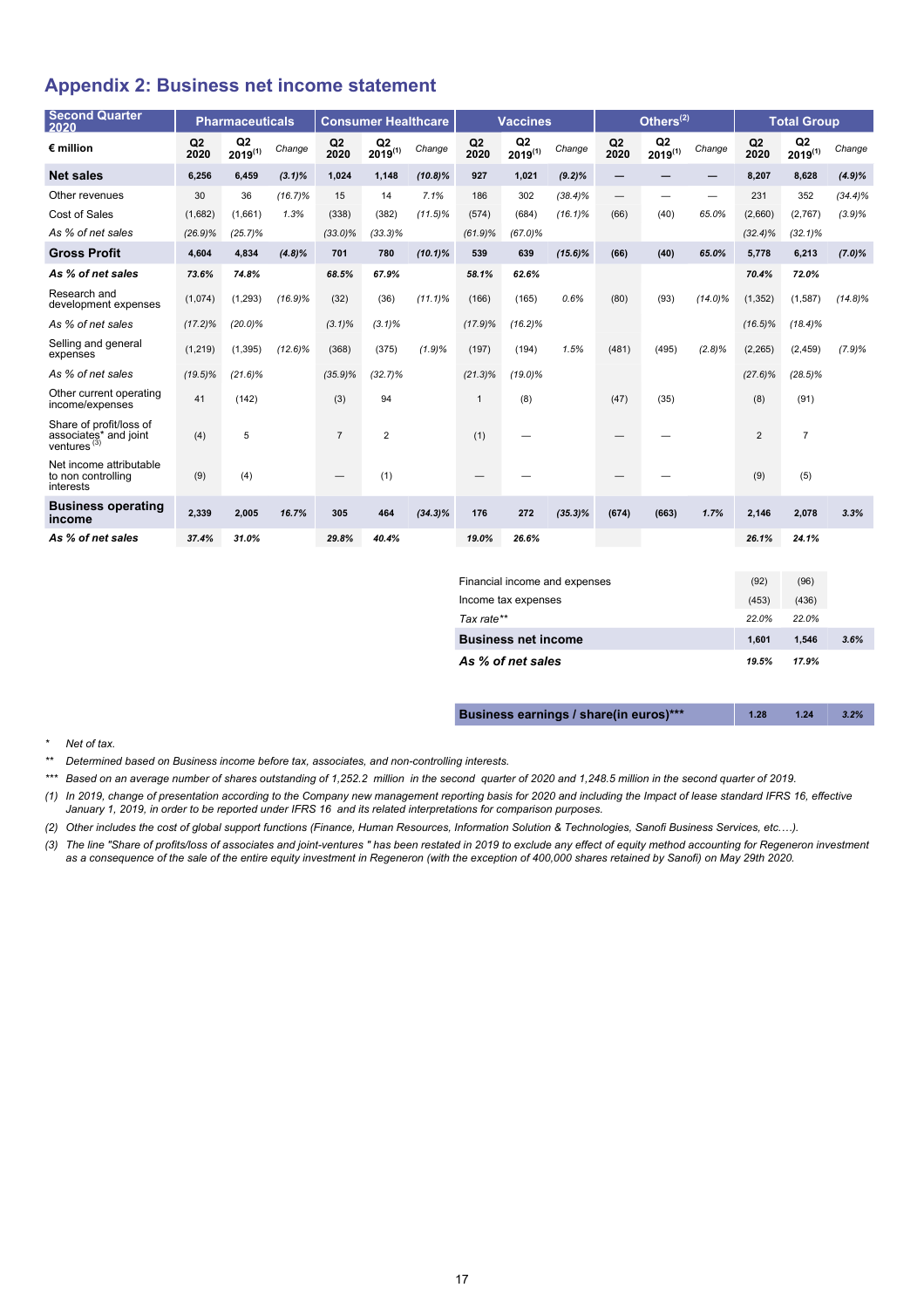| Half Year 2020                                                     |                | <b>Pharmaceuticals</b> |            |                | <b>Consumer Healthcare</b> |            |                | <b>Vaccines</b>    |            |                          | Others $^{(2)}$    |            |            | <b>Total Group</b> |            |
|--------------------------------------------------------------------|----------------|------------------------|------------|----------------|----------------------------|------------|----------------|--------------------|------------|--------------------------|--------------------|------------|------------|--------------------|------------|
| $\epsilon$ million                                                 | H1<br>2020     | H1<br>$2019^{(1)}$     | Change     | H1<br>2020     | H1<br>$2019^{(1)}$         | Change     | H1<br>2020     | H1<br>$2019^{(1)}$ | Change     | H1<br>2020               | H1<br>$2019^{(1)}$ | Change     | H1<br>2020 | H1<br>$2019^{(1)}$ | Change     |
| <b>Net sales</b>                                                   | 13,020         | 12,718                 | 2.4%       | 2,324          | 2,407                      | $(3.4)\%$  | 1.836          | 1,894              | $(3.1)\%$  | $\qquad \qquad -$        |                    | —          | 17,180     | 17,019             | 0.9%       |
| Other revenues                                                     | 70             | 103                    | $(32.0)\%$ | 30             | 27                         | 11.1%      | 474            | 544                | $(12.9)\%$ | $\overline{\phantom{m}}$ | -                  |            | 574        | 674                | $(14.8)\%$ |
| Cost of Sales                                                      | (3, 427)       | (3,239)                | 5.8%       | (770)          | (783)                      | (1.7)%     | (1, 184)       | (1, 255)           | (5.7)%     | (126)                    | (105)              | 20.0%      | (5,507)    | (5, 382)           | 2.3%       |
| As % of net sales                                                  | $(26.3)\%$     | $(25.5)\%$             |            | $(33.1)\%$     | $(32.5)\%$                 |            | $(64.5)\%$     | $(66.3)\%$         |            |                          |                    |            | $(32.1)\%$ | $(31.6)\%$         |            |
| <b>Gross Profit</b>                                                | 9.663          | 9.582                  | 0.8%       | 1,584          | 1,651                      | $(4.1)\%$  | 1,126          | 1,183              | $(4.8)\%$  | (126)                    | (105)              | 20.0%      | 12,247     | 12,311             | $(0.5)\%$  |
| As % of net sales                                                  | 74.2%          | 75.3%                  |            | 68.2%          | 68.6%                      |            | 61.3%          | 62.5%              |            |                          |                    |            | 71.3%      | 72.3%              |            |
| Research and<br>development expenses                               | (2, 143)       | (2, 423)               | $(11.6)\%$ | (61)           | (71)                       | $(14.1)\%$ | (324)          | (295)              | 9.8%       | (164)                    | (183)              | $(10.4)\%$ | (2,692)    | (2,972)            | $(9.4)\%$  |
| As % of net sales                                                  | $(16.5)\%$     | $(19.1)\%$             |            | $(2.6)\%$      | (2.9)%                     |            | $(17.6)\%$     | $(15.6)\%$         |            |                          |                    |            | $(15.7)\%$ | $(17.5)\%$         |            |
| Selling and general<br>expenses                                    | (2, 472)       | (2,679)                | (7.7)%     | (760)          | (760)                      | -          | (386)          | (374)              | 3.2%       | (989)                    | (1,022)            | $(3.2)\%$  | (4,607)    | (4, 835)           | (4.7)%     |
| As % of net sales                                                  | $(19.0)\%$     | $(21.1)\%$             |            | $(32.7)\%$     | $(31.6)\%$                 |            | $(21.0)\%$     | $(19.7)\%$         |            |                          |                    |            | $(26.8)\%$ | $(28.4)\%$         |            |
| Other current operating<br>income/expenses                         | (150)          | (228)                  |            | 21             | 105                        |            | $\overline{4}$ | (6)                |            | (130)                    | (64)               |            | (255)      | (193)              |            |
| Share of profit/loss of<br>associates* and joint<br>ventures $(3)$ | $\overline{4}$ | 4                      |            | $\overline{7}$ | 6                          |            |                |                    |            |                          |                    |            | 11         | 10                 |            |
| Net income attributable<br>to non controlling<br>interests         | (17)           | (12)                   |            | (4)            | (3)                        |            |                |                    |            |                          |                    |            | (21)       | (15)               |            |
| <b>Business operating</b><br>income                                | 4.885          | 4,244                  | 15.1%      | 787            | 928                        | $(15.2)\%$ | 420            | 508                | $(17.3)\%$ | (1, 409)                 | (1, 374)           | 2.5%       | 4,683      | 4,306              | 8.8%       |
| As % of net sales                                                  | 37.5%          | 33.4%                  |            | 33.9%          | 38.6%                      |            | 22.9%          | 26.8%              |            |                          |                    |            | 27.3%      | 25.3%              |            |
|                                                                    |                |                        |            |                |                            |            |                |                    |            |                          |                    |            |            |                    |            |

| Financial income and expenses | (167) | (150) |      |
|-------------------------------|-------|-------|------|
| Income tax expenses           | (995) | (916) |      |
| Tax rate**                    | 22.0% | 22.0% |      |
| <b>Business net income</b>    | 3.521 | 3.240 | 8.7% |
| As % of net sales             | 20.5% | 19.0% |      |

| Business earnings / share(in euros)*** | 2.81 | 2.60 | 8.1% |
|----------------------------------------|------|------|------|
|                                        |      |      |      |

#### *\* Net of tax.*

- *\*\*\* Based on an average number of shares outstanding of 1,251.7 million in the first half of 2020 and 1,247.2 million in the first half of 2019.*
- *(1) In 2019, change of presentation according to the Company new management reporting basis for 2020 and including the Impact of lease standard IFRS 16, effective January 1, 2019, in order to be reported under IFRS 16 and its related interpretations for comparison purposes.*
- *(2) Other includes the cost of global support functions (Finance, Human Resources, Information Solution & Technologies, Sanofi Business Services, etc.…).*
- *(3) The line "Share of profits/loss of associates and joint-ventures " has been restated in 2019 to exclude any effect of equity method accounting for Regeneron investment as a consequence of the sale of the entire equity investment in Regeneron (with the exception of 400,000 shares retained by Sanofi) on May 29th 2020.*

*<sup>\*\*</sup> Determined based on Business income before tax, associates, and non-controlling interests.*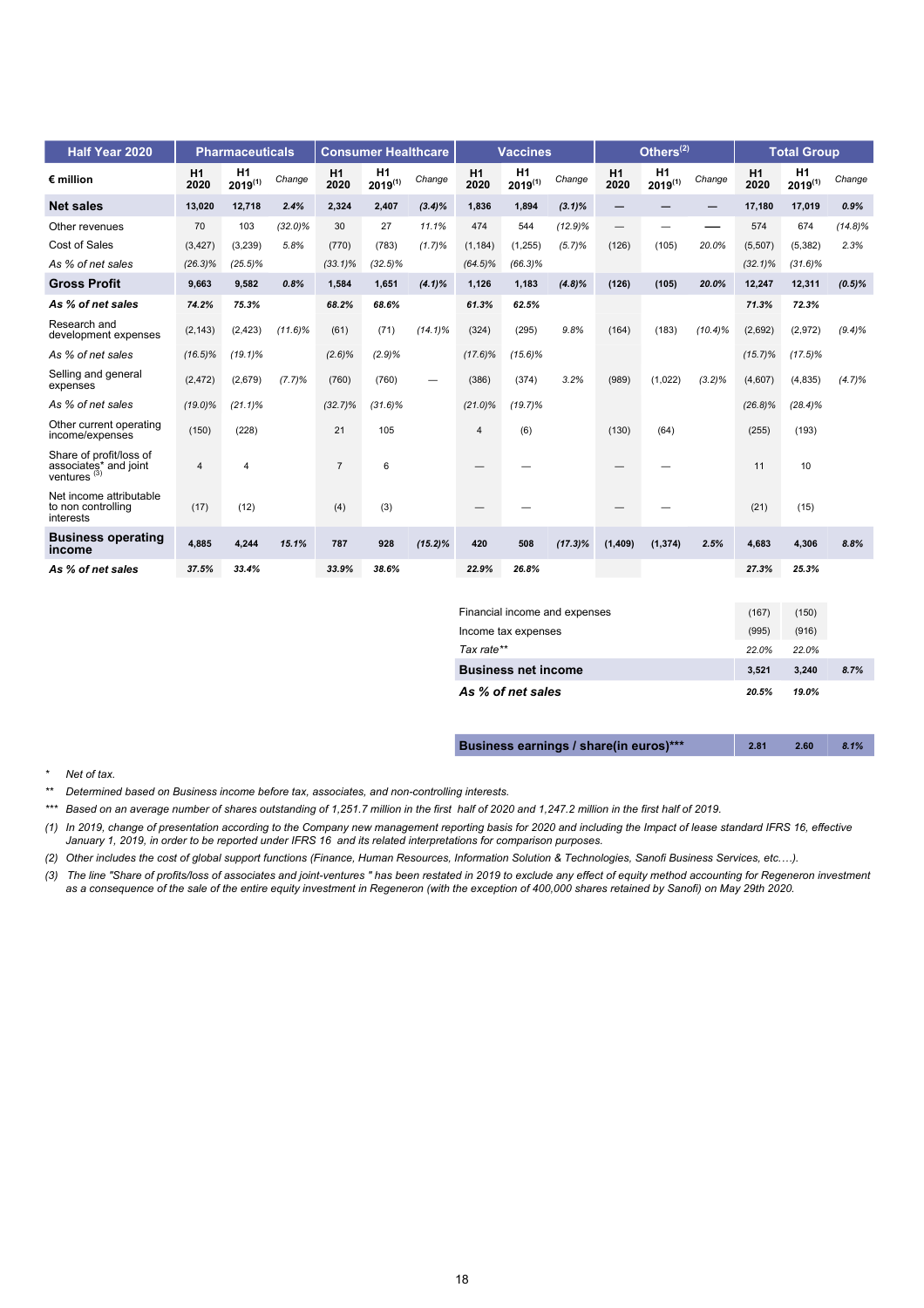# <span id="page-18-0"></span>**Appendix 3: Consolidated income statements**

| $\epsilon$ million                                                                   | Q2 2020  | Q2 2019  | H1 2020 | H1 2019  |
|--------------------------------------------------------------------------------------|----------|----------|---------|----------|
| <b>Net sales</b>                                                                     | 8,207    | 8,628    | 17,180  | 17,019   |
| Other revenues                                                                       | 231      | 352      | 574     | 674      |
| Cost of sales                                                                        | (2,678)  | (2,767)  | (5,543) | (5, 385) |
| <b>Gross profit</b>                                                                  | 5,760    | 6,213    | 12,211  | 12,308   |
| Research and development expenses                                                    | (1, 352) | (1,587)  | (2,692) | (2,972)  |
| Selling and general expenses                                                         | (2, 265) | (2, 459) | (4,607) | (4, 835) |
| Other operating income                                                               | 173      | 209      | 281     | 273      |
| Other operating expenses                                                             | (338)    | (300)    | (693)   | (466)    |
| Amortization of intangible assets                                                    | (426)    | (559)    | (883)   | (1, 116) |
| Impairment of intangible assets (1)                                                  | (237)    | (1,835)  | (323)   | (1,840)  |
| Fair value remeasurement of contingent consideration                                 | 42       | 130      | 54      | 190      |
| Restructuring costs and similar items                                                | (692)    | (426)    | (758)   | (747)    |
| Other gains and losses, and litigation <sup>(2)</sup>                                | 16       | 317      | 136     | 317      |
| Gain on Regeneron investment as result of transaction completed on<br>May 29th, 2020 | 7,382    |          | 7,382   |          |
| <b>Operating income</b>                                                              | 8,063    | (297)    | 10,108  | 1,112    |
| <b>Financial expenses</b>                                                            | (100)    | (138)    | (198)   | (244)    |
| <b>Financial income</b>                                                              | 8        | 42       | 31      | 94       |
| Income before tax and associates and joint ventures                                  | 7,971    | (393)    | 9,941   | 962      |
| Income tax expense                                                                   | (561)    | 242      | (994)   | (13)     |
| Share of profit/(loss) of associates and joint ventures                              | 196      | 69       | 354     | 116      |
| <b>Net income</b>                                                                    | 7,606    | (82)     | 9,301   | 1,065    |
| Net income attributable to non-controlling interests                                 | 8        | 5        | 20      | 15       |
| Net income attributable to equity holders of Sanofi                                  | 7,598    | (87)     | 9,281   | 1,050    |
| Average number of shares outstanding (million)                                       | 1,252.2  | 1,248.5  | 1,251.7 | 1,247.2  |
| <b>IFRS Earnings per share (in euros)</b>                                            | 6.07     | (0.07)   | 7.41    | 0.84     |

*(1) In 2019, mainly related to Eloctate Impairment.*

*(2) In 2020, includes mainly the gain on the sale of operations related to the Seprafilm product to Baxter. In 2019, net gain of € 317 millon related to litigation.*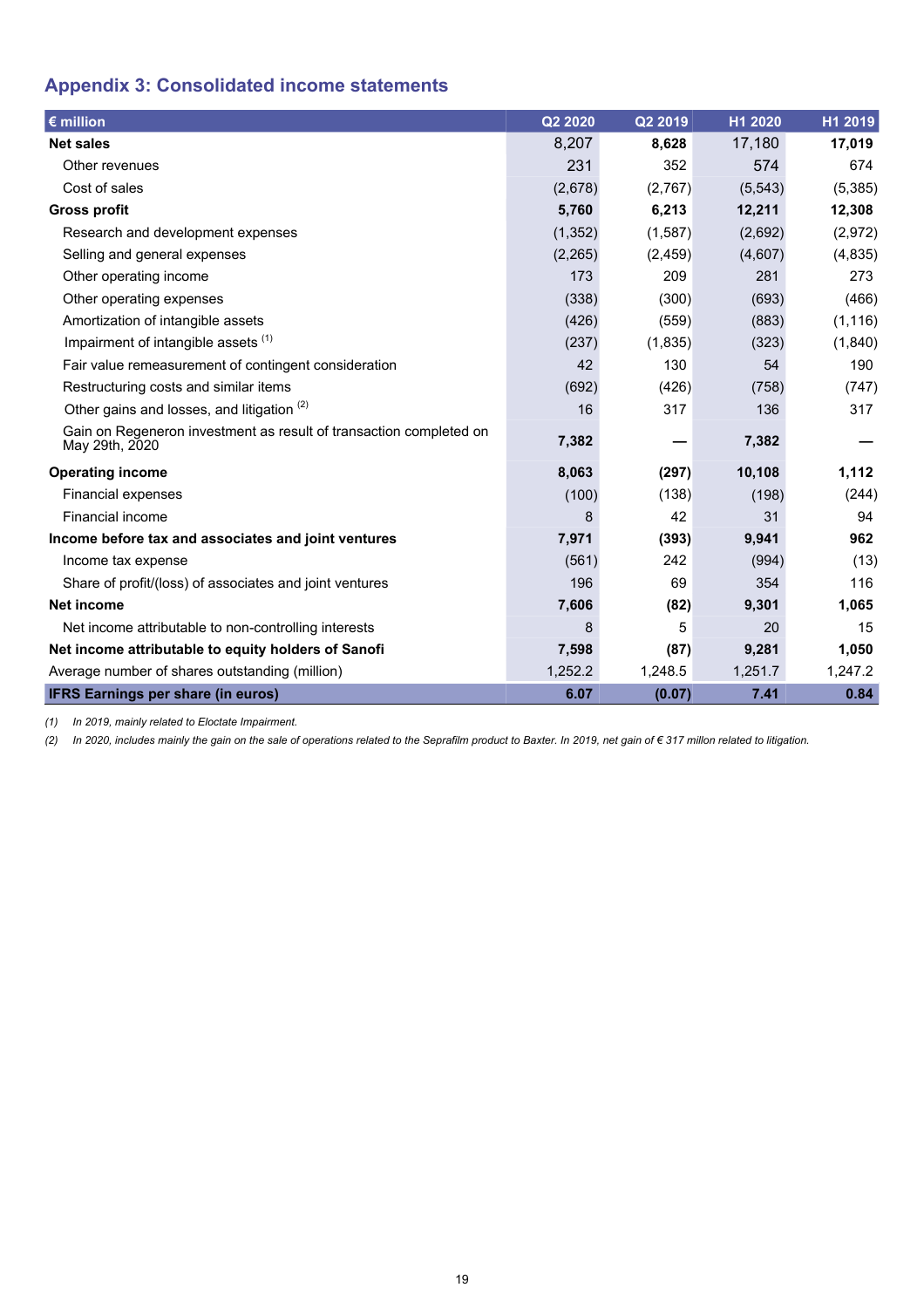## <span id="page-19-0"></span>**Appendix 4: Reconciliation of Net income attributable to equity holders of Sanofi to Business net income**

| $\epsilon$ million                                                                                                                             | Q2 2020  | $Q22019$ <sup>(1)</sup> | Change |
|------------------------------------------------------------------------------------------------------------------------------------------------|----------|-------------------------|--------|
| Net income attributable to equity holders of Sanofi                                                                                            | 7,598    | (87)                    |        |
| Amortization of intangible assets (2)                                                                                                          | 426      | 559                     |        |
| Impairment of intangible assets (3)                                                                                                            | 237      | 1,835                   |        |
| Fair value remeasurement of contingent consideration                                                                                           | (42)     | (130)                   |        |
| Expenses arising from the impact of acquisitions on inventories                                                                                | 18       |                         |        |
| Restructuring costs and similar items                                                                                                          | 692      | 426                     |        |
| Other gains and losses, and litigation (4)                                                                                                     | (16)     | (317)                   |        |
| Gain on sale of Regeneron shares on May 29, 2020 <sup>(5)</sup>                                                                                | (7, 225) |                         |        |
| Tax effect of the items listed above:                                                                                                          | 108      | (677)                   |        |
| Amortization and impairment of intangible assets                                                                                               | (177)    | (573)                   |        |
| Fair value remeasurement of contingent consideration                                                                                           | 24       | 28                      |        |
| Expenses arising from the impact of acquisitions on inventories                                                                                | (2)      |                         |        |
| Restructuring costs and similar items                                                                                                          | (212)    | (102)                   |        |
| Gain on sale of Regeneron shares on May 29, 2020                                                                                               | 475      |                         |        |
| Other tax effects                                                                                                                              |          | (30)                    |        |
| Share of items listed above attributable to non-controlling interests                                                                          | (1)      |                         |        |
| Restructuring costs of associates and joint ventures, and expenses arising from<br>the impact of acquisitions on associates and joint ventures | (3)      | 28                      |        |
| Effect of discontinuation of use of equity method for Regeneron investment (6)                                                                 | (191)    | (91)                    |        |
| <b>Business net income</b>                                                                                                                     | 1,601    | 1,546                   | 3.6%   |
| <b>IFRS earnings per share <math>(7)</math> (in euros)</b>                                                                                     | 6.07     | (0.07)                  |        |

*(1) Business operating Income restated to exclude any effect of equity method accounting for Regeneron investment and to include the Impact of lease standard IFRS 16 for comparison purposes.*

*(2) Of which related to amortization expense generated by the remeasurement of intangible assets as part of business combinations: €404 million in the second quarter of 2020 and €533 million in the second quarter of 2019.*

*(3) In 2019, mainly related to Eloctate Impairment.*

*(4) In 2020, includes mainly the the gain on the sale of operations related to the Seprafilm product to Baxter. In 2019, net gain of € 317 millon related to litigation.*

*(5) This line includes the result of the sale of 13 million of Regeneron's shares as part of the public offering and of the 9.8 million of its shares repurchased by Regeneron. The amount does not include the gain related to the remeasurement at fair value at this date of the 400,000 retained shares.*

*(6) Our non-GAAP indicator (Business Net Income) does not include the share of income related to equity accounting from Regeneron since it ceased to be an associate on May 29, 2020. As a result, this line reflects that exclusion up to this date.*

*(7) Based on an average number of shares outstanding of 1,252.2 million in the second quarter of 2020 and 1,248.5 million in the second quarter of 2019.*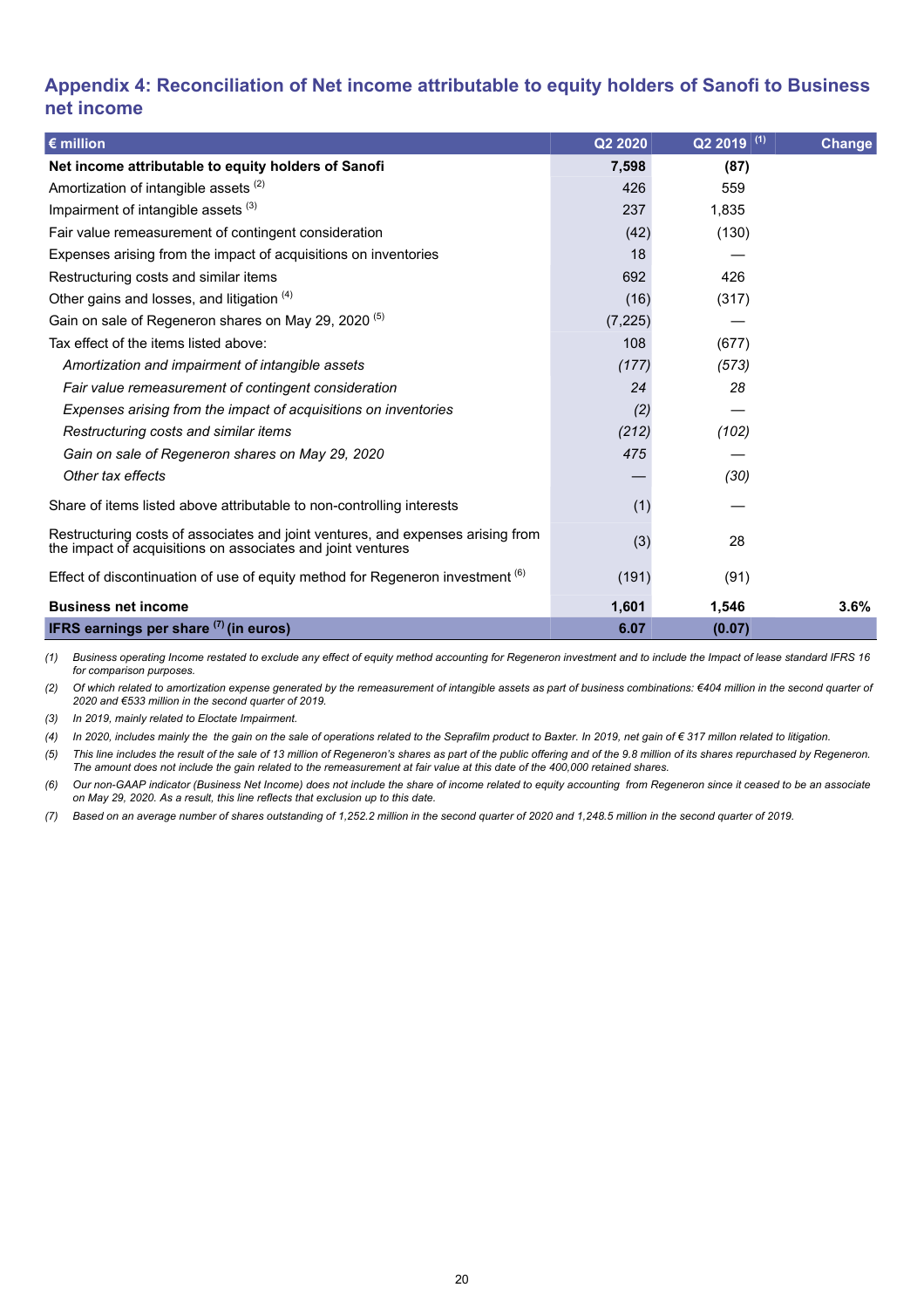| $\epsilon$ million                                                                                                                             | H1 2020  | $H1$ 2019 (1) | Change |
|------------------------------------------------------------------------------------------------------------------------------------------------|----------|---------------|--------|
| Net income attributable to equity holders of Sanofi                                                                                            | 9,281    | 1,050         | 783.9% |
| Amortization of intangible assets (2)                                                                                                          | 883      | 1.116         |        |
| Impairment of intangible assets (3)                                                                                                            | 323      | 1,840         |        |
| Fair value remeasurement of contingent consideration                                                                                           | (54)     | (190)         |        |
| Expenses arising from the impact of acquisitions on inventories                                                                                | 36       | 3             |        |
| Restructuring costs and similar items                                                                                                          | 758      | 747           |        |
| Other gains and losses, and litigation (4)                                                                                                     | (136)    | (317)         |        |
| Gain on sale of Regeneron shares on May 29, 2020 <sup>(5)</sup>                                                                                | (7, 225) |               |        |
| Tax effect of the items listed above:                                                                                                          | (1)      | (903)         |        |
| Amortization and impairment of intangible assets                                                                                               | (302)    | (711)         |        |
| Fair value remeasurement of contingent consideration                                                                                           | 2        | 24            |        |
| Expenses arising from the impact of acquisitions on inventories                                                                                | (5)      |               |        |
| Restructuring costs and similar items                                                                                                          | (232)    | (197)         |        |
| Gain on sale of Regeneron shares on May 29, 2020                                                                                               | 475      |               |        |
| Other tax effects                                                                                                                              | 61       | (19)          |        |
| Share of items listed above attributable to non-controlling interests                                                                          | (1)      |               |        |
| Restructuring costs of associates and joint ventures, and expenses arising from<br>the impact of acquisitions on associates and joint ventures | (30)     | 53            |        |
| Effect of discontinuation of use of equity method for Regeneron investment (6)                                                                 | (313)    | (159)         |        |
| <b>Business net income</b>                                                                                                                     | 3,521    | 3,240         | 8.7%   |
| <b>IFRS earnings per share <math>(7)</math> (in euros)</b>                                                                                     | 7.41     | 0.84          |        |

*(1) Business operating Income restated to exclude any effect of equity method accounting for Regeneron investment and to include the Impact of lease standard IFRS 16 for comparison purposes.*

*(2) Of which related to amortization expense generated by the remeasurement of intangible assets as part of business combinations: €839 million in the first half of 2020 and €1.060 million in the first half of 2019.*

*(3) In 2019, mainly related to Eloctate Impairment.*

*(4) In 2020, includes mainly the gain on the sale of operations related to the Seprafilm product to Baxter. In 2019, net gain of € 317 million related to litigation.*

*(5) This line includes the result of the sale of 13 million of Regeneron's shares as part of the public offering and the 9.8 million of its shares repurchased by Regeneron . The amount does not include the gain related to the remeasurement at fair value at this date of the 400,000 retained shares.*

*(6) Our non-GAAP indicator (Business Net Income) does not include the share of income related to equity accounting from Regeneron since it ceased to be an associate on May 29, 2020. As a result, this line reflects that exclusion up to this date.*

*(7) Based on an average number of shares outstanding of 1,251.7 million in the first half of 2020 and 1 247.2 million in the first half of 2019.*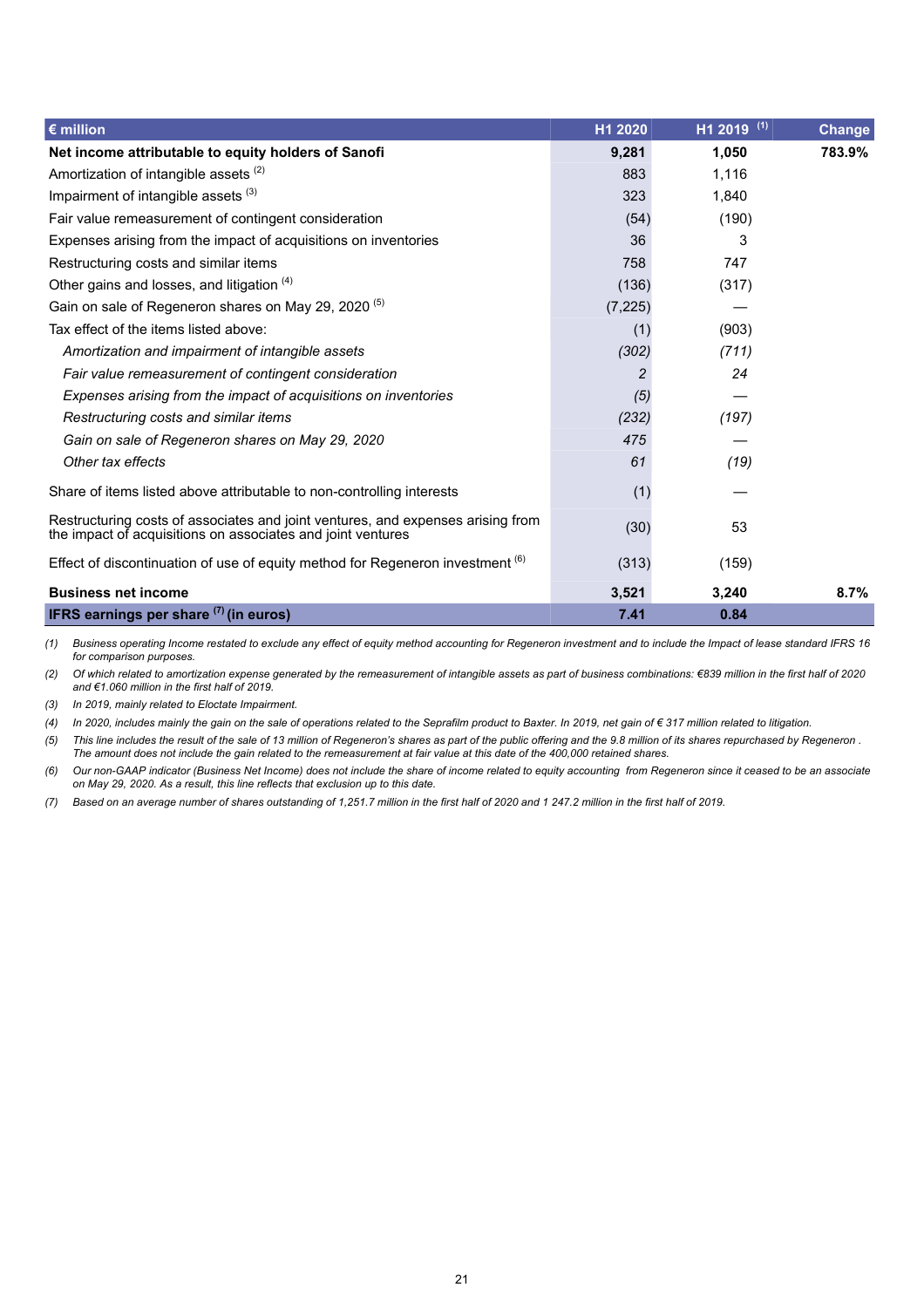## <span id="page-21-0"></span>**Appendix 5: Change in net debt**

| $\epsilon$ million                                                                                                                       | H1 2020 | (1)<br>H1 2019 |
|------------------------------------------------------------------------------------------------------------------------------------------|---------|----------------|
| <b>Business net income</b>                                                                                                               | 3,521   | 3.240          |
| Depreciation & amortization & impairment of property, plant and equipment and software                                                   | 738     | 783            |
| Other non-cash items                                                                                                                     | 259     | 332            |
| Operating cash flow before change in working capital                                                                                     | 4,518   | 4,355          |
| Changes in Working Capital                                                                                                               | (306)   | (833)          |
| Acquisitions of property, plant and equipment and software                                                                               | (534)   | (684)          |
| Free cash flow before restructuring, acquisitions and disposals                                                                          | 3,678   | 2,838          |
| Acquisitions of intangibles assets, investments and other long-term financial assets (2)                                                 | (334)   | (237)          |
| Restructuring costs and similar items paid                                                                                               | (458)   | (696)          |
| Proceeds from disposals of property, plant and equipment, intangible assets and other non-<br>current assets net of taxes <sup>(2)</sup> | 682     | 199            |
| Free cash flow                                                                                                                           | 3,568   | 2,104          |
| Acquisitions of investments in consolidated undertakings including<br>assumed debt <sup>(3)</sup>                                        | (2,245) |                |
| Proceeds from disposals of assets net of taxes <sup>(3)</sup>                                                                            |         | 669            |
| Proceeds from Sale of Regeneron Shares on May 29,2020 net of taxes                                                                       | 10,512  |                |
| Issuance of Sanofi shares                                                                                                                | 38      | 58             |
| Acquisition of treasury shares                                                                                                           | (361)   | (9)            |
| Dividends paid to shareholders of Sanofi                                                                                                 | (3,937) | (3,834)        |
| Other items                                                                                                                              | (148)   | (65)           |
| <b>Change in net debt</b>                                                                                                                | 7,427   | (1,077)        |
| <b>Beginning of period</b>                                                                                                               | 15,107  | 17,628         |
| <b>Closing of net debt</b>                                                                                                               | 7,680   | 18,705         |

*(1) Excluding any effect of equity method accounting for Regeneron investment and including the impact of lease standard IFRS 16, for comparison purposes.*

*(2) Free cash flow includes investments and divestments not exceeding a cap of €500 million per transaction.* 

*(3) Includes transactions that are above a cap of €500 million per transaction.*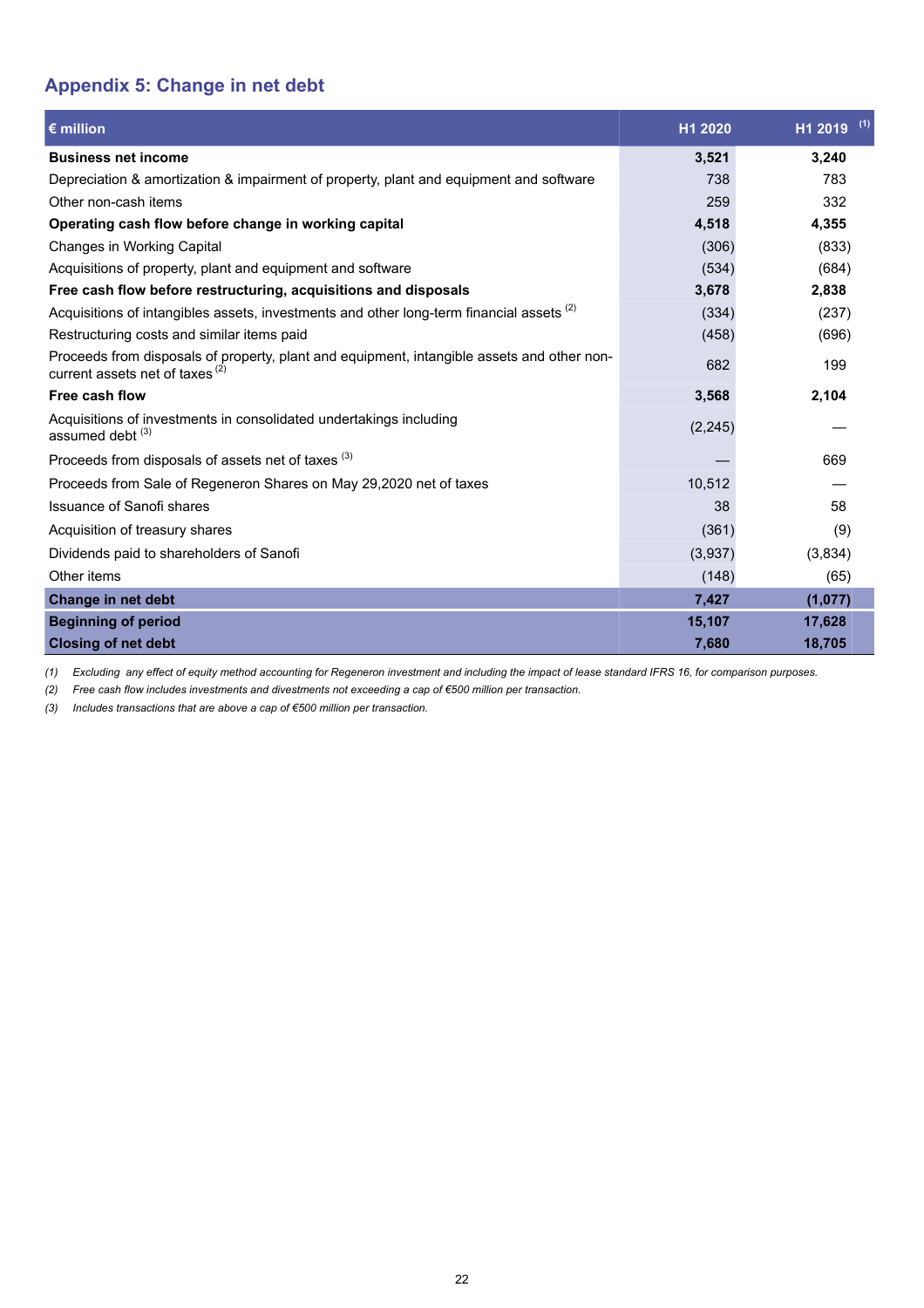# **Appendix 6: Simplified consolidated balance sheet**

| <b>Assets</b><br>$\sqrt{2}$ million)                                                   | 30/06/2020 | 31/12/2019 | <b>Liabilities &amp; equity</b><br>$\epsilon$ million                                              | 30/06/2020 | 31/12/2019 |
|----------------------------------------------------------------------------------------|------------|------------|----------------------------------------------------------------------------------------------------|------------|------------|
|                                                                                        |            |            | Equity attributable to equity<br>holders of Sanofi                                                 | 63,304     | 58,934     |
|                                                                                        |            |            | Equity attributable to non-<br>controlling interests                                               | 182        | 174        |
|                                                                                        |            |            | <b>Total equity</b>                                                                                | 63,486     | 59,108     |
|                                                                                        |            |            | Long-term debt                                                                                     | 20,404     | 20,131     |
| Property, plant and equipment -<br><b>Owned Assets</b>                                 | 9,368      | 9,717      | Non-current lease liabilities                                                                      | 947        | 987        |
| Right of use                                                                           | 1,236      | 1,300      | Non-current liabilities<br>related to business<br>combinations and to<br>non-controlling interests | 413        | 508        |
| Intangible assets (including<br>goodwill)                                              | 62,275     | 61,091     | Non-current provisions and<br>other non-current liabilities                                        | 9,785      | 9,321      |
| Non-current financial assets &<br>investments in associates and<br>deferred tax assets | 8,057      | 11,692     | Deferred tax liabilities                                                                           | 1,976      | 2,294      |
| <b>Non-current assets</b>                                                              | 80,936     | 83,800     | <b>Non-current liabilities</b>                                                                     | 33,525     | 33,241     |
|                                                                                        |            |            | Accounts payable & Other<br>current liabilities                                                    | 14,981     | 15,274     |
|                                                                                        |            |            | Current provisions and<br>other current liabilities                                                | 243        | 292        |
| Inventories, accounts receivable<br>and other current assets                           | 18,825     | 19,184     | <b>Current lease liabilities</b>                                                                   | 248        | 261        |
| Cash and cash equivalents                                                              | 15,969     | 9,427      | Short-term debt and current<br>portion of long-term debt                                           | 3,329      | 4,554      |
| <b>Current assets</b>                                                                  | 34,794     | 28,611     | <b>Current liabilities</b>                                                                         | 18,801     | 20,381     |
| Assets held for sale or<br>exchange                                                    | 89         | 325        | Liabilities related to assets<br>held for sale or exchange                                         | 7          | 6          |
| <b>Total assets</b>                                                                    | 115,819    | 112,736    | <b>Total equity and liabilities</b>                                                                | 115,819    | 112,736    |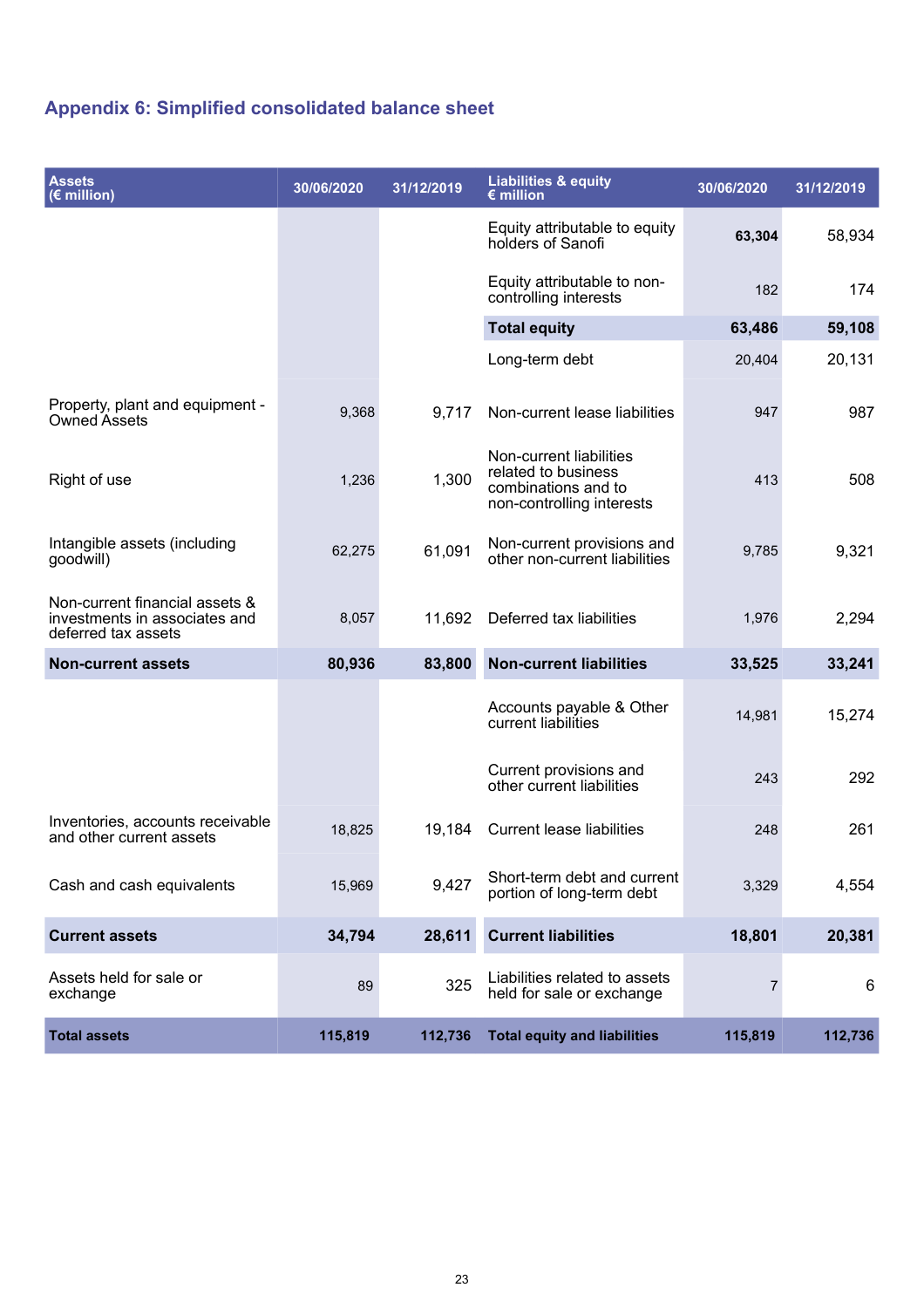# **Appendix 7: Currency sensitivity**

## **2020 business EPS currency sensitivity**

| <b>Currency</b>      | <b>Variation</b> | <b>Business EPS Sensitivity</b> |
|----------------------|------------------|---------------------------------|
| U.S. Dollar          | $+0.05$ USD/EUR  | -EUR 0.13                       |
| Japanese Yen         | +5 JPY/EUR       | -EUR 0.02                       |
| Chinese Yuan         | $+0.2$ CNY/EUR   | -EUR 0.02                       |
| Brazilian Real       | $+0.4$ BRL/EUR   | -EUR 0.01                       |
| <b>Russian Ruble</b> | +10 RUB/EUR      | -EUR $0.03$                     |

### **Currency exposure on Q2 2020 sales**

| <b>Currency</b>       | Q2 2020 |
|-----------------------|---------|
| US\$                  | 37.1%   |
| Euro $\epsilon$       | 21.5%   |
| Chinese Yuan          | 7.5%    |
| Japanese Yen          | 5.1%    |
| <b>Brazilian Real</b> | 2.1%    |
| <b>Russian Ruble</b>  | 2.0%    |
| Mexican Peso          | 1.4%    |
| Australian \$         | 1.4%    |
| <b>British Pound</b>  | 1.3%    |
| Canadian \$           | 1.3%    |
| <b>Others</b>         | 19.3%   |

### **Currency average rates**

|         | Q2 2019 | Q2 2020 | <b>Change</b> |
|---------|---------|---------|---------------|
| €/\$    | 1.12    | 1.10    | $-2.0%$       |
| €/Yen   | 123.48  | 118.31  | $-4.2%$       |
| €/Yuan  | 7.68    | 7.81    | $+1.7%$       |
| €/Real  | 4.40    | 5.92    | $+34.5%$      |
| €/Ruble | 72.56   | 79.66   | $+9.8%$       |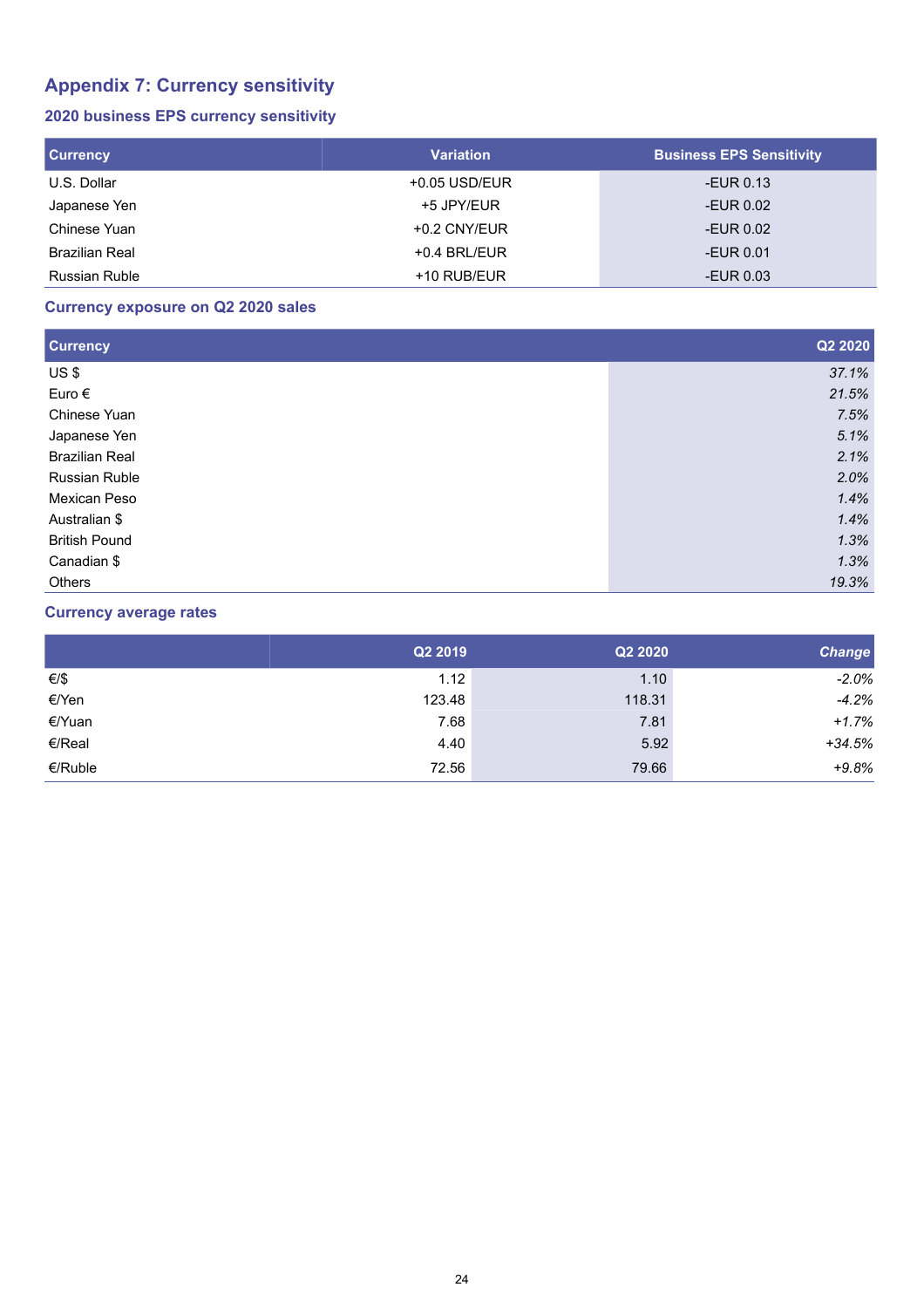# **Appendix 8: R&D Pipeline**

## **New Molecular Entities(\*)**

|                                                                                                                    | Phase 1<br>(Total: 19)                                                                            |                                                                                                                                                                                                                                                                                                                                              | Phase 2<br>(Total: 6)                                                                   |                                                                                         | <b>Registration</b><br>(Total: 1)                                       |
|--------------------------------------------------------------------------------------------------------------------|---------------------------------------------------------------------------------------------------|----------------------------------------------------------------------------------------------------------------------------------------------------------------------------------------------------------------------------------------------------------------------------------------------------------------------------------------------|-----------------------------------------------------------------------------------------|-----------------------------------------------------------------------------------------|-------------------------------------------------------------------------|
| SAR441344 <sup>(**)(1)</sup><br>Anti-CD40L mAb<br><b>Multiple Sclerosis</b>                                        | $ST400^{(*)(5)}$<br>Ex Vivo ZFN Gene-Edited Cell<br>Therapy, Beta thalassemia                     | SAR440340 <sup>(**)(10)</sup><br>Anti-IL33 mAb<br><b>COPD</b>                                                                                                                                                                                                                                                                                | $\mathsf{R}$<br><b>SAR439859</b><br><b>SERD</b><br>Metastatic Breast Cancer 2/3L        | SAR442168 <sup>(**)(13)</sup><br><b>BTK</b> inhibitor<br><b>Multiple Sclerosis</b>      | sutimlimab<br>Anti Complement C1s mAb<br><b>Cold Agglutinin Disease</b> |
| <b>SAR439459 mono &amp; with</b><br>cemiplimab <sup>(**)(10)</sup> , anti-TGFb mAb<br><b>Advanced Solid Tumors</b> | <b>BIVV003</b> <sup>(**)(5)</sup><br>Ex Vivo ZFN Gene-Edited Cell<br>Therapy, Sickle Cell Disease | romilkimab<br>Anti-IL4/IL13 bispecific mAb<br>Systemic Scleroderma                                                                                                                                                                                                                                                                           | <b>SAR339375</b><br>miRNA-21<br><b>Alport Syndrome</b>                                  | avalglucosidase alfa<br>Neo GAA<br>Pompe Disease                                        |                                                                         |
| REGN5458 <sup>(**)(2)</sup><br>$\circ$<br>Anti-BCMAxCD3 bispecific mAb<br><b>Relapsed Refractory MM</b>            | <b>BIVV020</b><br><b>Complement C1s inhibitor</b>                                                 | olipudase alfa<br>R.<br>rhASM<br>ASMD <sup>(11)</sup> ad+ped                                                                                                                                                                                                                                                                                 | Next Gen PCV <sup>(**)(12)</sup><br><b>Pneumococcal Conjugate</b><br><b>Vaccines</b>    | venglustat<br>Oral GCS inhibitor<br>ADPKD <sup>(14)</sup>                               |                                                                         |
| REGN4018(**)(2)<br>$\mathbf{o}$<br>Anti-MUC16xCD3 bispecific mAb<br><b>Ovarian Cancer</b>                          | SAR443122 <sup>(**)(6)</sup><br>$RIPK1$ inhibitor <sup>(7)</sup><br>Inflammatory indications      |                                                                                                                                                                                                                                                                                                                                              |                                                                                         | fitusiran<br>RNAi targeting anti-thrombin<br>Hemophilia A and B                         |                                                                         |
| SAR442720 <sup>(**)(3)</sup><br>SHP2 inhibitor<br><b>Solid Tumors</b>                                              | SAR441169(**)(8)<br>RORC (ROR gamma T) antagonist,<br><b>Psoriasis</b>                            | Immuno-inflammation<br>Oncology                                                                                                                                                                                                                                                                                                              | MS & Neuro<br><b>Diabetes</b>                                                           | BIVV001 <sup>(**)(15)</sup><br>$r$ FVIIIFc - vWF - XTEN <sup>(16)</sup><br>Hemophilia A |                                                                         |
| <b>SAR440234</b><br>T cell engaging multi specific mAb<br>Leukemia                                                 | <b>SAR441236</b><br>Tri-specific neutralizing mAb<br><b>HIV</b>                                   | Rare Diseases<br>Rare Blood Disorders                                                                                                                                                                                                                                                                                                        | Cardiovascular & metabolism<br><b>Vaccines</b>                                          | $n$ irsevimab $(17)$<br>Respiratory syncytial virus<br><b>Monoclonal Antibody</b>       |                                                                         |
| SAR441000 <sup>(**)(4)</sup> mono & with PD1<br>Cytokine mRNA<br>Solid tumors                                      | Herpes Simplex Virus Type 2 <sup>(**)(9)</sup><br>HSV-2 therapeutic vaccine                       | Developed in collaboration with Immunext<br>Regeneron product for which Sanofi has opt-in rights<br>Developed in collaboration with Revolution Medicines<br>$\binom{2}{3}$<br>$\binom{4}{5}$<br>Developed in collaboration with BioNTech<br>Developed in collaboration with Sangamo<br>Developed in collaboration with Denali                |                                                                                         | <b>SAR408701</b><br>Maytansin-loaded anti-CEACAM5<br>mAb, NSCLC 2/3L                    |                                                                         |
| <b>SAR442085</b><br>Anti CD38 mAb Fc engineered<br>Multiple Myeloma                                                | <b>Respiratory syncytial virus</b><br>Infants 4-month and older<br><b>Vaccines</b>                | Receptor-interacting serine/threonine-protein kinase 1<br>Developed in collaboration with Lead Pharma<br>(8)<br>Developed in collaboration with Immune Design/Merck<br>Developed in collaboration with Regeneron<br>Acid Sphingomyelinase Deficiency also known as Niemann Pick type B<br>Developed in collaboration with SK<br>(11)<br>(12) |                                                                                         |                                                                                         |                                                                         |
| <b>REGN5459(**)(2)</b><br>$\mathbf{o}$<br>Anti-BCMAxCD3 bispecific mAb<br><b>Relapsed Refractory MM</b>            | <b>SAR442257</b><br>Anti-CD38xCD28xCD3 trispecific<br>mAb, MM / N-H Lymphoma                      | Developed in collaboration with Principia<br>(13)<br>Autosomal Dominant Polycystic Kidney Disease<br>(14)<br>Developed in collaboration with Sobi<br>(15)<br>(16)<br>Developed in collaboration with AstraZeneca<br>(17)<br>Opt-in rights products for which rights have not been exercised yet<br>$\ddot{\rm O}$ :                          | Recombinant Coagulation Factor VIII Fc - von Willebrand Factor - XTEN Fusion protein    |                                                                                         |                                                                         |
| SAR444245 (THOR-707) mono &<br>combo, Non-alpha IL-2<br>Solid tumors                                               |                                                                                                   | R:<br>Registrational Study (other than Phase 3)<br>Phase of projects determined by clinicaltrials gov disclosure timing when relevant<br>these products<br>mono = monotherapy; mAb = monoclonal antibody; MM = Multiple Myeloma; GCS =<br>glucosylceramide synthase; N-H Lymphoma = Non-Hodgkin Lymphoma                                     | Partnered and/or in collaboration - Sanofi may have limited or shared rights on some of |                                                                                         |                                                                         |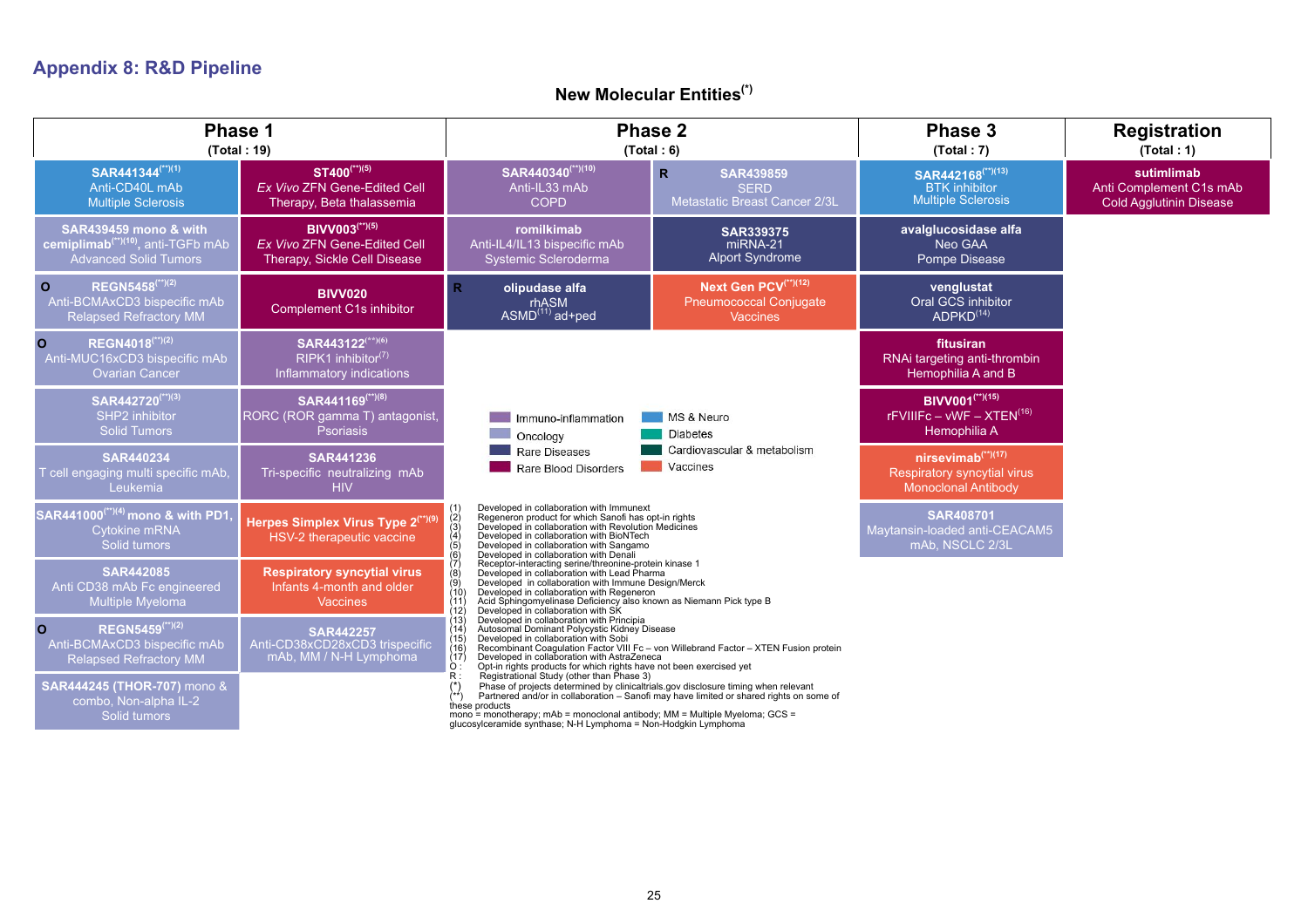## **Additional Indications(\*)**

| <b>Phase 1</b> $(Total: 6)$                                                                                                                                                                                                                                                    | Phase $2$ (Total: 18)                                                      |                                                                 |                                                                  | Phase $3$ (Total: 22)                                          | Registration (Total: 4)                                        |
|--------------------------------------------------------------------------------------------------------------------------------------------------------------------------------------------------------------------------------------------------------------------------------|----------------------------------------------------------------------------|-----------------------------------------------------------------|------------------------------------------------------------------|----------------------------------------------------------------|----------------------------------------------------------------|
| O cemiplimab <sup>(**)(1)</sup> +REGN4018 <sup>(2)(**)</sup><br><b>Ovarian Cancer</b>                                                                                                                                                                                          | dupilumab <sup>(**)(1)</sup><br><b>Grass pollen allergy</b>                | isatuximab + cemiplimab <sup>(**)(1)</sup><br>Lymphoma          | Dupixent® <sup>(**)(1)</sup><br>Asthma 6 - 11 years old          | cemiplimab <sup>(**)(1)</sup><br><b>Adjuvant in CSCC</b>       | MenQuadfi <sup>™</sup><br><b>EU 1v+</b>                        |
| SAR439859 + palbociclib <sup>(3)</sup><br><b>Metastatic Breast Cancer</b>                                                                                                                                                                                                      | sarilumab $(1)$ <sup>(**)(1)</sup><br>$\mathbb{R}$<br>Polyarticular JIA(5) | isatuximab + atezoliz <u>umab<sup>(6)</sup></u><br>mCRC         | dupilumab <sup>(**)(1)</sup><br><b>Eosinophilic Esophagitis</b>  | isatuximab<br>Newly Diag. MM Te <sup>(9)</sup> (GMMG)          | Shan 6<br>Pediatric hexavalent vaccine                         |
| sutimlimab<br>ImmuneThrombocytopenic Purpura                                                                                                                                                                                                                                   | sarilumab $(1)$<br>R.<br><b>Systemic Juvenile Arthritis</b>                | isatuximab + atezolizumab <sup>(6)</sup><br><b>Solid Tumors</b> | Dupixent <sup>®(**)(1)</sup><br>AD 6 months - 5 years old        | isatuximab<br>2L RRMM (IKEMA)                                  | Dupixent <sup>®(**)(1)</sup><br>AD $6 - 11$ years old (EU)     |
| SAR442720 <sup>(**)(4)</sup> + cobimetinib<br><b>Relapsed Refractory solid tumors</b>                                                                                                                                                                                          | SAR440340 <sup>(**)(1)</sup><br>Asthma                                     | SAR408701 + ramucirumab <sup>(7)</sup><br><b>NSCLC 2/3L</b>     | dupilumab <sup>(**)(1)</sup><br><b>COPD</b>                      | isatuximab<br>1L Newly Diag. MM Ti <sup>(10)</sup> (IMROZ)     | <b>Aubagio</b> <sup>®</sup><br><b>Relapsing MS - Pediatric</b> |
| $SAR442720$ <sup>(**)(4)</sup> + pembrolizumab<br>Solid tumors                                                                                                                                                                                                                 | dupilumab <sup>(**)(1)</sup><br><b>Peanut Allergy</b>                      | venglustat<br><b>Fabry Disease</b>                              | dupilumab <sup>(**)(1)</sup><br><b>Bullous pemphigoid</b>        | <b>isatuximab</b><br>Smoldering multiple myeloma<br>(ITHACA)   |                                                                |
| <b>Yellow Fever</b><br>Vaccine (Vero cells)                                                                                                                                                                                                                                    | cemiplimab <sup>(**)(1)</sup><br>R.<br>2L Basal Cell Carcinoma             | venglustat<br>Gaucher Type 3                                    | dupilumab <sup>(**)(1)</sup><br>Chronic spontaneous urticaria    | Lemtrada®<br><b>RRMS - Pediatric</b>                           |                                                                |
|                                                                                                                                                                                                                                                                                | <b>SAR439859</b><br><b>Breast Cancer adjuvant</b>                          | <b>venglustat</b><br>GBA-PD <sup>(8)</sup>                      | dupilumab <sup>(**)(1)</sup><br>Prurigo nodularis                | Cerdelga®<br>Gaucher T1, ERT switch Pediatric                  |                                                                |
|                                                                                                                                                                                                                                                                                | isatuximab<br>1-2L AML / ALL pediatrics                                    | <b>SP0173</b><br><b>Tdap booster US</b>                         | fitusiran<br>Hemophilia A and B pediatric                        | venglustat<br>GM2 gangliosidosis                               |                                                                |
|                                                                                                                                                                                                                                                                                | isatuximab<br>patients awaiting kidney<br>transplantation                  | Fluzone <sup>®</sup> HD<br>Pediatric                            | cemiplimab <sup>(**)(1)</sup><br><b>1L NSCLC</b>                 | Praluent <sup>® (**)(1)</sup><br>LDL-C reduction - Pediatric   |                                                                |
| Developed in collaboration with Regeneron<br>(1)<br>Regeneron product for which Sanofi has opt-in rights<br>(2)<br>Pfizer product (palbociclib)<br>(3)                                                                                                                         |                                                                            |                                                                 | cemiplimab <sup>(**)(1)</sup> + chemotherapy<br><b>1L NSCLC</b>  | MenQuadfi <sup>™</sup><br>US / EU 6w+                          |                                                                |
| Developed in collaboration with Revolution Medicines - cobimetinib is a Genentech<br>(4)<br>product, pembrolizumab.is a Merck product<br>Polyarticular JIA = Polyarticular Juvenile Idiopathic Arthritis<br>(6)<br>Studies in collaboration with Genentech Inc. (atezolizumab) |                                                                            |                                                                 | cemiplimab $(1)$ <sup>(**)(1)</sup><br><b>2L Cervical Cancer</b> | VerorabVax <sup>®</sup> (VRVg)<br>Purified vero rabies vaccine |                                                                |

- 
- 
- 
- 

- (6)<br>
Studies in collaboration with Generatech Inc. (atezolizumab)<br>
(7) Ramucirumab is an Eli Lilly product<br>
(8) Transplant eligible<br>
(10) Transplant eligible<br>
(10) Transplant ineligible<br>
(10) Transplant ineligible<br>
(10) Tr
- 
-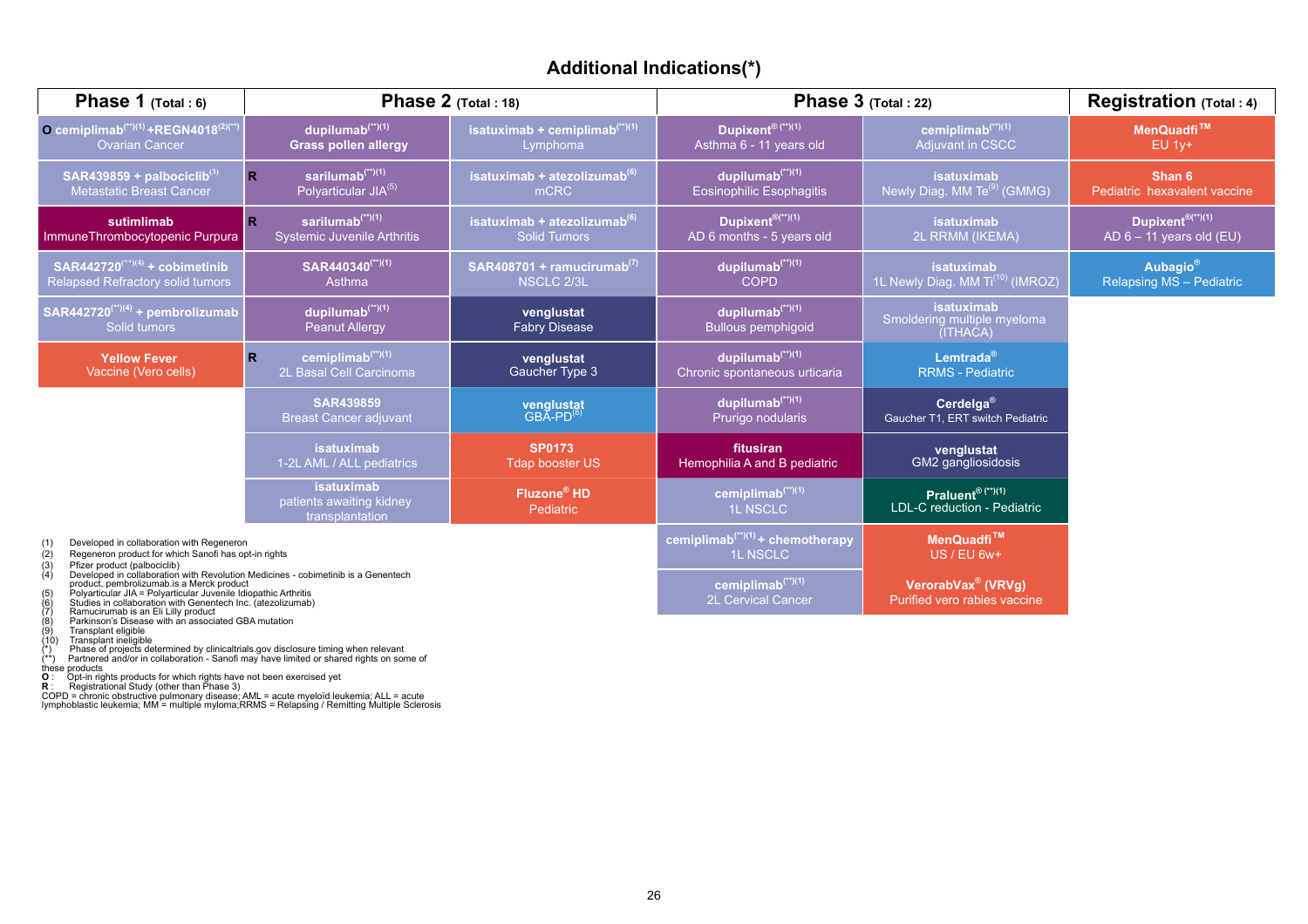### **Expected Submission Timeline(1)**

NMEs

ADDITIONAL INDICATIONS

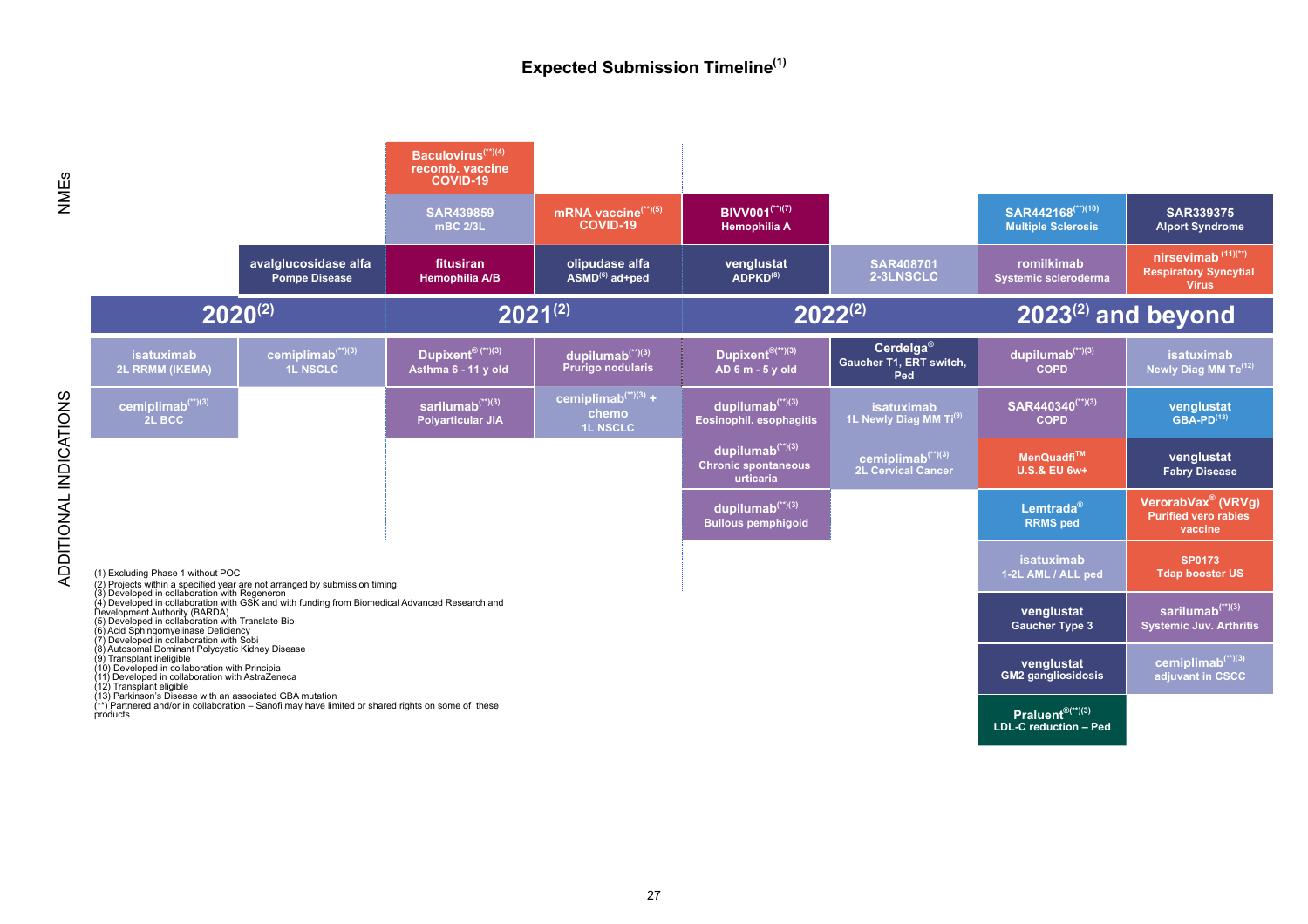### **Pipeline Movements Since Q1 2020**

|                     |                                                                                     | <b>Additions &amp; Moves</b>                | <b>Removals from Sanofi pipeline</b>                                                       |                                                        |
|---------------------|-------------------------------------------------------------------------------------|---------------------------------------------|--------------------------------------------------------------------------------------------|--------------------------------------------------------|
| <b>Registration</b> | sutimlimab<br><b>Anti Complement C1s mAb</b><br><b>Cold Agglutinin Disease</b>      | Shan 6<br>Pediatric hexavalent vaccine      |                                                                                            |                                                        |
|                     | <b>Aubagio®</b><br><b>Relapsing MS - Pediatric</b>                                  |                                             |                                                                                            |                                                        |
| Phase 3             | SAR442168 <sup>(**)(1)</sup><br><b>BTK</b> inhibitor<br><b>Multiple Sclerosis</b>   |                                             | Pediatric pentavalent vaccine <sup>(**)(2)</sup><br>Japan                                  | sarilumab <sup>(**)(3)</sup><br>Polymyalgia Rheumatica |
|                     |                                                                                     |                                             | sarilumab $^{(*)(3)}$<br><b>Giant Cell Arteritis</b>                                       |                                                        |
| Phase 2             | SAR408701 + ramucirumab <sup>(4)</sup><br><b>NSCLC 2/3L</b>                         | Fluzone <sup>®</sup> HD<br><b>Pediatric</b> | isatuximab + cemiplimab $(1)(3)$<br><b>Relapsed Refractory MM</b>                          |                                                        |
|                     | Next Gen PCV <sup>(**)(5)</sup><br><b>Pneumococcal Conjugate</b><br><b>Vaccines</b> |                                             |                                                                                            |                                                        |
| Phase 1             | <b>SAR442257</b><br>Anti-CD38xCD28xCD3 trispecific mAb, MM /<br><b>N-H Lymphoma</b> |                                             | SAR443060 <sup>(**)(6)</sup><br>RIPK1 inhibitor(7)<br><b>Amyotrophic Lateral Sclerosis</b> |                                                        |
|                     | $SAR442720^{(*)}(8) +$ pembrolizumab<br>Solid tumors                                |                                             | SAR443060 <sup>(6)</sup><br>RIPK1 inhibitor $(7)$<br><b>Multiple sclerosis</b>             |                                                        |

(1) Developed in collaboration with Principia

- (2) Developed in collaboration with Daiichi Sankyo previously KDSV
- (3) Developed in collaboration with Regeneron
- (4) Ramucirumab is an Eli Lilly product
- (5) Developed in collaboration with SK
- (6) Developed in collaboration with Denali, alternatively we will advance development of SAR443820 (DNL788)
- (7) Receptor-interacting serine/threonine-protein kinase 1 inhibitor
- (8) Developed in collaboration with Revolution Medicines, pembrolizumab.is a Merck product
- (\*\*) Partnered and/or in collaboration Sanofi may have limited or shared rights on some of these products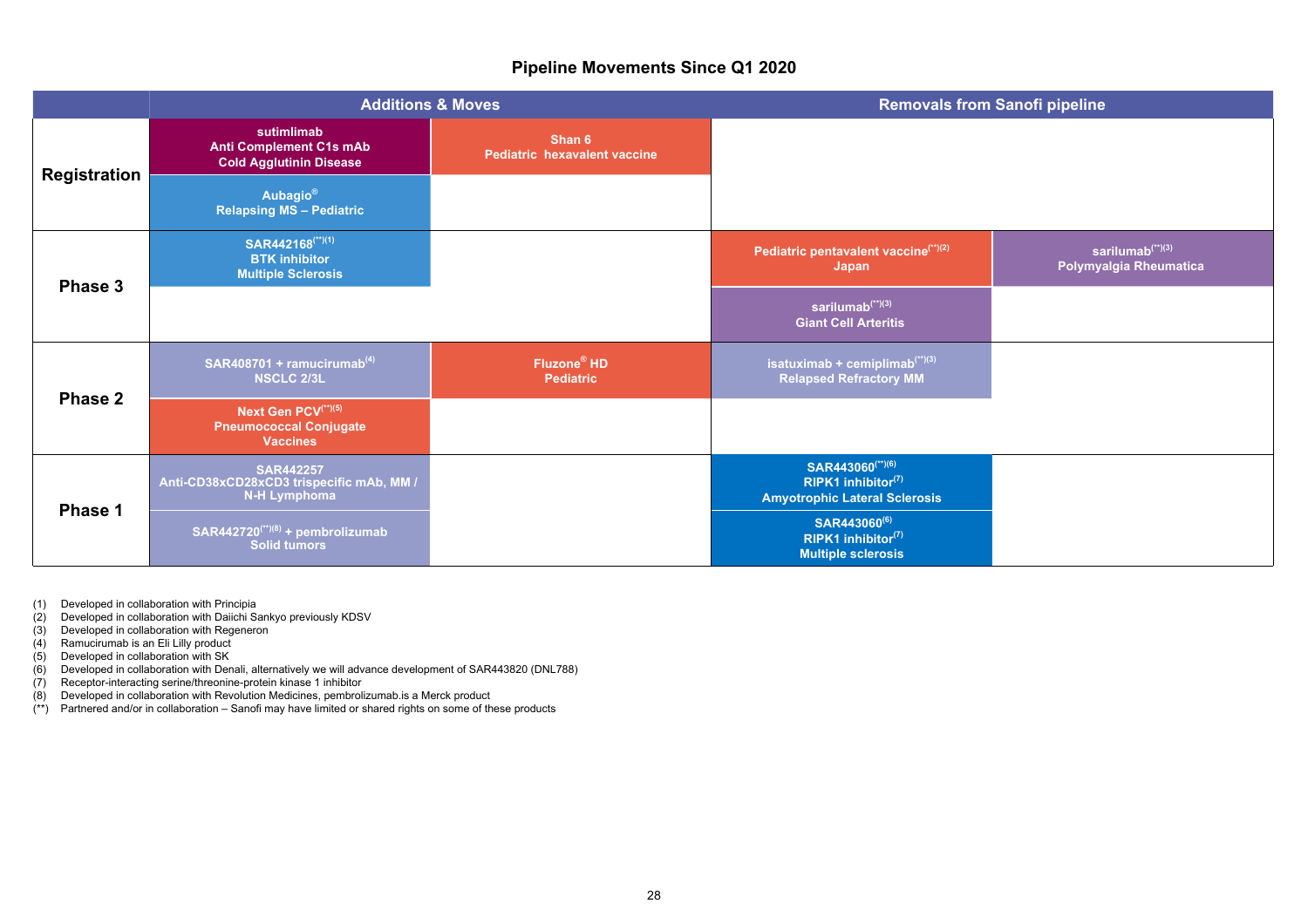## <span id="page-28-0"></span>**Appendix 9: Expected R&D milestones**

| <b>Products</b>                                    | <b>Expected milestones</b>                                                     | <b>Timing</b>       |
|----------------------------------------------------|--------------------------------------------------------------------------------|---------------------|
| <b>SERD '859</b>                                   | Proof of concept study read-out in Breast Cancer (combo, adj.)                 | H <sub>2</sub> 2020 |
| sutimlimab                                         | U.S. regulatory decision in Cold Agglutinin Disease                            | H <sub>2</sub> 2020 |
| $Flubbck^{\otimes}$                                | EU regulatory decision for $> 18$ -year old age group                          | H <sub>2</sub> 2020 |
| Dupixent <sup>®(2)(**)</sup>                       | Pivotal trial read-out in Asthma for 6-11 year old age group                   | H <sub>2</sub> 2020 |
| Sarclisa <sup>®</sup>                              | U.S. regulatory decision in Refractory Multiple Myeloma (IKEMA)                | H1 2021             |
| Baculovirus recombinant<br>vaccine $\binom{**}{3}$ | Regulatory decision in COVID-19                                                | H <sub>1</sub> 2021 |
| MenQuadfi <sup>™</sup>                             | EU regulatory decision for $\geq$ 12-month old age group                       | H <sub>1</sub> 2021 |
| Shan 6                                             | DCGI regulatory decision                                                       | H <sub>1</sub> 2021 |
| fitusiran                                          | Pivotal trial read-out in Hemophilia A / B                                     | H <sub>1</sub> 2021 |
| <b>SERD '859</b>                                   | Pivotal trial read-out in 2L / 3L Breast Cancer (mono.)                        | H1 2021             |
| SAR442720 <sup>(**)(1)</sup>                       | Proof of concept study read-out in solid tumor in combination with cobimetinib | H <sub>1</sub> 2021 |
| venglustat                                         | Proof of concept study read-out in Glucocerebrosidase Parkinson's Disease      | H1 2021             |
| $ST400^{(*)}(4)$                                   | Proof of concept study read-out in Beta thalassemia                            | H1 2021             |
| BIVV003 <sup>(**)(4)</sup>                         | Proof of concept study read-out in Sickle Cell Disease                         | H1 2021             |

(1) Developed in collaboration with Revolution Medicines

(2) Developed in collaboration with Regeneron (3) Developed in collaboration with GSK and with funding from Biomedical Advanced Research and Development Authority (BARDA)

(4) Developed in collaboration with Sangamo

(\*\*) Partnered and/or in collaboration – Sanofi may have limited or shared rights on some of these products

DCGI: Drug Controller General of India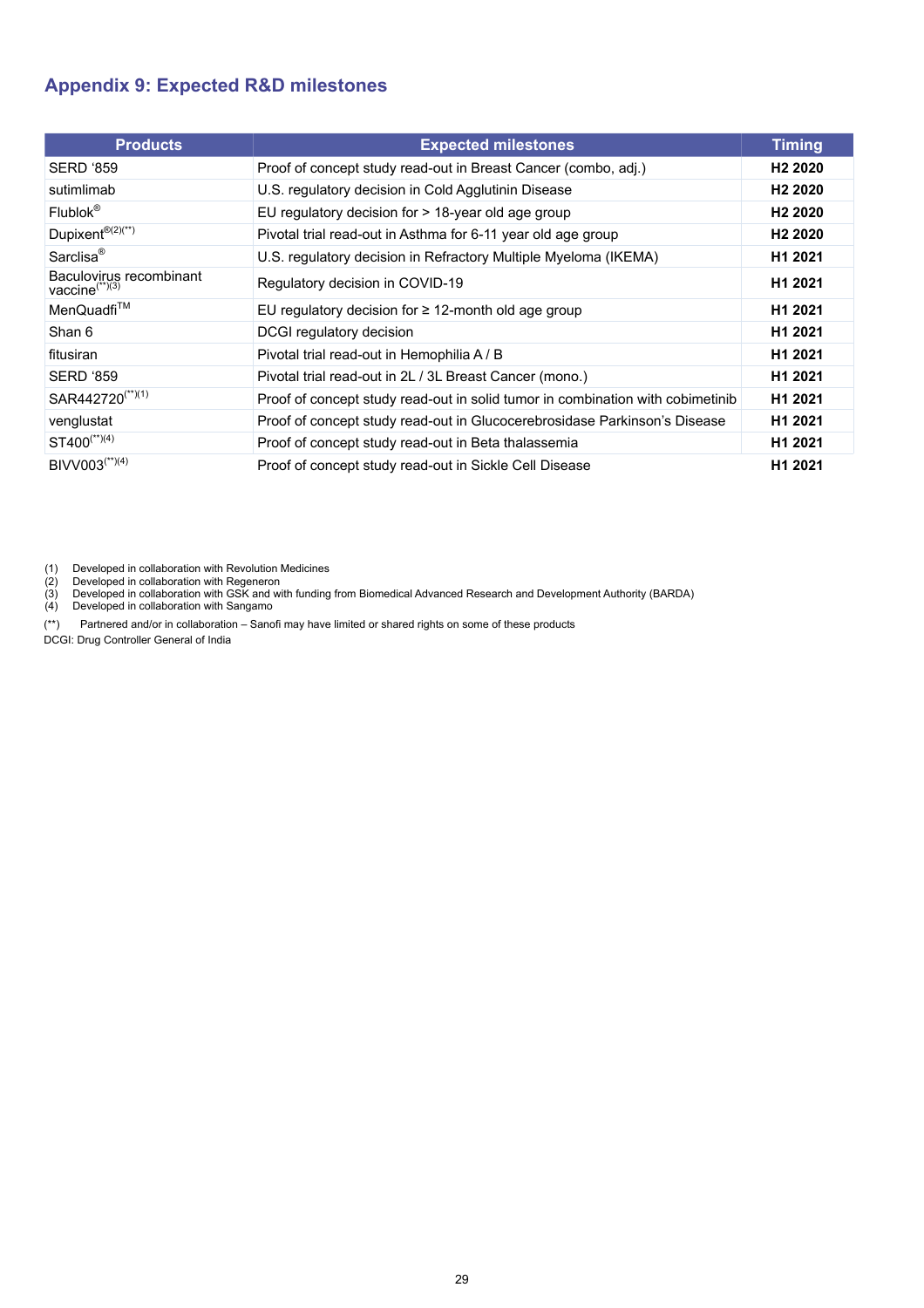## <span id="page-29-0"></span>**Appendix 10: Definitions of non-GAAP financial indicators**

### **Company**

"Company" corresponds to Sanofi and its subsidiaries.

#### **Company sales at constant exchange rates (CER)**

When we refer to changes in our net sales "at constant exchange rates" (CER), this means that we exclude the effect of changes in exchange rates.

We eliminate the effect of exchange rates by recalculating net sales for the relevant period at the exchange rates used for the previous period.

#### **Reconciliation of net sales to Company sales at constant exchange rates for the second quarter 2020**

| $\epsilon$ million                                 | Q2 2020 | H1 2020 |
|----------------------------------------------------|---------|---------|
| <b>Net sales</b>                                   | 8,207   | 17,180  |
| Effect of exchange rates                           | (130)   | (104)   |
| <b>Company sales at constant</b><br>exchange rates | 8,337   | 17,284  |

#### **Business net income**

Sanofi publishes a key non-GAAP indicator. Following the Regeneron shares transaction that was completed on May 29, 2020, the definition of the non-GAAP financial measure "Business net income" has been revised such that *Share of profit/(loss) from investments accounted for using the equity method* excludes the effects of applying the equity method to the investment in Regeneron. The comparative periods of 2019 presented have been restated to reflect that adjustment.

Business net income is defined as net income attributable to equity holders of Sanofi excluding:

- amortization of intangible assets,
- impairment of intangible assets,
- fair value remeasurement of contingent consideration related to business combinations or to disposals,
- other impacts associated with acquisitions (including impacts of acquisitions on associates and joint ventures),
- restructuring costs and similar items $(1)$ ,
- other gains and losses (including gains and losses on disposals of non-current assets<sup>(1)</sup>),
- $\bullet$  costs or provisions associated with litigation<sup>(1)</sup>,
- *•* gain on Regeneron investment as a result of the transaction completed on May 29, 2020 (the amount does not include the gain related to the remeasurement at fair value at this date of the 400,000 retained shares),
- tax effects related to the items listed above as well as effects of major tax disputes,
- *•* effect of equity method accounting for Regeneron investment (excluded from Business net income as a consequence of the sale of the entire equity investment in Regeneron (with the exception of 400,000 shares retained by Sanofi) on May 29th 2020,
- net income attributable to non-controlling interests related to the items listed above.

*(1) Reported in the line items Restructuring costs and similar items and Gains and losses on disposals, and litigation, which are defined in Notes B.19. and B.20. to our consolidated financial statements.*

#### **Free cash flow**

Free cash flow is a non-GAAP financial indicator which is reviewed by our management, and which we believe provides useful information to measure the net cash generated from the Company's operations that is available for strategic investments<sup>1</sup> (net of divestments<sup>1</sup>), for debt repayment, and for capital return to shareholders. Free Cash Flow is determined from the Business Net Income adjusted for depreciation, amortization and impairment, share of profit/loss in associates and joint ventures net of dividends received, gains & losses on disposals, net change in provisions including pensions and other post-employment benefits, deferred taxes, share-based expense and other non-cash items. It comprises net changes in working capital, capital expenditures and other asset acquisitions<sup>2</sup> net of disposal proceeds<sup>2</sup>, and payments related to restructuring and similar items. Free cash flow is not defined by IFRS and it is not a substitute measure for the IFRS aggregate net cash flows in operating activities.

*<sup>1</sup>Amount of the transaction above a cap of €500 million per transaction.*

*<sup>2</sup>Not exceeding a cap of €500 million per transaction.*